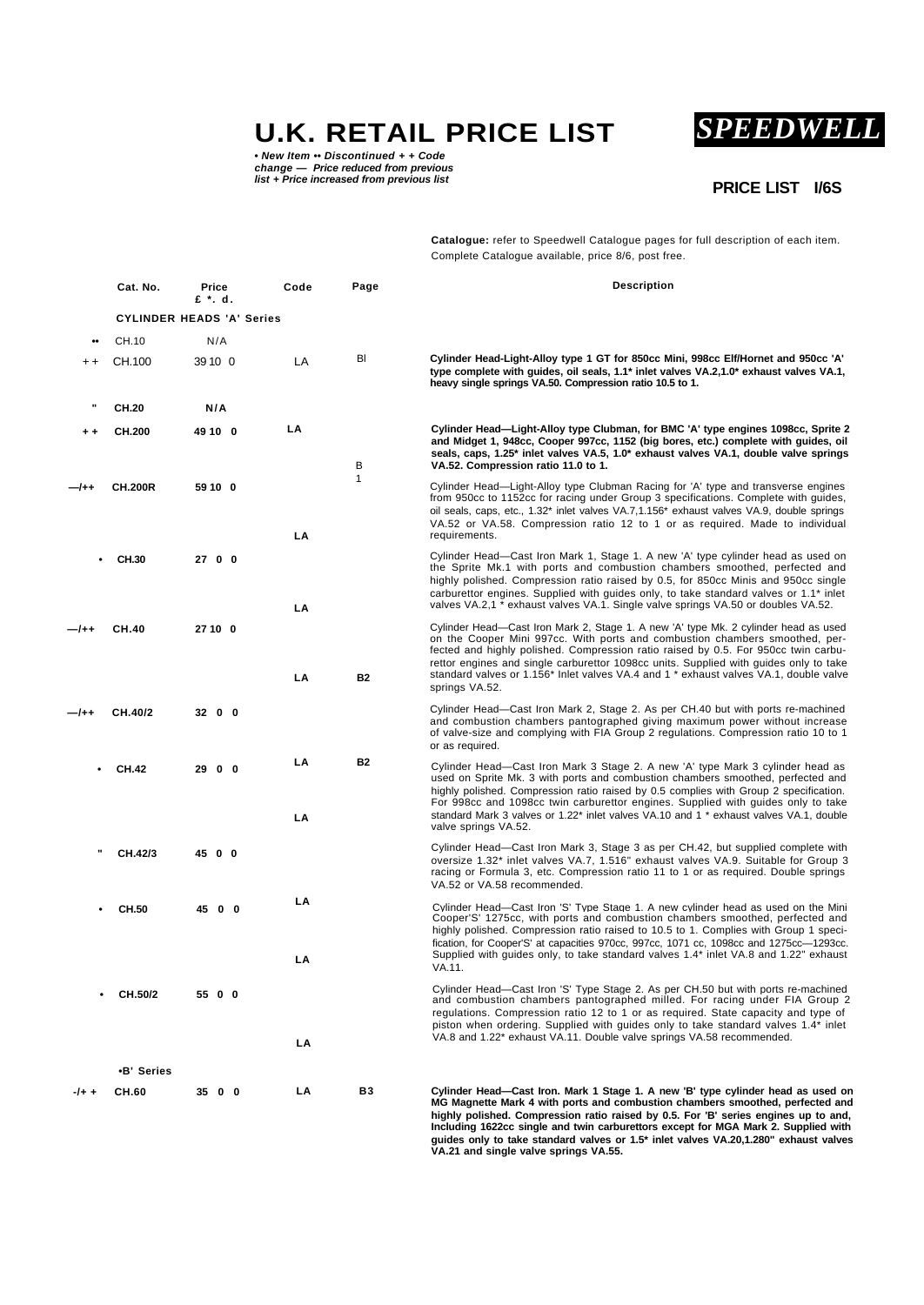|           |                 | Price                      |           |                 |                                                                                                                                                                                                                                                                                                                                                                                                                                                                                                        |
|-----------|-----------------|----------------------------|-----------|-----------------|--------------------------------------------------------------------------------------------------------------------------------------------------------------------------------------------------------------------------------------------------------------------------------------------------------------------------------------------------------------------------------------------------------------------------------------------------------------------------------------------------------|
|           | Cat. No.        |                            | Code      | Page            | <b>Description</b>                                                                                                                                                                                                                                                                                                                                                                                                                                                                                     |
|           | CH.60/2         | N/A                        |           |                 |                                                                                                                                                                                                                                                                                                                                                                                                                                                                                                        |
|           | CH.62           | 42 0 0                     | LA        | B <sub>3</sub>  | Cylinder Head—Cast Iron Mark 2 Stage 1. A new cylinder head as used on the MGB,<br>with ports and combustion chambers smoothed, perfected and highly polished,<br>compression ratio 8.8 to 9.5 according to model. For the MGA Mark 21622cc, radical<br>conversion of other 1622cc engines using large twin carburettors, MGB and other<br>1800 engines. Supplied with guides only to take standard valves or 1.563* inlet valves<br>VA.26,1.344* exhaust valves VA.27 and double valve springs VA.57. |
|           | CH.70<br>CH.700 |                            | <b>LX</b> | <b>B4</b>       | Cylinder Head—Light Alloy Crossflow type Mark 1 for 'B' type engines up to and<br>including 1622cc, single and twin carburettors, except for MGA Mk. 21622cc. Supplied<br>complete with 1.5'inlet valves VA.20,1.28" exhaust valves VA.21 and valve springs<br>VA.57.                                                                                                                                                                                                                                  |
|           |                 | N/A<br>68 10 0             | <b>LX</b> | <b>B4</b>       | Cylinder Head—Light Alloy Crossflow type Mark 2. For 'B' type engines over 1622cc<br>and including the MGA Mark 2 1622cc, radical conversions of other 1622cc engines,<br>MGB and other 1800cc units. Supplied complete with 1.563* inlet valves VA.26,1.344*<br>exhaust valves VA.27 and double valve springs VA.57.                                                                                                                                                                                  |
|           | CH.700/2        | 68 10 0                    |           |                 |                                                                                                                                                                                                                                                                                                                                                                                                                                                                                                        |
|           |                 | <b>CYLINDER HEAD PARTS</b> |           |                 |                                                                                                                                                                                                                                                                                                                                                                                                                                                                                                        |
| -/ + +    | CHP.1           | 19 6                       |           | B <sub>5</sub>  | Cylinder Head Gasket-For all 'A' BMC engines 848/948/997/998/1098cc. Suitable for<br>high compression ratios.                                                                                                                                                                                                                                                                                                                                                                                          |
|           | CHP.2           | 1 4 6                      | В         | <b>B5</b>       | Cylinder Head Gasket—As above to give extra low compression ratio (.080* thick.)                                                                                                                                                                                                                                                                                                                                                                                                                       |
|           | CHP.3           | 1 1 2 6                    | Α         | <b>B5</b>       | Head Gasket Set-Complete with CHP.1, CHP.8 plus other joints. Head Gasket Set-                                                                                                                                                                                                                                                                                                                                                                                                                         |
| $\ddot{}$ | CHP.4<br>CHP.5  | 1 17 6<br>2 15 0           | B         | <b>B5</b>       | Complete with CHP.2, CHP.8 plus other joints. Head Gasket Set-Complete with                                                                                                                                                                                                                                                                                                                                                                                                                            |
|           | CHP.6           | 2 2 0                      | Α<br>Α    | B5<br><b>B5</b> | CHP.6, CHP.8 plus other joints. Cylinder Head Gasket—For bores up to 70mm                                                                                                                                                                                                                                                                                                                                                                                                                              |
|           | CHP.7           | 1 4 6                      | Α         |                 | (bored out 'A' type BMC). Cylinder Head Gasket-For Mini-Cooper'S' 970-1275cc<br>including oversize.                                                                                                                                                                                                                                                                                                                                                                                                    |
| $\ddot{}$ | CHP.8           | 59                         | в         | B <sub>5</sub>  | Exhaust Manifold Gasket—For all 'A' BMC engines 848/948/997/1098cc. Mk. 1 and 2                                                                                                                                                                                                                                                                                                                                                                                                                        |
| $\ddot{}$ | CHP.9           | 59                         |           |                 | heads, suitable for enlarged ports.                                                                                                                                                                                                                                                                                                                                                                                                                                                                    |
|           |                 |                            | В         |                 | Exhaust Manifold Gasket-For all 'B' BMC engines 1489/1588/1622/1798cc.                                                                                                                                                                                                                                                                                                                                                                                                                                 |
|           | CHP.10          | 59                         | B         |                 | Exhaust Manifold Gasket—For 'A' BMC engines 998/1098CC with Mk. 3 Heads and<br>970-1275 'S' Types.                                                                                                                                                                                                                                                                                                                                                                                                     |
|           | <b>CHP.14</b>   | 100                        | LA        |                 | Valve Guide Seal set .- For all 'A' BMC engines 848/948/997/998/1098 and 970-1275 cc.                                                                                                                                                                                                                                                                                                                                                                                                                  |
|           | <b>CHP.15</b>   | 4 1                        | Α         | B <sub>5</sub>  | Valve Guide—Inlet for all 'A' BMC engines 848/948/997/998/1098cc. Valve Guide—                                                                                                                                                                                                                                                                                                                                                                                                                         |
|           | <b>CHP.16</b>   | 5 <sub>1</sub>             | Α         | B <sub>5</sub>  | Exhaust for all 'A' BMC engines 848/948/997/998/1098cc. Valve Guide—Inlet (bronze)                                                                                                                                                                                                                                                                                                                                                                                                                     |
|           | <b>CHP.17</b>   | 76                         | LA        |                 | for Mini-Cooper'S' 970-1275cc. Valve Guide-Exhaust (bronze) for Mini-Cooper'S' 970-                                                                                                                                                                                                                                                                                                                                                                                                                    |
|           | <b>CHP.18</b>   | 60                         | LA        |                 | 1275CC.                                                                                                                                                                                                                                                                                                                                                                                                                                                                                                |
|           | <b>CHP.19</b>   | $\overline{2}$             | Α         | B5              | Circlip-For guides CHP.15 and CHP.16 (only required for alloy heads CH.100 and<br>CH.200 series).                                                                                                                                                                                                                                                                                                                                                                                                      |
|           | <b>CHP.22</b>   | 53                         | A         |                 | Valve Guide—Inlet for all 'B' BMC engines 1489/1588/1622/1798cc. Valve                                                                                                                                                                                                                                                                                                                                                                                                                                 |
|           | <b>CHP.23</b>   | 60                         | A         |                 | Guide-Exhaust for all 'B' BMC engines 1489/1588/1622/1798cc.                                                                                                                                                                                                                                                                                                                                                                                                                                           |
|           | VALVE GEAR      |                            |           |                 |                                                                                                                                                                                                                                                                                                                                                                                                                                                                                                        |
|           | <b>VA.1</b>     | 19 6<br>110                | В         | <b>B6</b>       | Valve—Exhaust 1* in KE965 for 'A' BMC engines 848/948/997/998/1098cc suitable for<br>cylinder heads CH.30, CH.40, CH. 42/2, CH.100 and CH.200.                                                                                                                                                                                                                                                                                                                                                         |
| ÷.<br>ш   | VA.2<br>VA.3    | N/A                        | В         | <b>B</b> 6      | Valve-Inlet 1.1 * in EN52 for 'A' BMC engines 848/948 including Sprite. Mk. 1 /998 Elf<br>and Hornet. Suitable for cylinder head CH.30.<br>(Use $VA.4$ )                                                                                                                                                                                                                                                                                                                                               |
|           | VA.4            | $1 \t16$                   |           | В               | Valve—Inlet 1.156* in KE965 for 'A' BMC engines 948 Sprite. Mk. 2/997/1098 single                                                                                                                                                                                                                                                                                                                                                                                                                      |
| $\ddot{}$ | VA.5            | 1 1 6                      |           |                 | carburettor types/1098 Sprite Mk. 2 and MG Midget Mk. 1. Suitable for cylinder heads<br>CH.40 and CH.40/2.<br>Valve-lnlet 1.25* in KE965 for 'A' BMC engines with enlarged inlet-throats, par-                                                                                                                                                                                                                                                                                                         |
| $\ddot{}$ | VA.6            | 1 1 6                      |           | 6               | ticularly Cooper 998, Sprite Mk.3, MG Midget Mk.2 and MG1100. Suitable for cylinder<br>head CH.200.                                                                                                                                                                                                                                                                                                                                                                                                    |
|           | VA.7            | $1\quad 2\quad 6$          | в         | B6              | Valve—Exhaust 1.125' in KE965 for 'A' BMC engines with enlarged exhaust throats,<br>particularly Cooper 998, Sprite Mk. 3, MG Midget Mk. 2 and MG.1100.<br>Valve—Inlet 1.32* in KE965 for 'A' BMC engines with maximum enlargement of inlet                                                                                                                                                                                                                                                            |
|           |                 |                            | в         | B6              | throat. Suitable for cylinder heads CH.200R and CH.42/3.                                                                                                                                                                                                                                                                                                                                                                                                                                               |
|           | VA.8            | 226                        | ᄔ         | <b>B</b> 6      | Valve-Inlet 1.4" in Nimonic for Cooper'S <sup>1</sup> engines only. 970 to 1275cc. Suitable for<br>cylinder heads CH.50 and CH.50/2.                                                                                                                                                                                                                                                                                                                                                                   |
|           | VA.9            | 1 2 6                      | в         | <b>B</b> 6      | Valve-Exhaust 1.156* in KE965 for 'A <sup>1</sup> BMC engines with maximum enlargement of<br>exhaust throat. Suitable for cylinder heads CH.200R and CH.42/3.                                                                                                                                                                                                                                                                                                                                          |
|           | VA.10           | 1 2 6                      | в         |                 | Valve-Inlet 1.22 <sup>*</sup> in KE965 for Cooper 998/Sprite Mk.3/MG Midget Mk.2 and MG1100.<br>Suitable for cylinder head CH.42/2.                                                                                                                                                                                                                                                                                                                                                                    |
|           | VA.11           | 286                        | LL        |                 | Valve—Exhaust 1.22" in Nimonic for Cooper'S' engines only 970 to 1275cc. Suitable<br>for CH.50 and CH.50/2.                                                                                                                                                                                                                                                                                                                                                                                            |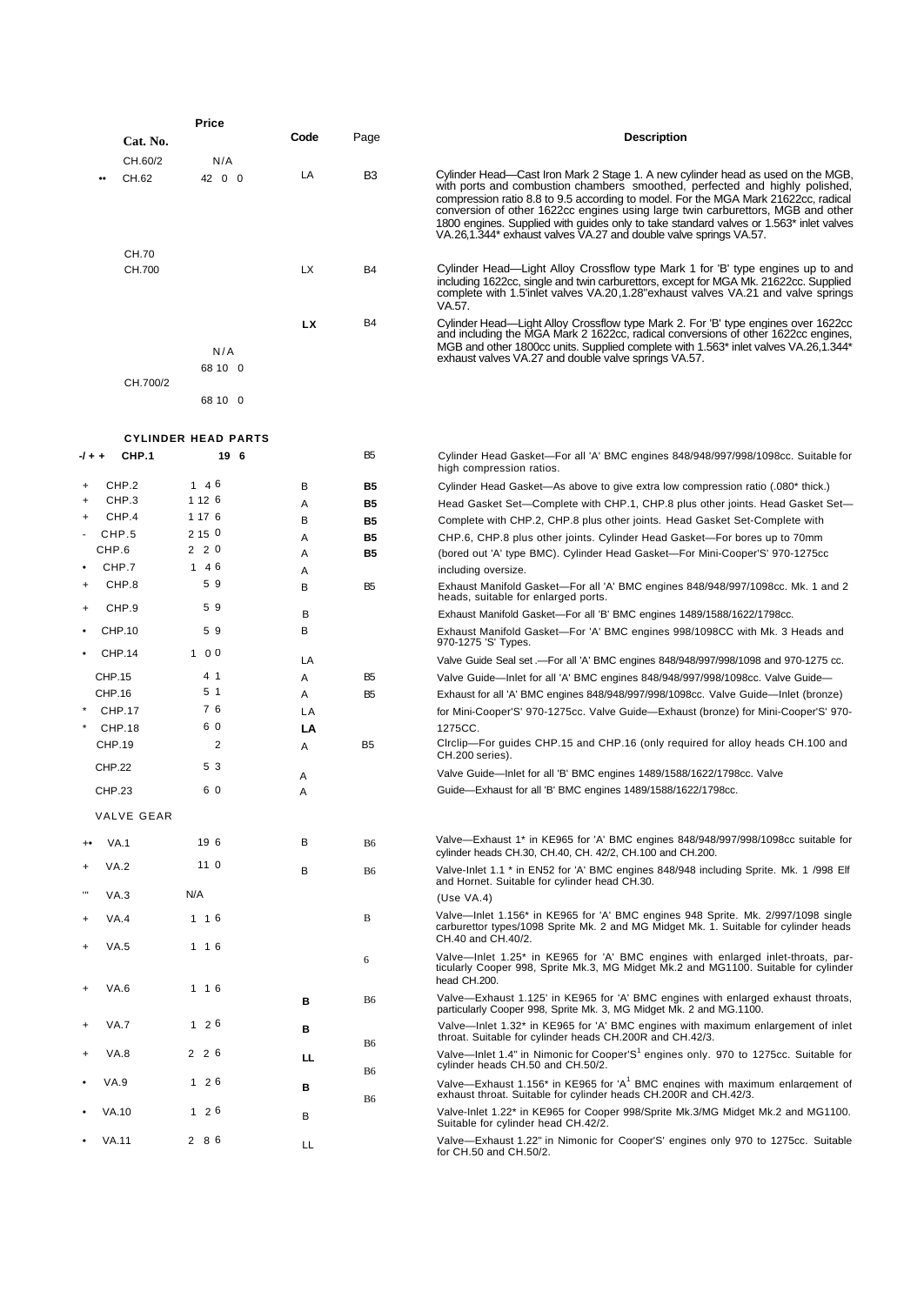|                    | Cat. No.                           |                        |                         | Price   |    |          | Code |                          | Page           |
|--------------------|------------------------------------|------------------------|-------------------------|---------|----|----------|------|--------------------------|----------------|
| $4 - +$            | <b>VA.20</b>                       |                        |                         | 176     |    |          | в    |                          | <b>B6</b>      |
| —/+ +              | <b>VA.21</b>                       |                        |                         | 1 5 6   |    |          | в    |                          | B6             |
| ٠.                 | <b>VA.25</b>                       |                        |                         | $N/A$ 1 |    |          |      |                          |                |
| $-$ /++            | <b>VA.26</b>                       |                        | 5                       | - 6     |    |          | в    |                          | B6             |
| $\rightarrow$      | <b>VA.27</b>                       |                        | 1                       | 7 6     |    |          |      |                          | B6             |
| —/+ +              | VA.50                              |                        | 1 19                    |         | 6  |          | в    |                          | B6             |
| $-$ /++            | <b>VA.52</b>                       |                        | 2 19                    |         | 6  |          |      |                          | B6             |
| VA.55              |                                    | 2 1 9                  | 6                       |         |    | D        |      | B <sub>6</sub>           |                |
| <b>VA.57</b>       |                                    | 4 1 9                  | 6                       |         |    | Α        |      | B6                       |                |
| <b>VA.58</b>       |                                    | 350                    |                         |         |    | D        |      | $\overline{\phantom{0}}$ |                |
|                    |                                    |                        |                         |         |    |          |      |                          |                |
| <b>VA.60</b>       |                                    | 1<br>5                 | $\overline{\mathbf{0}}$ |         |    | D<br>Α   |      | B6                       |                |
| VA.61              |                                    | 1                      | 9                       |         |    | в        |      | B7                       |                |
| VA.90              |                                    | 1<br>$\overline{2}$    | 6                       |         |    |          |      |                          |                |
| VA.91              |                                    | 15                     | 0                       |         |    | в<br>В   |      | B7<br>B7                 |                |
| VA.92<br>VA.93     |                                    | 17<br>5                | 6<br>0                  |         |    | в        |      | B7                       |                |
| VA.94              |                                    | $\mathbf{1}$           | 6                       |         |    | В        |      | B7                       |                |
| VA.95              |                                    | 5                      | 0                       |         |    | В        |      | B7                       |                |
| VA.96              |                                    |                        | 6                       |         |    | В        |      | B7                       |                |
| <b>VA.97</b>       |                                    |                        | 8                       |         |    | В        |      | B7                       |                |
| VA.100             |                                    | 13 10                  | $\mathbf 0$             |         |    | В        |      | B7                       |                |
| VA.150             |                                    | 250                    |                         |         |    | Α        |      | $\overline{\phantom{0}}$ |                |
| VA.151             |                                    | 3                      | 0                       |         |    | В        |      |                          |                |
| VA.155             |                                    | 3 1 5                  | 0                       |         |    | LA       |      | -                        |                |
| VA.160             |                                    | 2 1 2                  | 6                       |         |    | Α        |      |                          |                |
| VA.161             |                                    | 3                      | 6                       |         |    | Α        |      |                          |                |
| VA.165             |                                    | 4 2 6                  |                         |         |    | LL       |      | —                        |                |
| VA.170             |                                    | 2                      | 6                       |         |    | LL       |      |                          |                |
| VA.CS.2            |                                    | 11<br>0                | 0                       |         |    | В        |      | B8                       |                |
| VA.CS.4<br>VA.CS.5 |                                    | 11<br>0<br>0<br>15     | 0<br>0                  |         |    | В<br>LA  |      | B8<br>B <sub>8</sub>     |                |
| VA.CS.6            |                                    | 15<br>0                | 0                       |         |    | LA       |      |                          |                |
| VA.CS.7            |                                    | 17 10                  | 0                       |         |    | Ν        |      |                          |                |
| <b>VA.CS.10</b>    |                                    | N/A                    |                         |         |    |          |      |                          |                |
| <b>VA.CS.11</b>    |                                    | 35 0                   | 0                       |         |    | Ν        |      |                          |                |
| VAP.1<br>VAP.2     |                                    | 5<br>$\mathbf{1}$<br>4 | 4<br>0                  |         |    | LA<br>LA |      |                          |                |
|                    | PISTONS, BLOCKS, CRANKSHAFTS, ETC. |                        |                         |         |    |          |      |                          |                |
|                    | CY.10                              |                        |                         | 7 10    |    | 0        | Α    |                          | B9             |
|                    | $\sim$ 40/40                       |                        |                         |         | 10 | $\Omega$ |      |                          | D <sub>0</sub> |

# **Description** Valve—Inlet 1.5\* in EN52 for 'B<sup>1</sup> BMC engines MGA/Riley/MG Magnette/1622cc Austin and Morris. Suitable for cylinder head CH.60. Valve—Exhaust 1.28" in KE.965 for 'B' BMC engines MGA/Riley/MG Magnette/1622cc Austin and Morris. Suitable for cylinder head CH.60.

Valve-Inlet 1.563" in KE965 for 'B' BMC engines MGA Mk. 2/MGB/Austin 1800. Suitable for cylinder head CH.62.

Valve—Exhaust 1.344" in KE965 for 'B' BMC engines MGA Mk. 2/MGB/Austin 1800. Suitable for cylinder head CH.62.

Valve Spring Set—Single for 'A' BMC engines 848/948/1098cc. Suitable for cylinder heads CH.30, CH.40, CH.100.130lbs. nominal.

Valve Spring Set—Double for 'A' BMC engines 848/948/977/998/1098cc. Suitable for cylinder heads, CH.30, CH.40, CH.40/2, CH.42, CH.42/2, CH.100, CH.200, CH.200R. 150lbs. nominal. *Note: Caps VA.60 required.*

Valve Spring Set—Single for 'B' BMC engines 1489/1588cc single and twin carburettor engines. Suitable for cylinder head CH.60.1 SOIbs. nominal.

Valve Spring Set—Double for 'B' BMC engines 1489/1588 and 1622cc. Suitable for cylinder heads CH.60 and CH.62. 240lbs. nominal.

Valve Spring Set—Double. Extra heavy. For Cooper 'S' 970-1275cc, Formula 3 and other racing engines with broad-lobe cams. Suitable for cylinder heads CH.50, CH.50/2, CH.42/3, CH.200R. 200lbs. nominal.

Valve Caps Set—For VA.52. Double springs.

Valve Spring DistanceWasher Set—For all 'A<sup>1</sup> BMC engines 848/948/997/998/1093cc. Cooper'S' 970-1275cc. For adjusting spring tension.

Valve Rocker—For VA.100 High Lift Rocker Set.

- Valve Rocker—Shaft support pillar (plain) for VA.100.
- Valve Rocker—Shaft support pillar (with oil-way) for VA.100.

Valve Rocker—Adjusting screw for VA.90

- Valve Rocker—Lock nut for VA.90.
- Valve Rocker—Lock plate for pillars.

Valve Rocker—Shaft Shim. Valve Rocker—Pillar Shim.

Valve Rocker Set—Complete.

(Use VA.26)

Rocker Cover—Cadmium plated for 'A' BMC engines 848-1098cc.

Rocker Cover Gasket—For 'A' BMC engine 848-1098cc.

- Rocker Cover—Chromium plated for 'A' BMC engines 848-1098cc.
- Rocker Cover—Cadmium plated for 'B' BMC engine 1489-1798cc.
- Rocker Cover Gasket—For 'B' BMC engine 1489-1798cc.
- Rocker Cover—Chromium plated for 'B' BMC engine 1489-1798cc.

Rocker Cover—Plastic oil filler cap for 'A' & 'B' BMC engines.

*Note: Rocker Covers VA.150, 155, 160, 165 and* Cap *VA.170 are not "closed-circuit breather," type, if this is required add suffix letter C to part Number, i.e. VA.150C.*

- Camshaft—Sports-Racing up to 998cc. 'A $^1$  type.
- Camshaft—High torque up to 948cc. 'A' type.

Camshaft—Full race, use with VA.100, 'A' type up to 1150cc.

Camshaft—Sports-Racing 1098cc 'A' type up to 1150cc.

Camshaft—Full race, homologated, all 'A' and 'S' types, wide lobes.

(Use VA.CS.7)

Camshaft—Full race 'S' types, wide lobes.

*Note: VA.CS.2, VA.CS.5, VA.CS.6 can be used in conjunction with rocker gear VA.100.*

Valve Cotter Set—For all 'A' BMC valves except VA.Sand VA.11.

Valve Cotter Set—For 'A' BMC valves VA.8 and VA.11.

|                 |        | PISTONS, BLOCKS, CRANKSHAFTS, ETC. |    |
|-----------------|--------|------------------------------------|----|
| CY.10           | 7100   | А                                  | B9 |
| + + CY.10/40    | 12100  | LA                                 | B9 |
| $•f+$ CY.10/60  | 12100  | LA                                 | B9 |
| $\bullet$ CY.12 | 20 0 0 | LA                                 | F8 |

-/++ CY.15 25 0 0 N B9

Piston Set—Flat top solid skirt, standard size, for 948cc BMC engines.

Piston Set—Flat top solid skirt +040" for 948cc BMC engines.

Piston Set—Flat top solid skirt +060" for 948cc BMC engines.

Piston Set—Contoured top solid skirt racing type +060" for 948cc BMC engines.

Piston and Liner Set—To give 1082cc from 948cc and 998cc BMC engines. Solid-skirt, forged, flat-top, racing type. (See Note)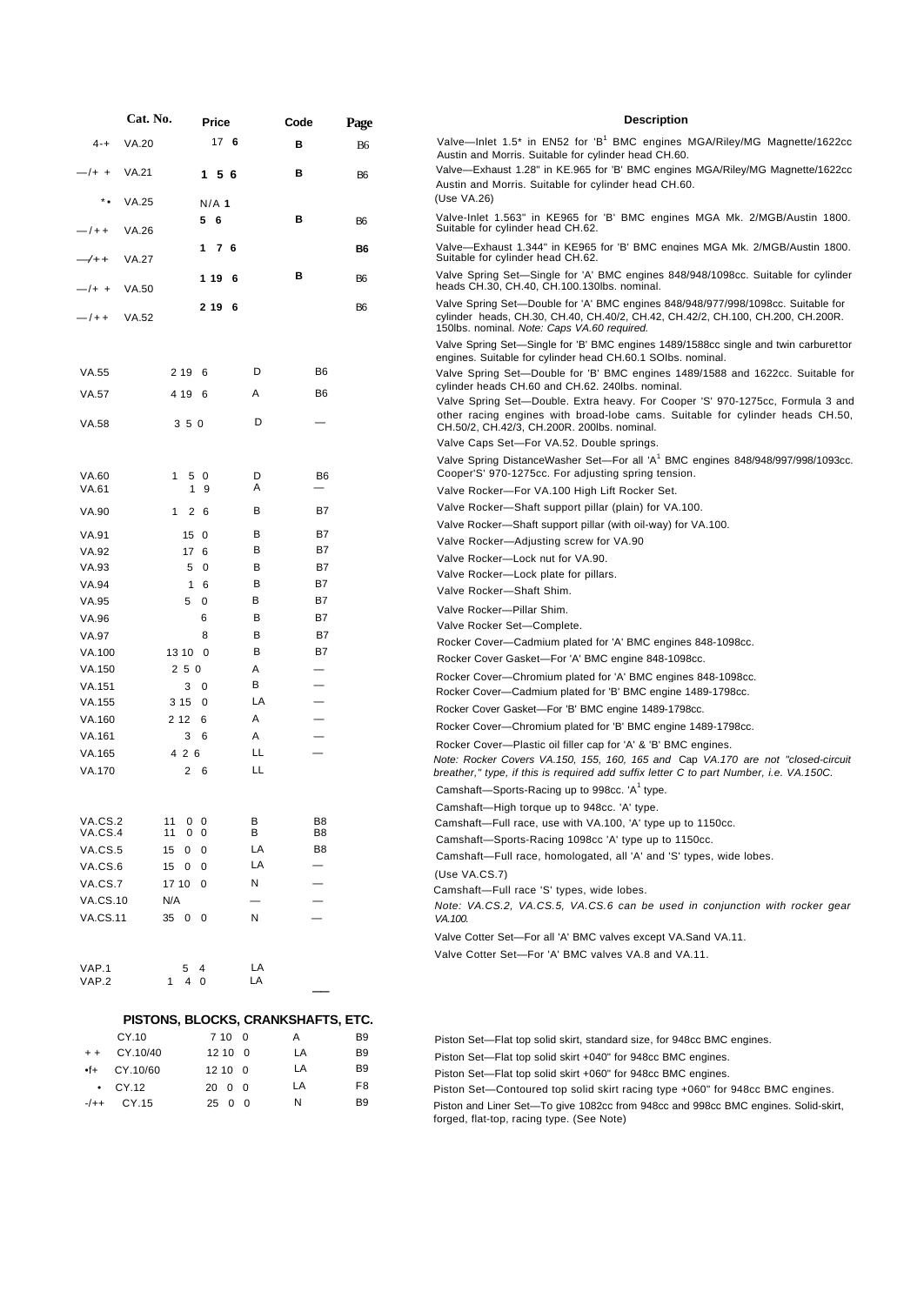|   | Cat. No.                  | Price              | Code      | Page                 | <b>Description</b>                                                                                                                      |
|---|---------------------------|--------------------|-----------|----------------------|-----------------------------------------------------------------------------------------------------------------------------------------|
|   | CY.20                     | 34 0 0             | LL        | B <sub>9</sub>       | Piston and Liner Set-To give 1132cc from 997cc BMC engines. Solid-skirt, forged,<br>flat top racing type.                               |
|   | CY.22                     | $0\quad 0$<br>35   | LL        | B <sub>9</sub>       | Piston and Liner Set-To give 1182cc from 1098cc BMC engines. Solid-skirt, forged,<br>flat top, racing type. (See Note)                  |
|   |                           |                    |           |                      | Note: In the case of 998cc and 1098cc engines, connecting rod set CY.75 Is also<br>required.                                            |
|   | ** CY.24<br>$\cdot$ CY.40 | N/A<br>N/A         |           |                      |                                                                                                                                         |
|   | » CY.41                   |                    |           |                      |                                                                                                                                         |
|   | ++ CY.50                  | 52 10 0            |           |                      | Piston Set—Flat top large gudgeon pin for 1798cc MGB.                                                                                   |
|   | CY.53                     | 32 10 0            | N         | B <sub>9</sub>       | Block-948cc engine increased to 1082cc. (See Note)                                                                                      |
|   | ++ CY.55                  | 55 10 0            | N<br>N    | B9<br>B <sub>9</sub> | Block-997cc Transverse engine increased to 1152cc. (See Note)<br>Block-1098cc Transverse engine increased to 1182cc. (See Note)         |
|   |                           |                    |           |                      | Note: If pistons CY.15 or CY.20 are supplied with these blocks they will be charged at<br>£30. LL.                                      |
|   | CY.58                     | N/A                |           |                      |                                                                                                                                         |
|   | CY.60                     | 818 0              | LL        | <b>B10</b>           | Flywheel-Lightened and balanced for 948cc.'A <sup>1</sup> BMC engines.                                                                  |
|   | CY.65                     | 18 10 0            | LL        | <b>B10</b>           | Crankshaft-Balanced for 848cc Mini BMC engine, 1964 Model with Deva Bush<br>and large diameter tail shaft.                              |
|   | $+$ CY.67                 | 22 10 0            | LL        | <b>B10</b>           | Crankshaft-Balanced for 997cc Cooper-Mini Engine, Deva Bush.                                                                            |
|   | CY.67/1                   | 19 10 0            | LL        |                      | Crankshaft-Balanced for 998cc Transverse BMC engine.                                                                                    |
|   | CY.68<br>$+$ CY.69        | 18 10 0<br>19 10 0 | LL        | <b>B10</b>           | Crankshaft-Balanced for 1098cc 'A' BMC engine (Sprite 2, A.40 Mk. 2, etc.)                                                              |
|   | CY.70                     | 18 10 0            | LL        | <b>B10</b>           | Crankshaft-Balanced for 1098cc Transverse BMC engine (Austin 1100, etc.)                                                                |
|   | <b>CY.70/FJ</b>           | 27 10 0            | LL        | <b>BIO</b>           | Crankshaft—Balanced for 948cc 'A' BMC engine (A.35, A.40 Mk.1, Sprite Mk. 1, etc.)                                                      |
|   | CY.70/R                   | 22 10 0            | LL        | <b>B10</b>           | Crankshaft-Nitrided-Racing for 948cc 'A' BMC engine (A.35, A.40 Mk.1, Sprite<br>Mk.1, etc.)                                             |
| ┿ |                           |                    | LL        | <b>B10</b>           | Crankshaft—"Red"—Rallying 948cc 'A' BMC engine (A.35, A.40 Mk. 1, Sprite Mk.1                                                           |
|   | $^*$ CY.71                | 19 10 0            |           |                      | etc.)                                                                                                                                   |
|   | $\alpha$ CY.73            | 42 0 0             | LL        |                      | Crankshaft—Balanced for 1098cc Sprite Mk.3, MG Midget Mk. 2, with 2" main bearings.                                                     |
|   | CY.73/1                   | 42 0 0             | LХ<br>LX. |                      | Crankshaft-Balanced for 970cc Cooper'S'.                                                                                                |
|   | * CY.73/2                 | 47 0 0             | LХ        |                      | Crankshaft-Balanced for 1071cc Cooper'S'.<br>Crankshaft-Balanced for 1275cc Cooper'S'.                                                  |
|   | $-4$ CY.75                | 17 10 0            | LХ        | <b>B10</b>           | Connecting Rod Set—Crack tested and balanced for 848cc, 948cc and 997cc BMC                                                             |
|   | $+$ CY.76                 | 17 10 0            |           |                      | engines.                                                                                                                                |
|   | CY.80                     | 24 10 0            | <b>LX</b> | <b>B10</b>           | Connecting Rod Set—Crack tested and balanced for 1098cc and 998cc engines.                                                              |
|   | CY.82                     | 24 10 0            | LL        | <b>B10</b>           | Flywheel and Clutch Assembly—Lightened and balanced fitted with springs CYP.1<br>for 848cc Transverse engine up to 1964 with Deva Bush. |
|   | CY.83                     | 24 10 0            | LL        | <b>B10</b>           | Flywheel and Clutch Assembly-Lightened and balanced for 997cc Cooper engine<br>with Deva Bush.                                          |
| « | CY.84                     | 26 10 0            | LL        | <b>B10</b>           | Flywheel and Clutch Assembly-Lightened and balanced for 1098cc Transverse<br>engine.                                                    |
|   | CY.86                     | 900                | LL        |                      | Flywheel and Diaphragm Clutch Assembly—Lightened and balanced for all<br>Transverse engines.                                            |
|   | CY.87                     | 900                | LL.       | <b>B10</b>           | Flywheel—Lightened and balanced for 1098cc 'A' BMC engine (Sprite Mk. 2, etc.)                                                          |
|   | CY.90                     | N/A                | LL.       |                      | Flywheel—Lightened and balanced for 1098cc Mk. 3 engine (Sprite Mk. 3 etc.)                                                             |
|   | CY.92                     | N/A                |           |                      |                                                                                                                                         |
|   | CY.95                     | 12 12 6            |           |                      |                                                                                                                                         |
|   | _ CYP.1                   | 1 17 6             | ᄔ         | <b>B10</b>           | Clutch Assembly-Competition type 9 spring for 948cc BMC engine, 6i".                                                                    |
|   | $\_$ CYP.2                | 19 6               | Α         |                      | Clutch Spring Set-For 848cc BMC Mini engines.                                                                                           |
|   | $\_$ CYP.3                | 19 6               | Α         |                      | Clutch Spring Set-For 948cc BMC engine (six spring clutch)                                                                              |
|   | CYP.31                    | 1160<br>N/A        | Α         |                      | Clutch Spring Set-For 1489/1588cc 'B' BMC engine.                                                                                       |
|   | CYP.32<br>CYP.33          |                    | ᄔ         |                      | Bearings-Big-End 848-1275 'A' and 'S' types.                                                                                            |
|   | CYP.34                    | 1 19 6<br>1 19 6   |           |                      | (Use CYP.31)                                                                                                                            |
|   | <b>CYP.41</b>             | 1 19 6             | LL        |                      | Bearings-Big-End 1498/1588 cc and 1622cc BMC engines.                                                                                   |
|   | CYP.42                    | 1 11 6             | LL.       |                      | Bearings-Big-End 1798cc MGB.                                                                                                            |
|   | CYP.43                    | 1160               | LL.       |                      | Bearings-Main 997cc, 998cc, 1098cc.                                                                                                     |
|   | <b>CYP.44</b>             | 1 11 6             | LL.       |                      | Bearings-Main 848cc and 948cc BMC engines.                                                                                              |
|   | <b>CYP.45</b>             | 3 2 6              | LL.       |                      | Bearings—Main 1498/1588cc BMC engines.                                                                                                  |
|   | CYP.46                    | 1 19 6             | LL        |                      | Bearing-Main 1622/1798cc BMC engines.                                                                                                   |
|   | CYP.47                    | 1 19 6             | LL        |                      | Bearing-Main for crankshaft CY.70/FJ.<br>Bearings-Main Mini-Cooper'S' 970-1275cc.                                                       |
|   |                           |                    | LL<br>LL  |                      | Bearings-Main, extra clearance for MGB 1798cc.                                                                                          |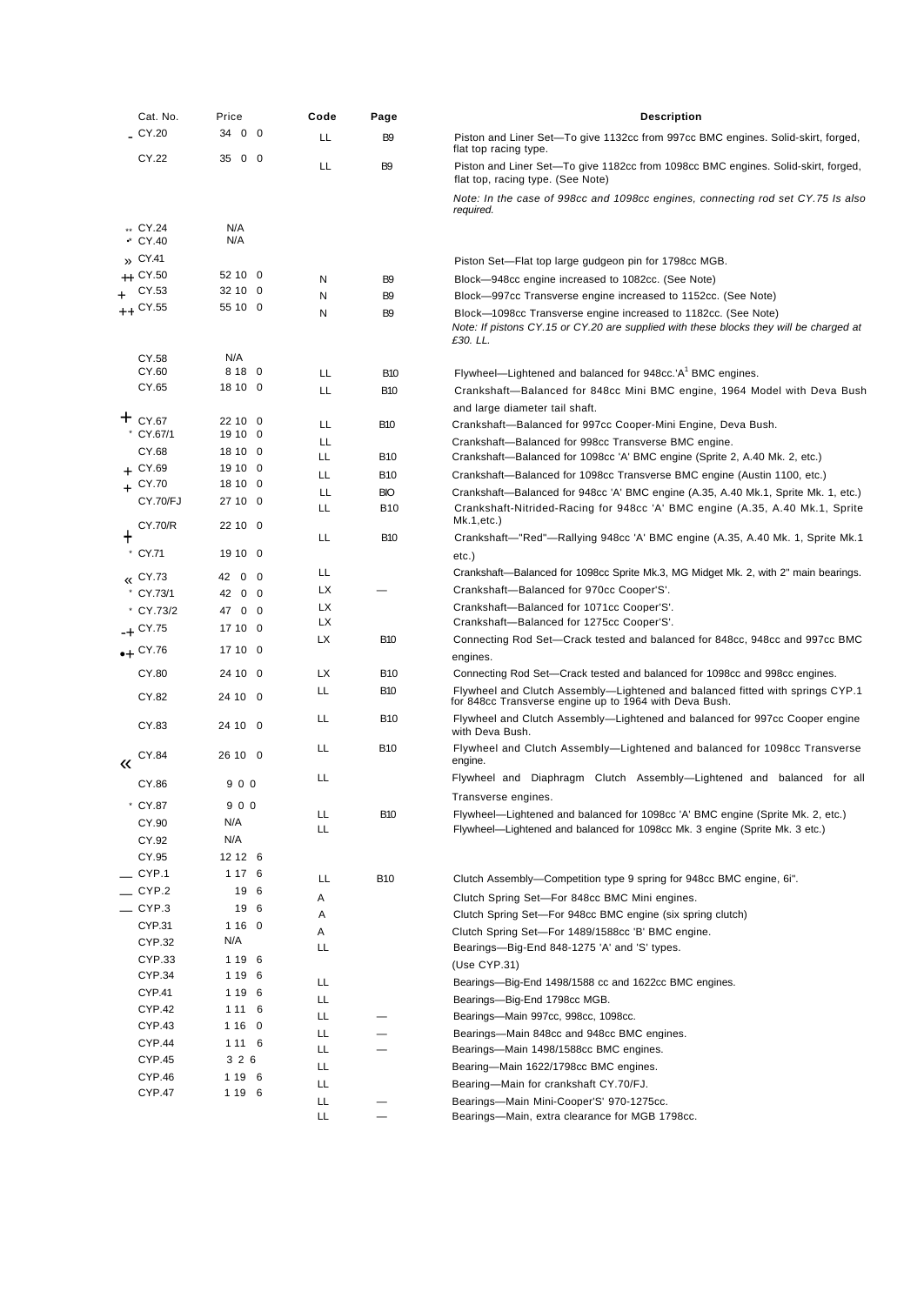|               | Cat. No.                | Price               | Code                     | Pag                      | <b>Description</b>                                                                                                                               |
|---------------|-------------------------|---------------------|--------------------------|--------------------------|--------------------------------------------------------------------------------------------------------------------------------------------------|
|               | ** CYP.50               | N/A                 |                          |                          |                                                                                                                                                  |
|               | CYP.60                  | N/A                 |                          |                          |                                                                                                                                                  |
|               | CYP.70                  | N/A                 | —                        | $\overline{\phantom{0}}$ |                                                                                                                                                  |
|               | CYP.100                 | 3100                | N                        | F8                       | Oil Pump-Competition type for 848-1098cc BMC engines.                                                                                            |
|               | $-$ CYP.125             | 119 6               | LA                       | F8                       | Centre Main Bearing Cap-To re-inforce standard cap. 848-1098cc BMC engines.                                                                      |
|               |                         |                     |                          |                          |                                                                                                                                                  |
|               |                         | CARBURETTORS, INLET | <b>MANIFOLDS</b>         | <b>ETC</b>               |                                                                                                                                                  |
|               | $++CA.1$                | 39                  | В                        |                          | Throttle Arm Clamp—For rod operated accelerator, A.35 and A.40 Mk. 1.                                                                            |
|               | $++CA.2$                | 26                  | в                        | —                        | Throttle Return Spring.                                                                                                                          |
|               | CA.3                    | 26                  | Α                        |                          | Fuel Line Tee-piece.                                                                                                                             |
|               | $++CA.4$                | 39                  | в                        |                          | Fuel Line-PVC 2ft. length.                                                                                                                       |
|               | CA.5                    | $1\quad0$           | Α                        |                          | 'O' Clips-To secure fuel line.                                                                                                                   |
|               | $++CA.6$                | 69                  | В                        |                          | Throttle cable Support Bracket-For modified HS.2 S.U. carburettor.                                                                               |
|               | + CA.7                  | $1\overline{6}$     | Α                        | -                        | Alignment Bushes-For Inlet manifold mounting bolts.                                                                                              |
|               | $+$ CA.8                | $1\overline{6}$     | в                        |                          | Flange Gasket 1i*-Manifold to carburettor.                                                                                                       |
| $-/- + C A.9$ |                         | 126                 | в                        | $\blacksquare$           | Kit of Parts—To modify HS.2 S.U. as fitted to 848cc Mini for twin operation.                                                                     |
|               | $++CA.10$               | 910 0               | Α                        | E <sub>11</sub>          | Carburettor-R.H. modified HS.2 S.U.                                                                                                              |
|               | $+/+ + CA.11$           | 18 6                | В                        | <b>B11</b>               | Kit of parts-Connecting linkages for twin HS.2 S.U.'s (Mini, 1100, etc.)                                                                         |
|               | $++CA.12$               | $1\quad 2\quad 6$   | В                        | <b>B11</b>               | Twin choke Cable-For two S.U. carburettors.                                                                                                      |
|               | $++CA13$                | 12 <sub>0</sub>     | В                        | <b>B11</b>               | Kit of Parts--Fuel line for two HS.2 S.U. carburettors.                                                                                          |
|               | $\leftrightarrow$ CA.14 | 18 6                | В                        | <b>B11</b>               | Kit of Parts-Connecting linkages for twin HS.2 S.U.'s (A.55, A.60 and other 'B'<br>Farinas).                                                     |
|               | + CA.15                 | 12 <sub>6</sub>     | Α                        | <b>B11</b>               | Kit of Parts—Coupling set for rod operated throttle (A.35, A.40). Bracket—                                                                       |
|               | + CA.16                 | 66                  | Α                        | <b>B11</b>               | Bulkhead support for throttle operating rod A.35. Bracket-Bulkhead                                                                               |
|               | CA.17                   | 76                  | Α                        | <b>B11</b>               | support for throttle operating rod A.40. Mk. 1. Heat Shield-To cover                                                                             |
|               | CA.18                   | 176                 | LL                       |                          | speedometer hole in bulkhead-BMC Mini range.                                                                                                     |
|               | $+$ CA.19               | 300                 | В                        |                          | Kit of Parts—Comprising CA.9, CA.11 and CA.25. Connects two HS.2 S.U.'s for twin                                                                 |
|               | $\leftrightarrow$ CA.20 | 910 0               | Α                        | <b>B11</b>               | operation.                                                                                                                                       |
|               | $+/++$ CA.21            | 1 5 6               | в                        |                          | Carburettors-LH. modified HS.2 S.U.                                                                                                              |
|               | » CA.22                 | N/A                 | $\overline{\phantom{0}}$ | -                        | Kit of Parts—Connecting linkages for H.4 S.U. carburettors.                                                                                      |
|               | *» CA.23                | N/A                 | $\overline{\phantom{0}}$ |                          | (Supply CA.12).                                                                                                                                  |
|               | $+/- + C A.25$          | 112 6               | в                        |                          | (Supply CA.21).<br>Kit of Parts—Components to modify HS.2 S.U. to CA.10 for twin operation.                                                      |
|               | $\cdot$ CA.26           | 2100                | В                        |                          | Inlet Manifold Adaptor-HS.2 S.U. for Triumph Vitesse. 2 off required.                                                                            |
|               | * CA.27                 | 1 9                 | В                        | $\overline{\phantom{0}}$ | Wedge Washer-For CA.26.                                                                                                                          |
|               | * CA.28                 | 18 6                | В                        | $\overline{\phantom{0}}$ | Kit of Parts-Connecting linkages for two HS.2 S.U.'s-Vitesse.                                                                                    |
|               | $++-4$ CA.30            | 910 0               | Α                        | <b>B11</b>               | Carburettor-R.H. modified HS.2 S.U. for rod operation.                                                                                           |
|               | $+$ CA.31               | 86                  | В                        |                          | Anti-Friction Throttle Cable-848cc Mini.                                                                                                         |
|               | $+$ CA.32               | 86                  | в                        |                          | Anti-Friction Throttle Cable-Mini Cooper.                                                                                                        |
|               | $++CA.33$               | 86                  | в                        |                          | Anti-Friction Throttle Cable-BMC 1100.                                                                                                           |
|               | ++ CA.34                | 8 6                 | <sub>R</sub>             |                          | Anti-Friction Throttle Cable-Sprite/Midget.                                                                                                      |
|               | ++ CA.35                | 86                  | В                        |                          | Anti-Friction Throttle Cable—Morris 1000.                                                                                                        |
| -/+ + CA41    |                         | 250                 | в                        | <b>B11</b>               | Inlet Manifold—H <sup>*</sup> S.U. for 848cc Mini range (also Hornet, Elf). 2 off required.                                                      |
|               | -/+ + CA.42             | 250                 | В                        | <b>B11</b>               | Inlet Manifold—U" S.U. for 948cc and 1098cc engines (A.35, A.40, Sprite 1,1100). 2 off<br>required.                                              |
|               | ** CA.43                | N/A                 |                          |                          | (Note: CA.41 can be used as an alternative, except with rod-operated carburettors.)<br>Temporarily out of production-Use CA.44.                  |
|               | CA.44                   | 615 0               | LA                       |                          | Inlet Manifold U'one Piece-For two HS.2 S.U.'s-1489/1588 BMC cars (A.55, A.60,<br>etc.)                                                          |
|               | CA.46                   | 10100               | LA                       |                          | Inlet Manifold 1 i* One Piece—To fit original S.U.'s with cylinder head CH.700 on MGA-                                                           |
|               | * CA.47                 | 13 10 0             | LA                       |                          | Inlet Manifold 1 <sup>*</sup> One Piece—To fit original S.U.'s with cylinder head CH.700/2 on<br>MGB.                                            |
|               | CA.48                   | 510 0               | A                        | <b>B11</b>               | Inlet Manifold 1i* One Piece-For H.4 S.U.'s. All 'A <sup>1</sup> and Mini types except 998<br>Cooper, MG 1100, Sprite and Midget.                |
|               | CA.48/3                 | 600                 | Α                        |                          | Inlet Manifold 1i" One Piece-For H.4 S.U.'s. All 'S' types 970-1275cc, 998 Cooper<br>and MG 1100. Use with cylinder head CH.42,42/3,50 and 50/2. |
|               | CA.49                   | 600                 | Α                        | B11                      | Inlet Manifold 1i" One Piece—For H.4 S.U.'s 20° angle for use on Sprite Mk. 1 and<br>Mk. 2. MG Midget Mk. 1.                                     |
|               | CA.49/3                 | 610 0               | Α                        |                          | Inlet Manifold 1i" One Piece-For H.4 S.U.'s. 20° angle for use on Sprite Mk. 3 and<br>MG Midget Mk. 2. Use with cylinder heads CH.42 and 42/3.   |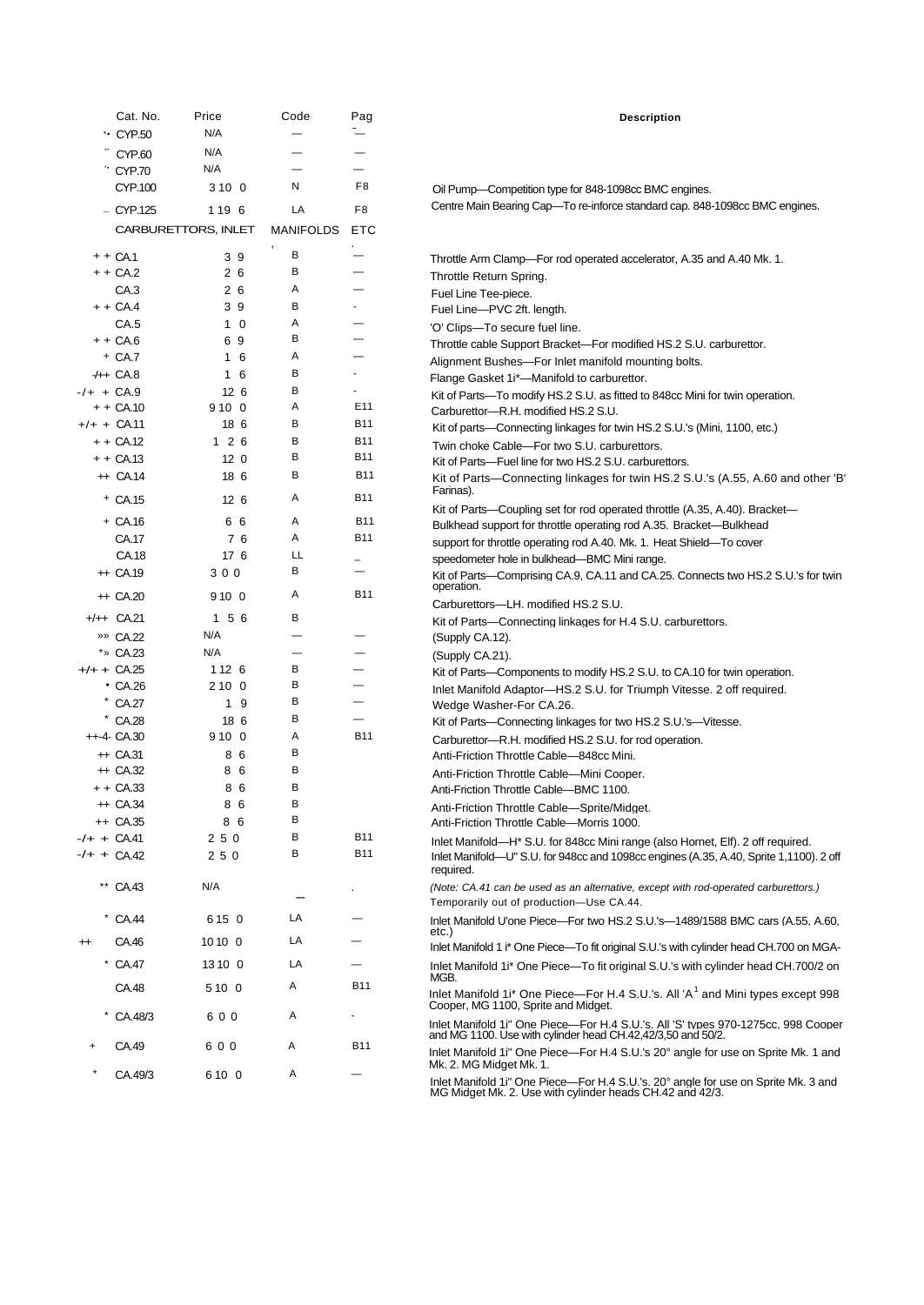| Cat. No.        | • M= - CAYO --------  | Price               | Code<br>A ------------ | Page                            | Description<br>Parhnrnt*"'- - P " M^HitioH HARM                                                                                                                                                                                            |
|-----------------|-----------------------|---------------------|------------------------|---------------------------------|--------------------------------------------------------------------------------------------------------------------------------------------------------------------------------------------------------------------------------------------|
| $+ +$           | CA.51                 | 5 0                 | В                      | <b>B11</b>                      | Balance pipe and Clips-For manifolds CA.41, CA.42, CA.401, CA.402, CA.406 and<br>CA.409.                                                                                                                                                   |
| $+ +$           | CA.52                 | 7 6                 | В                      | <b>B11</b>                      | Balance Pipe and Clips— For manifold CA.43.                                                                                                                                                                                                |
| $\bullet$       | CA.54                 | 13 6                | в                      | $\overline{\phantom{0}}$        | Tee-piece for Brake Servo- Inserts into balance pipe.                                                                                                                                                                                      |
| $-/++$          | CA.55                 | 16                  | B                      | $\qquad \qquad$                 | Flange Gasket H" - Manifold to carburettor.                                                                                                                                                                                                |
|                 | CA.57                 | 19 6                | В                      | $\overbrace{\phantom{1232211}}$ | Kit of Parts-Fuel line for two H4 S.U.'s.                                                                                                                                                                                                  |
| $-1$            | CA.60                 | 1200                | A                      | B11                             | Carburettor-L.H. Modified H4 S.U.                                                                                                                                                                                                          |
| $+ +$           | CAJ&                  |                     | A                      | <b>B11</b>                      | Carburettor-R.H. Modified H4 S.U. with 20° float bowl.                                                                                                                                                                                     |
| $-++$           | CAS <sub>5</sub>      |                     | Α                      | Bn                              | Carburettor L H Modified H4 S LL wiili 20" float bowl ----------------------                                                                                                                                                               |
| $+ +$           | $C\Delta$ 81<br>CA.82 | 19 0<br>19 0        | в<br>В                 | <b>B11</b><br><b>B11</b>        | Ram Stacks-Air Ralls H*- For H 1 S II carburattors<br>Ram. Stacks- Air Bells H"- For H.2, HS.2 S.U. carburettors.                                                                                                                          |
| $+ +$<br>$+ +$  | CA.83                 | 1 1 6               | в                      | <b>B11</b>                      | Ram. Stacks-Air Bell U"- For H.4, HS.4 S.U. carburettors.                                                                                                                                                                                  |
| $+ +$           | CA.84                 | $1 \quad 3 \quad 0$ | в                      | <b>B11</b>                      | Ram. Stacks- Air Bell U*- For H.6, HS.6 S.U. carburettors.                                                                                                                                                                                 |
|                 | CA.85                 | N/A                 |                        | $\overline{\phantom{0}}$        |                                                                                                                                                                                                                                            |
| $-/- +$         | CA.88                 | 1 1 2 6             | в                      | <b>B11</b>                      | Pancake Air Cleaner H"- For H.2, H3.2 S.U. carburettors.                                                                                                                                                                                   |
| $-/+ +$         | CA.88/1               | 1 1 2 6             | В                      | <b>B11</b>                      | Pancake Air Cleaner U"- For H.2, HS.2 S.U. carburettors- with vent pipe for rocker                                                                                                                                                         |
|                 |                       |                     |                        |                                 | cover.                                                                                                                                                                                                                                     |
| $-/- +$         | CA.89                 | 1 18 6              | в                      | <b>B11</b>                      | Pancake Air Cleaner H"- For H.4, HS.4, HS.4 S.U. carburettors.                                                                                                                                                                             |
| $-/- +$         | CA.89/1               | 1 18 6              | В                      | <b>B11</b>                      | Pancake Air Cleaner H"- For H.4, HS.4, S.U. carburettor- with vent pipe for rocker<br>cover.                                                                                                                                               |
| $-/- +$         | CA.105                | 2100                | в                      | <b>B11</b>                      | Accelerator Pedal Assembly - To connect rod operated throttle to cable system.                                                                                                                                                             |
| $-/++$          | CA.105/LH             | 2100                | в                      | 811                             | Accelerator Pedal Assembly-Similar to CA.1G5 but left-hand drive.                                                                                                                                                                          |
| $+ +$           | CA.200                | 11100               | Α                      | <b>B11</b>                      | Carburettor Assembly— U* S.U. includes CA.10, CA.11, CA.12, CA.13. Converts<br>from single to twin-948cc/1098cc BMC engines fitted with one HS.2 S.U. as standard<br>equipment (A.40 Mk.2, 1100, etc.).                                    |
|                 | CA.210                | 1200                | Α                      | <b>B11</b>                      | Carburettor Assembly-H" S.U. includes CA.9, CA.10, CA.11, CA.12, CA.13.<br>Converts from single to twin - 848cc Mini range.                                                                                                                |
| $+ +$           | CA.220                | 1200                | Α                      | <b>B11</b>                      | Carburettor Assembly-H" S.U. includes CA.10, CA.12, CA.13, CA.14. Converts<br>from single to twin 1489/1588cc BMC engines fitted with one HS.2 S.U. as standard<br>equipment (A.55, A.60, etc.).                                           |
| $+ +$           | CA.230                | 21 0 0              | Α                      | <b>B11</b>                      | Carburettor Assembly-Twin H" S.U. includes CA.10, CA.12. CA.13, CA.14, CA.20.<br>Replaces existing carburettor-1489cc BMC engines as fitted to Wolseley 1500 and<br>Nash Metropolitan (not fitted with HS.2 S.U.'s as standard equipment). |
|                 | CA.240/A2             | $0\quad 0$<br>21    | Α                      | <b>B11</b>                      | Carburettor Assembly— Twin H <sup>*</sup> S.U. includes CA.11, CA.12, CA.13, CA.15, CA.17,<br>CA.20, CA.30. - Replaces existing Zenith carburettor for A.40 Mk.1.                                                                          |
| $^{\mathrm{+}}$ | CA.240/A.4            | 21 0 0              | Α                      | <b>B11</b>                      | Carburettor Assembly-Twin 1i» S.U. includes CA.11, CA.12, CA.13, CA.15, CA.16,<br>CA.20, CA.30. Replaces existing Zenith carburettor for A.35.                                                                                             |
| $^{\mathrm{+}}$ | CA.250                | $21 \t 0 \t 0$      | Α                      | <b>B11</b>                      | Carburettor Assembly-Twin U* S.U. includes CA.10, CA.11, CA.12, CA.13, CA.20.<br>Replaces existing carburettor- for Sprite 1 also Minor 1000 pre 1961, may be used for<br>specials fitted with 948 cc BMC engine.                          |
|                 | CA.300                | 25 0 0              | Α                      | <b>B11</b>                      | Carburettor Assembly— Twin 1i* S.U. includes CA.12, CA.21. CA.50, CA.60. Re-<br>places existing carburettor, for 948/997/998/1098 cc BMC engines (Not Sprite).<br>Also 970-1275 Cooper 'S', Group 2.                                       |
| $/++$           | CA.310                | 27 0 0              | LA                     | <b>B11</b>                      | Carburettor Assembly-Twin H" S.U. includes CA.12, CA.21, CA.57, CA.70, CA.80.<br>Replaces existing carburettor, for 948/1098 cc Sprite and Midget—20° Float bowls.                                                                         |
| $/++$           | CA.401                | 250                 | В                      | B12                             | Inlet Manifold Amal Type 1— For 848 cc BMC Mini Range. 2 off required.                                                                                                                                                                     |
| $/++$           | CA.402                | 250                 | В                      | <b>B12</b>                      | Inlet Manifold Amal Type 3— For 948/1098 cc Sprite 1 and 2 etc. 2 off required.                                                                                                                                                            |
| $/++$           | CA.406                | 250                 | В                      | B12                             | Inlet Manifold Amal Type 5- For 948/1098cc Sprite 1 and 2 etc. 2 off required.                                                                                                                                                             |
| $/++$           | CA.409                | 250                 | в                      | <b>B12</b>                      | Inlet Manifold Amal Type 5- For 997/998cc BMC Mini-Cooper range. 2 off required                                                                                                                                                            |
| /++             | CA.410                | 16 15 0             | В                      | <b>B12</b>                      | Carburettor Assembly Twin Amal Type 1 - Replaces existing carburettors. Includes<br>CA.431, CA.442, CA.437, CA.446 plus carbs.                                                                                                             |
| $\bullet$       | CA.415                | 1 9                 | Α                      |                                 | Stud-For Amal Inlet Manifolds.                                                                                                                                                                                                             |
| $/++$           | CA.420                | 16 15 0             | в                      | B12                             | Carburettor Assembly Twin Amal Type 3 - Replaces existing carburettors. Includes<br>CA.41 3, CA.442, CA.437, CA.446 plus carbs.                                                                                                            |
|                 | CA.431                | 1 17 6              | LA                     |                                 | Cable Assembly- For Amal carburettors.                                                                                                                                                                                                     |
| $+ +$           | CA.437                | 5 0                 | в                      | —                               | Metal 'O' Ring— For Amal carburettors Type 1 and 3.                                                                                                                                                                                        |
| $+ +$           | CA.439                | 5 0                 | в                      | $\qquad \qquad$                 | Metal 'O' Ring - For Amal carburettors Type 5.                                                                                                                                                                                             |
| $+ +$           | CA.440                | 16 15 0             | в                      | B12                             | Carburettor Assembly Twin Amals Type 5 - Replaces existing carburettor. Includes<br>CA.431, CA.442, CA.437, CA.446 plus carbs.                                                                                                             |
| $^{\mathrm{+}}$ | CA.442                | 39                  | В                      |                                 | Rubber 'O' Ring— For Amal carburettor Type 1 and 3 and 5.                                                                                                                                                                                  |
| $+ +$           | CA.444                | 46                  | В                      | —                               | Rubber 'O' Ring- For Weber horizontal carburettor.                                                                                                                                                                                         |
| $+ +$           | CA.446                | 7 6                 | в                      | <b>B12</b>                      | Kit of Parts— Fuel line for Amals Type 1, 3 and 5.                                                                                                                                                                                         |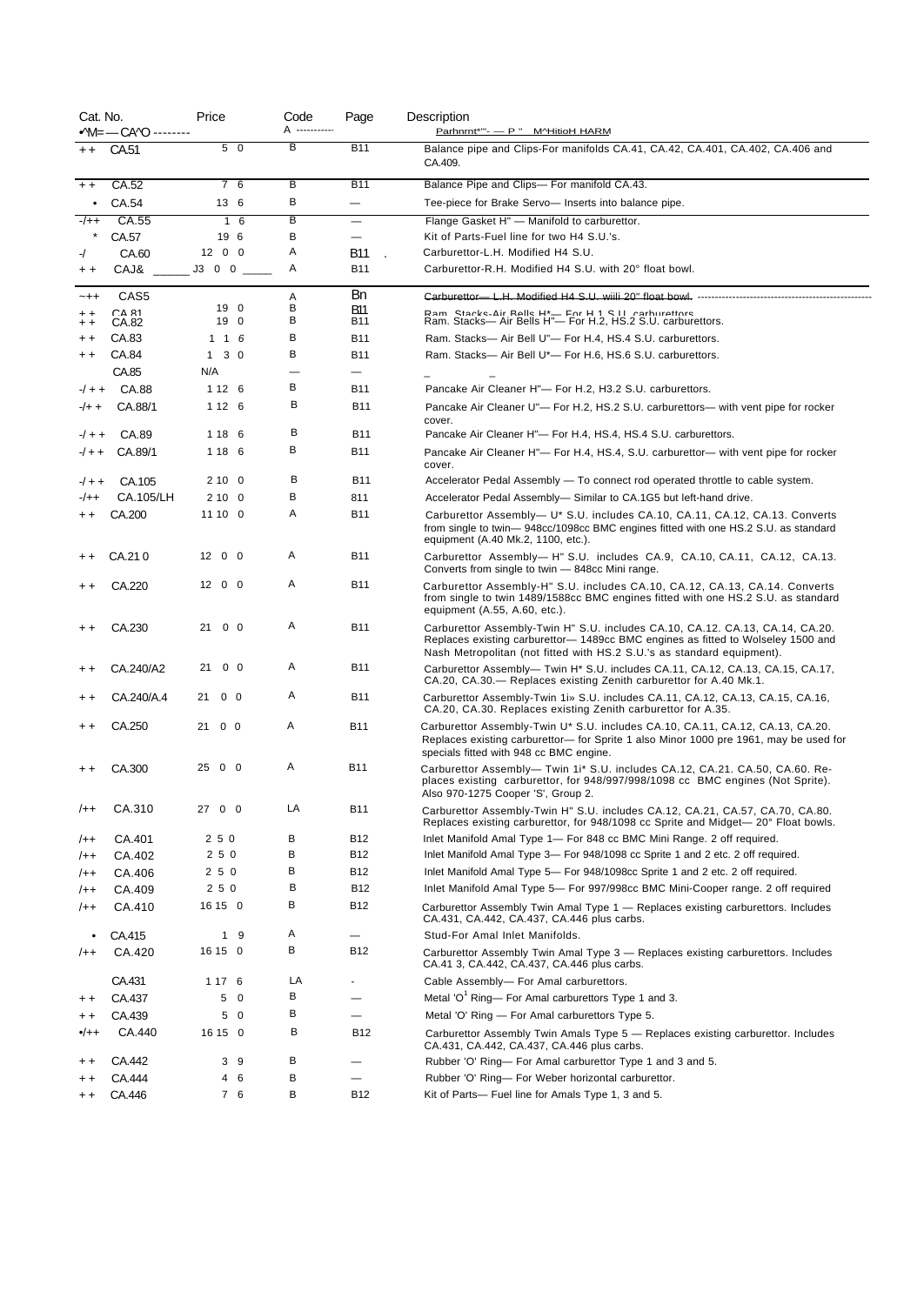|                                  | Cat. No.          | Price                         | Code | Page                     | <b>Description</b>                                                                                                                                                |
|----------------------------------|-------------------|-------------------------------|------|--------------------------|-------------------------------------------------------------------------------------------------------------------------------------------------------------------|
|                                  | CA.500            | 16 0 0                        | LL   | <b>B13</b>               | Carburettor Assembly-Weber 34 for 848cc BMC Mini range. Includes CA.511,                                                                                          |
| $\ddot{}$                        | CA.501            | 9 15 0                        | Α    | <b>B13</b>               | CA.531, CA.541.<br>Inlet Manifold-Weber-For carburettor emblassy CA.500-848cc BMC Mini range.                                                                     |
| +                                | CA.502            | 11150                         | В    | B13                      | Inlet Manifold—Weber horizontal 40mm for 948/1098cc BMC engine (Sprite etc.).                                                                                     |
| $\ddot{}$                        | CA.503            | 11 15 0                       | В    | <b>B13</b>               | Suitable for BMC Transverse engines 848-1275cc (Bulkhead requires modification).<br>Inlet Manifold—Weber horizontal 45mm for 948/1098cc BMC engine (Sprite etc.). |
|                                  | CA.506            | 13 10 0                       | LA   | <b>B13</b>               | Suitable for BMC Transverse engines 848—1275cc (Bulkhead requires modification).<br>Inlet Manifold—Pair for two 40mm Weber carburettors on cylinder head CH.700/2 |
|                                  | CA.507            | 13 10 0                       | LA   | <b>B13</b>               | when fitted to 1798cc MGB.                                                                                                                                        |
|                                  | CA.511            | 14 15 0                       | LL   | <b>B13</b>               | Inlet Manifold—To fit one Weber 45mm to standard cast-iron head or CH 62 on<br>1798cc MGB.                                                                        |
|                                  | CA.512            | 1 <sub>0</sub>                | Α    | —                        | Carburettor—Weber 34 Twin choke downdraught for 848cc BMC Mini range-<br>Jetted.                                                                                  |
|                                  |                   |                               |      |                          | 'O' Clip-To secure Weber fuel line.                                                                                                                               |
|                                  | CA.513            | 39                            | Α    |                          | Fuel line-PVC for Weber-2ft. length.                                                                                                                              |
|                                  | CA.514            | 26                            | Α    | $\overline{\phantom{0}}$ | Flange Gasket-Weber, for manifold CA.501.                                                                                                                         |
|                                  | CA.515            | 19                            | Α    | $\overline{\phantom{0}}$ | Stud-For Inlet Manifold, Weber.                                                                                                                                   |
|                                  | CA.516            | 32 10 0                       | LL   | <b>B13</b>               | Carburettor-Weber 40mm-for 948cc Sprite Mk. 1 and 2. Jetted.                                                                                                      |
|                                  | CA.517            | 34 0 0                        | LL   | <b>B13</b>               | Carburettor—Weber 45mm—for 948cc Sprite Mk. 1 and 2 (Alternative). Jetted.                                                                                        |
|                                  | CA.518            | 32 10 0                       | LL   | <b>B13</b>               | Carburettor—Weber 40mm—for 1798cc MGB fitted with cylinder head CH.700/2.<br>Jetted.                                                                              |
|                                  | CA.519            | 32 10 0                       | LL   | <b>B13</b>               | Carburettor—Weber 40mm—for 1489/1588cc MGA fitted with cylinder head CH.700.<br>Jetted.                                                                           |
|                                  | CA.520            | 33 17 6                       | LL   | <b>B13</b>               | Carburettor Assembly—Weber 40mm—for 948cc Sprite 1 and 2. Includes CA.516,<br>CA.532, CA.542.                                                                     |
|                                  | CA.521            | 35 7 6                        | LL   | <b>B13</b>               | Carburettor Assembly—Weber 45mm—for 948cc Sprite 1 and 2 (Alternative).<br>Includes CA.517, CA.532, CA.542.                                                       |
|                                  | CA.525            | 32 10 0                       | LL   | <b>B13</b>               | Carburettor-Weber 40mm-for 1098cc Sprite 2 and 3. Jetted. Carburettor-Weber                                                                                       |
|                                  | CA.526            | 34 0 0                        | LL   | <b>B13</b>               | 45mm-for 1098cc Sprite 2 and 3 (Alternative). Jetted. Kit of Parts-Connecting                                                                                     |
|                                  | CA.531            | 18 6                          | A    | <b>B13</b>               | linkages—for Weber CA.511—S48cc BMC Mini range. Kit of Parts—Connecting                                                                                           |
|                                  | CA.532            | 18 6                          | Α    | <b>B13</b>               | linkages—for Weber CA.516, 517, 525, 526, 570, 511. Kit of Parts—Connecting                                                                                       |
| $\begin{array}{c} + \end{array}$ | CA.533            | 1 19 6                        | A    | <b>B13</b>               | linkages-for Weber CA.518 and CA.519.                                                                                                                             |
|                                  | CA.539            | 33 17 6                       | LL   | <b>B13</b>               | Carburettor Assembly-Weber 40mm-1098cc Sprite 2 and 3. Includes CA.525<br>CA.532, CA.542.                                                                         |
|                                  | CA.540 35 7 6     |                               | LL   | <b>B13</b>               | Carburettor Assembly—Weber 45mm—1098cc Sprite 2 and 3 (Alternative). Includes<br>CA.526, CA.532, CA.542.                                                          |
|                                  | CA.541            | 7 6                           | Α    | <b>B13</b>               | Kit of Parts—Fuel line for CA.511—848cc BMC Mini range.                                                                                                           |
|                                  | CA.542            | 12 <sub>6</sub>               | Α    | <b>B13</b>               | Kit of Parts—Fuel line for CA.516, 517, 525, 526, 570, 571—948/1098cc Sprite 1, 2, 3.                                                                             |
|                                  | CA.543            | 56<br>1                       | Α    | <b>B13</b>               | Kit of Parts-Fuel line for CA.518, 519-1489/1588/1633/1798-MGA/MGB.                                                                                               |
|                                  | CA.549            | 65 0 0                        | LL   | <b>B13</b>               | Carburettor Assembly-Two Weber 40mm-for CH.700/2-1798cc MGB. Includes                                                                                             |
|                                  | CA.550 65 0 0     |                               | LL   | <b>B13</b>               | 2 Off CA.518, CA.533, CA.12, CA.543.<br>Carburettor Assembly-Two Weber 40mm for CH.700-1489/1588 MGA. Includes                                                    |
| $+ +$                            | CA.562            | 150                           | D    | <b>B13</b>               | 2 Off CA.519, CA.533, CA.12, CA.543.                                                                                                                              |
|                                  | CA.570            | 34 0 0                        | LL   | B13                      | Air Entry Flange-Weber-for CA.511-848cc BMC Mini range.                                                                                                           |
|                                  | CA.571            | 34 0 0                        | LL   | <b>B13</b>               | Carburettor-Weber 45mm-use with CA.507-1798cc MGB standard cast-iron<br>cylinder head or CH.62-jetted for road cam.                                               |
|                                  | CA.575            | 35 7 6                        | LL   | B13                      | Carburettor-Weber 45mm-use with CA.507-1798cc MGB In full race form-<br>Jetted.                                                                                   |
|                                  | CA.576            | 35 7 6                        | LL   | B13                      | Carburettor Assembly—Weber 45mm—for 1798cc MGB standard cylinder head for<br>CH.62. Includes CA.570, CA.532, CA.542.                                              |
|                                  |                   |                               |      |                          | Carburettor Assembly-Weber 45mm-for 1798cc MGB In full race form. Includes<br>CA.571, CA.532, CA.542.                                                             |
|                                  | <b>Sport Kits</b> | <b>ENGINE CONVERSION KITS</b> |      |                          |                                                                                                                                                                   |
| $+ +$                            | <b>SA.1</b>       | 27 0 0                        | В    | <b>B14</b>               | Sport Kit—848cc Mini—with additional S.U., valve springs, exhaust system, etc.                                                                                    |

B14 Sport Kit—848cc Mini—with Amals, valve springs, exhaust system, etc. B14 Sport Kit—848cc Mini—with Weber, valve springs, exhaust system, etc. — Sport Kit—1275cc Cooper'S' with twin H4 S.U.'s, high lift rockers, exhaust mani-

B15 Sport Kit—948cc A.40 Mk. 1—with two S.U.'s valve springs, exhaust system, etc. B15 Sport Kit—948cc A.40 Mk. 2—with additional S.U., valve springs, exhaust system, etc.

fold, supertone 85. etc.

|        | $++$ SA.1         | 27 0 0 | R   |
|--------|-------------------|--------|-----|
|        | $-/-+$ SA.1/A     | 2810 0 | B   |
|        | $+/-+$ SA.1/W     | 36 0 0 | I A |
|        | $\bullet$ SA.1/CS | 65 0 0 | B   |
|        | $+/+ +$ SA.2 +/++ | 37 0 0 |     |
|        |                   | 28100  |     |
| SA.2/2 |                   |        |     |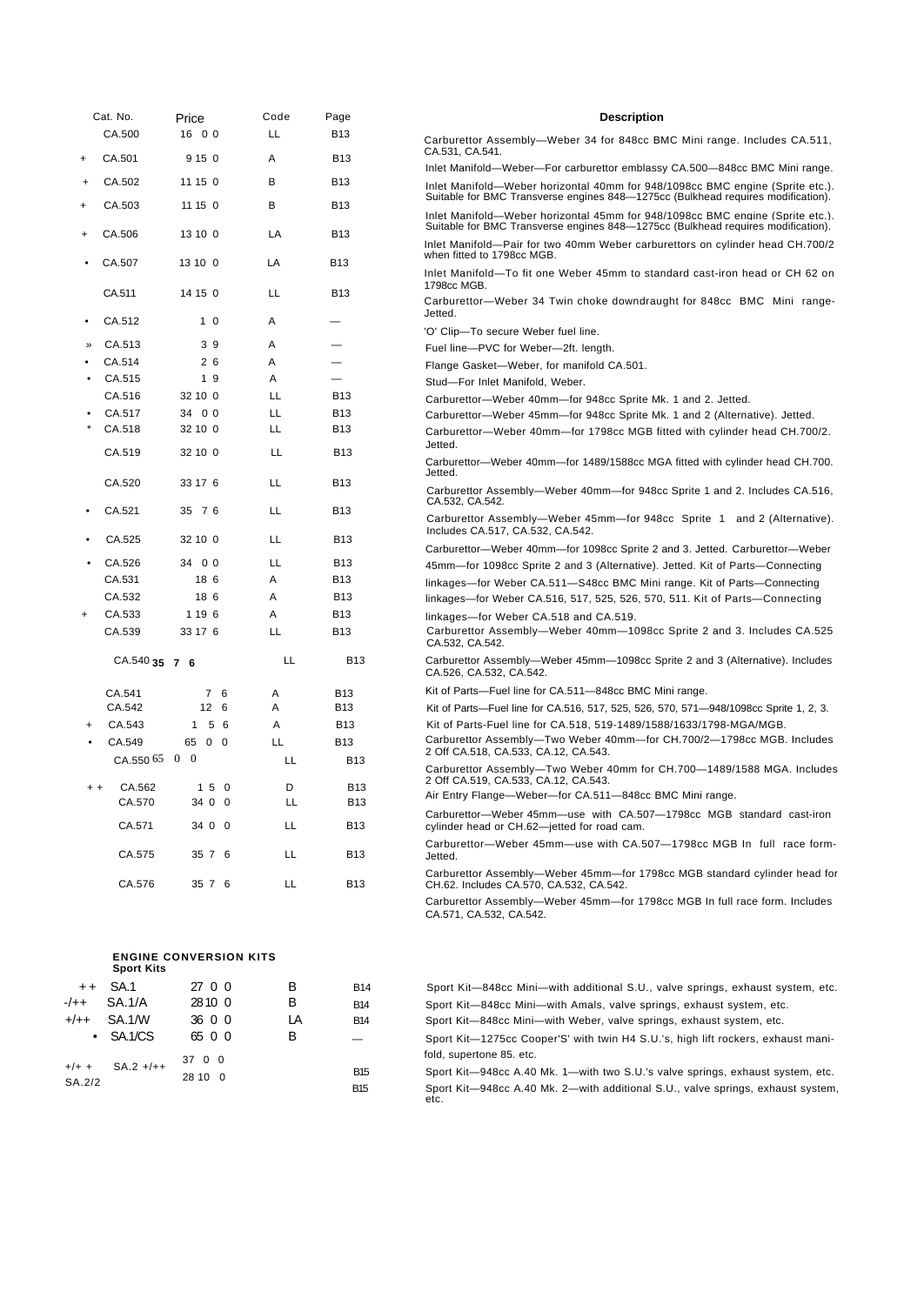|              | Cat. No.               | Price                                | Code       | Page              | <b>Description</b>                                                                                                                                                                               |
|--------------|------------------------|--------------------------------------|------------|-------------------|--------------------------------------------------------------------------------------------------------------------------------------------------------------------------------------------------|
| $+/++$       | SA.2/3                 | 28 10 0                              | в          | <b>B15</b>        | Sport Kit—1098cc A.40 Mk. 2—with additional S.U., valve springs, exhaust system,                                                                                                                 |
|              | SA.4                   | 37 0 0                               | В          | <b>B15</b>        | etc.                                                                                                                                                                                             |
| $+/++$       |                        |                                      |            |                   | Sport Kit—948cc A.35—with two S.U.'s, valve springs, exhaust system, etc.                                                                                                                        |
|              | SA.5/A                 | 28 10 0<br>30 0 0                    | в<br>в     | B16<br><b>B19</b> | Sport Kit—948cc Sprite Mk. 1—with twin Amals, valve springs, exhaust system, etc.                                                                                                                |
|              | SA.11                  |                                      |            |                   | Sport Kit-1098cc Austin/Morris 1100-with additional S.U., valve springs, exhaust<br>system, etc.                                                                                                 |
| $+/++$ SA.15 |                        | 37 0 0                               | в          | <b>B15</b>        | Sport Kit—948cc Minor 1000 (fitted with H.2)—with two S.U.'s, valve springs, exhaust<br>system, etc.                                                                                             |
|              | $+/++$ SA.15/2         | 28 10 0                              | B          | 615               | Sport Kit-948cc Minor 1000 after 1962 (fitted with HS.2)-with additional S.U., valve<br>springs, exhaust system, etc.                                                                            |
|              | $+/++$ SA.15/3         | 28 10 0                              | в          | <b>B15</b>        | Sport Kit—1098cc Minor 1000—with additional S.U., valve springs, exhaust system,                                                                                                                 |
| $+/++$       | SA.23/1                | 33 0 0                               | в          |                   | etc.<br>Sport Kit-Triumph Vitesse-two SU.'s, exhaust system, etc.                                                                                                                                |
| $+/++$ SB.3  |                        | 36 0 0                               | в          | <b>B20</b>        | Sport Kit—1489cc Austin A.55, etc.—with additional S.U., valve springs, exhaust                                                                                                                  |
|              | SB.3/3                 | 36 0 0                               | в          | <b>B20</b>        | system, etc.                                                                                                                                                                                     |
| $+/++$       |                        |                                      |            |                   | Sport Kit—1588cc Austin A.60, etc.—with additional S.U., valve springs, exhaust<br>system, etc.                                                                                                  |
| $+/++$ SB.25 |                        | 37 0 0                               | в          | <b>B20</b>        | Sport Kit—1489cc Wolseley 1500 (fitted with H.2)—with two S.U.'s, valve springs, etc.                                                                                                            |
|              | $S-B.25/3$             | 33 0 0                               | в          | <b>B20</b>        | Sport KIt-1489cc Wolselev 1500 (fitted with HS.2)-with additional S.U., valve                                                                                                                    |
|              | G.T. Kits              |                                      |            |                   | springs, etc.                                                                                                                                                                                    |
|              | GT.A1                  | 65 0 0                               | Α          | <b>B14</b>        | GT Kit-848cc Minl-As per Sport Kit SA.1 plus alloy cylinder head CH.100.                                                                                                                         |
|              | GT.A1/A                | 67 10 0                              | Α          | <b>B14</b>        | GT KIt-848cc Mini-as per SA1/A plus alloy cylinder head CH.100.                                                                                                                                  |
|              | $++$ GT.A1/W           | 75 0 0                               | LA         | <b>B14</b>        | GT Kit-848cc Mini—as per SA1/W plus alloy cylinder head CH.100.                                                                                                                                  |
|              | $+$ GT.A1/C            | 58 0 0                               | Α          | <b>B18</b>        | GT Kit—997/998cc Mini-Cooper—Alloy cylinder head CH.200, exhaust system, etc.                                                                                                                    |
|              | $+$ GT.A2              | 75 0 0                               | Α          | <b>B15</b>        | GT Kit—948cc A.40 Mk. 1—as per SA.2 plus alloy cylinder head CH.100.                                                                                                                             |
|              | $+$ GT.A2/2            | 66 10 0                              | Α          | <b>B15</b>        | GT Kit—948cc A.40 Mk. 2—as per SA.2/2 plus alloy cylinder head CH.100.                                                                                                                           |
|              | $+$ GT.A2/3            | 75 0 0                               | Α          | <b>B15</b>        | GT Kit-1098cc A.40 Mk. 2—as per SA.2/3 plus alloy cylinder head CH.200.                                                                                                                          |
|              | $+$ GT.A4              | 75 0 0                               | Α          | <b>B15</b>        | GT Kit-948cc A.35-as per SA.4 plus alloy cylinder head CH.100.                                                                                                                                   |
|              | GT.A5                  | 47 10 0                              | Α          | <b>B16</b>        | GT Kit—948cc Sprite Mk. 1—alloy cylinder head CH.100, exhaust system, etc.                                                                                                                       |
|              | GT.A5/HS2              | 72 0 0                               | Α          | <b>B16</b>        | GT Kit—948cc Sprite Mk. 1—as per GT.A5 plus two S.U. carburettors.                                                                                                                               |
|              | GT.A5/A                | 72 0 0                               | Α          | <b>B16</b>        | GT Kit-948cc Sprite Mk. 1-as per GT.A5 plus twin Amals.                                                                                                                                          |
|              | $+$ GT.A5/2            | 56 0 0                               | Α          | <b>B17</b>        | GT Kit—948cc/1098cc Sprite 2—Alloy cylinder head CH.200, exhaust system, etc.                                                                                                                    |
|              | GT.A11                 | 78 0 0                               | A          | <b>B19</b>        | GT Kit-1098cc Austin/Morris 1100-as per SA.11 plus alloy cylinder head CH.200.                                                                                                                   |
|              | $+$ GT.A15<br>GT.A15/2 | 75<br>$0\quad 0$<br>65<br>$0\quad 0$ | A<br>Α     | 615<br><b>B15</b> | GT Kit—948cc Minor 1000—as per SA.15 plus alloy cylinder head CH.100.                                                                                                                            |
|              | GT.A15/3               | 72 0 0                               | Α          | <b>B15</b>        | GT Kit-948cc Minor 1000 1962-as per SA.15/2 plus alloy cylinder head CH.100.                                                                                                                     |
|              |                        |                                      |            |                   | GT Kit-1098CC Minor 1000-as per SA.15/3 plus alloy cylinder head CH.200.                                                                                                                         |
|              | Clubman Kits           |                                      |            |                   |                                                                                                                                                                                                  |
|              | $+$ CM.A1/C            | $102 \t 0 \t 0$                      | Α          | 618               | Clubman Kit—997/998cc Mini Cooper—Alloy cylinder head CH.200, twin H.4 S.U.'s.<br>high lift rockers, exhaust system.                                                                             |
|              | $+$ CM.A5/2A           | 10000                                | Α          | <b>B17</b>        | Clubman Kit-948/1098cc Sprite 2-Alloy cylinder head CH.200, twin Amals, cam-<br>shaft, high lift rockers, exhaust system, etc.                                                                   |
|              | + CM.A5/2W             | 12500                                | Α          | B17               | Clubman Kit-948/1098cc Sprite 2-Alloy cylinder head CH.200, Weber 40mm.<br>camshaft, high lift rockers, exhaust system, etc.                                                                     |
|              | $+$ CM.A11             | 95 0 0                               | Α          | <b>B19</b>        | Clubman Kit-1098cc Austin/Morris 1100-Alloy cylinder head CH.200, twin H4<br>S.U.'s, exhaust system, etc.                                                                                        |
|              | <b>Racing Kits</b>     |                                      |            |                   |                                                                                                                                                                                                  |
|              | RKE.A1/CS 135 0 0      |                                      | LA         |                   | Racing Kit-970/1275cc Cooper 'S' for Group 2 racing-Modified cylinder head<br>CH.50/2, matched inlet manifold, twin H4 S.U.'s, valve springs, exhaust manifold<br>and silencer, oil cooler, etc. |
|              |                        | <b>COMPLETE MODIFIED</b>             |            |                   |                                                                                                                                                                                                  |
|              | <b>ENGINES</b>         |                                      |            | F1.               | Complete 1152TT5 Engine and Transmission Assembly-For S97cc Cooper.                                                                                                                              |
|              | CE.100/1C              | 360 00                               | LX         | F1                | Complete 1152TT5 Engine and Transmission Assembly-For 998cc Cooper.                                                                                                                              |
|              | CE.100/2C              | 360 00                               | LX         | F1.               | Complete 1152TT5 Engine and Transmission Assembly-For 848cc Mini up to 1963.                                                                                                                     |
|              | CE.100/1               | 385 0 0                              | <b>LX</b>  | F1.               | Complete 1152TT5 Engine and Transmission Assembly-For 848cc Mini 1964/65.                                                                                                                        |
|              | CE.100/1/2             | 385 0 0                              | LХ         | F1                | Complete 1152TT5 Engine and Transmission Assembly-For 998cc Riley Elf.                                                                                                                           |
|              | CE.100/1E              | 380 0 0                              | LХ         | F1                | Complete 1152TT5 Engine and Transmission Assembly-For 1098cc Austin/Morris                                                                                                                       |
|              | CE.100/11              | 390 00                               | LX         | F1                | 1100.                                                                                                                                                                                            |
|              |                        |                                      |            | F1                | Complete 1152TT5 Engine Core-For 997cc Cooper.                                                                                                                                                   |
|              | CE.102/1C              | 280 0 0                              | LL.        | F1                | Complete 1152TT5 Engine Core-For 998cc Cooper.                                                                                                                                                   |
|              | CE.102/2C<br>CE.102/1  | 285 0 0<br>300 0 0                   | LL.<br>LL. |                   | Complete 1152TT5 Engine Core-For 848cc Mini up to 1963.                                                                                                                                          |
|              |                        |                                      |            |                   |                                                                                                                                                                                                  |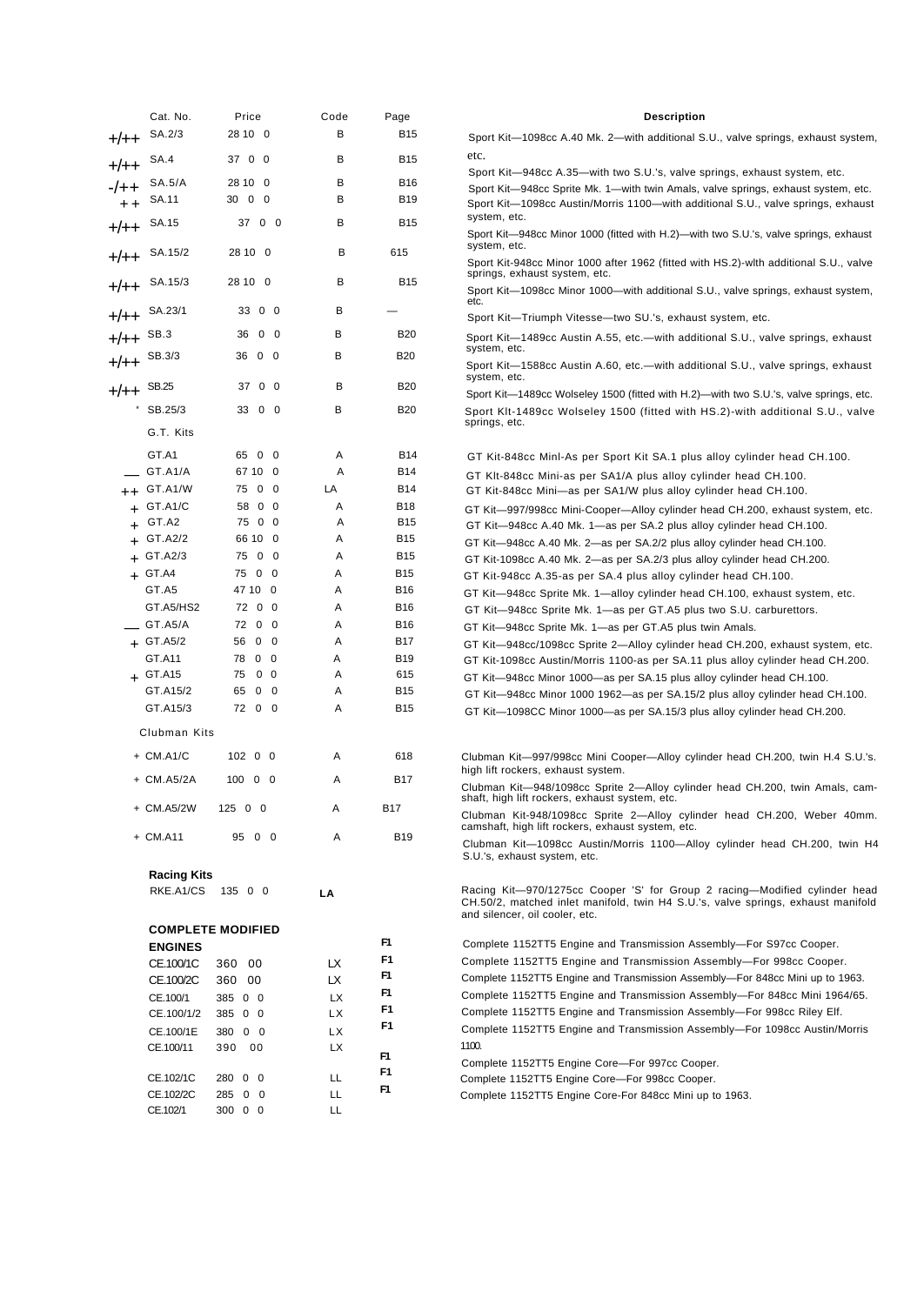| Cat. No.                                   | Price            | Code                     | Page                                       | <b>Description</b>                                                                                      |
|--------------------------------------------|------------------|--------------------------|--------------------------------------------|---------------------------------------------------------------------------------------------------------|
| CE.102/1/2                                 | 300 0 0          | LL.                      | F1                                         | Complete 1152TT5 Engine Core-For 848cc Mini 1964/65.                                                    |
| CE.102/1E                                  | 300 0 0          | LI                       | F <sub>1</sub>                             | Complete 1152TT5 Engine Core-For 998cc Riley Elf.                                                       |
| CE.102/11                                  | 310 0 0          | LL.                      | F1                                         | Complete 1152TT5 Engine Core-For 1098cc Austin/Morris 1100.                                             |
| CE.104/1C                                  | 145 0 0          | LL                       | F <sub>1</sub>                             | 1152TT5 Block Core-For 997cc Cooper.                                                                    |
| CE.104/2C                                  | 154 0 0          | LL                       | F <sub>1</sub>                             | 1152TT5 Block Core-For 998cc Cooper.                                                                    |
| CE.104/1                                   | 14500            | LL.                      | F <sub>1</sub>                             | 1152TT5 Block Core-For 848cc Mini up to 1S63.                                                           |
| CE.104/1/2                                 | 145 0 0          | LL                       | F1                                         | 1152TT5 Block Core-For Mini 1964/65.                                                                    |
| CE.104/1E                                  | 145 0 0          | LL                       | F <sub>1</sub>                             | 1152TT5 Block Core-For 998cc Riley Elf.                                                                 |
| CE.104/11                                  | 145 0 0          | LL                       | F <sub>1</sub>                             | 1152TT5 Block Core-For 1098cc Austin/Morris 1100.                                                       |
| CE.150/1C                                  | 395 0 0          | LХ                       | F <sub>2</sub>                             | Complete 1182TT5 Engine and Transmission Assembly-For 997cc Cooper.                                     |
| CE.150/2C                                  | 395 0 0          | LХ                       | F <sub>2</sub>                             | Complete 1182TT5 Engine and Transmission Assembly-For 998cc Cooper.                                     |
| CE.150/1                                   | 395 0 0          | LX.                      | F <sub>2</sub>                             | Complete 1182TT5 Engine and Transmission Assembly-For 848cc Mini.                                       |
| CE.150/1/2                                 | 395 0 0          | LX.                      | F <sub>2</sub>                             | Complete 1182TT5 Engine and Transmission Assembly-For 848cc Mini 1964, etc.                             |
| CE.150/1 E                                 | 380 0 0          | LX                       | F <sub>2</sub>                             | Complete 1182TT5 Engine and Transmission Assembly-For 998cc Elf, etc.                                   |
| CE.150/11                                  | 365 0 0          | LX.                      | F <sub>2</sub>                             | Complete 1182TT5 Engine and Transmission Assembly-For 1098cc BMC 1100.                                  |
| CE.152/1C                                  | 295 0 0          | LL                       | F <sub>2</sub>                             | Complete 1182TT5 Engine Core for 997cc Cooper.                                                          |
| CE.152/2C                                  | 295 0 0          | LL                       | F <sub>2</sub>                             | Complete 1182TT5 Engine Core-For 998cc Cooper.                                                          |
| CE.152/1                                   | 315 0 0          | LL                       | F <sub>2</sub>                             | Complete 1182TT5 Engine Core-For 848cc Mini.                                                            |
| CE.152/1/2                                 | 315 0 0          | LL                       | F <sub>2</sub>                             | Complete 1182TT5 Engine Core-For 848cc Mini 1964 etc.                                                   |
| CE.152/1 E                                 | 315 0 0          | LL                       | F <sub>2</sub>                             | Complete 1182TT5 Engine Core-For 998cc Elf, etc.                                                        |
| CE.152/11                                  | 300 0 0          | LL                       | F <sub>2</sub>                             | Complete 1182TT5 Engine Core-For 1098cc BMC 1100.                                                       |
| CE.154/1C                                  | 160 0 0          | LL                       | F <sub>2</sub>                             | 1182TT5 Block Core-For 997cc Cooper.                                                                    |
| CE.154/2C                                  | 16000            | LL                       | F <sub>2</sub>                             | 1182TT5 Block Core-For 998cc Cooper.                                                                    |
| CE.154/1                                   | 16000            | LL                       | F <sub>2</sub>                             | 1182TT5 Block Core-For 848cc Mini.                                                                      |
| CE.154/1/2                                 | 16000<br>160 0 0 | LL                       | F <sub>2</sub><br>F <sub>2</sub>           | 1182TT5 Block Core-For 848cc Mini 1964, etc.                                                            |
| CE.154/1 E<br>CE.154/1 1                   | 160 0 0          | LL<br>LL.                | F <sub>2</sub>                             | 1182TT5 Block Core-For 998cc Elf, etc.                                                                  |
| CE.200/2C                                  | 348 0 0          | LX                       | F <sub>3</sub>                             | 1182TT5 Block Core-For 1098cc BMC 1100.                                                                 |
| CE.125/1C                                  | 435 0 0          | <b>LX</b>                | F4                                         | Complete 1082TT5 Engine and Transmission Assembly-For 998cc Cooper.                                     |
| CE.250/1CS                                 | 475 0 0          | LZ                       | F <sub>6</sub>                             | Complete 1152TR5 Engine and Transmission Assembly-For 997cc Cooper.                                     |
|                                            |                  |                          |                                            | Complete Group 3 Racing Engine and Transmission Assembly-For 970cc Cooper<br>'S'.                       |
| CE.250/3CS                                 | 475 0 0          | LZ                       | F6                                         | Complete Group 3 Racing Engine and Transmission Assembly-For 1275cc Cooper                              |
| CE.275/1CS                                 | 450 0 0          | LZ                       | F <sub>6</sub>                             | •S'.<br>Complete Group 2 Racing Engine and Transmission Assembly—For 970cc Cooper                       |
|                                            |                  |                          |                                            | 'S'.                                                                                                    |
| CE.275/3CS                                 | 450 0 0          | LZ                       | F6                                         | Complete Group 2 Racing Engine and Transmission Assembly-For 1275cc Cooper                              |
| CE.300                                     | 425 0 0          | LZ                       | F7                                         | 'S'.                                                                                                    |
|                                            |                  |                          |                                            | Complete 1080 AR.5 Racing Engine-For Sprite and Midget.                                                 |
| CE.325                                     | 395 0 0          | LZ                       | F7                                         | Complete 998 AR.5 Racing Engine-For Sprite and Midget.                                                  |
| CE.402/11                                  | 285 0 0          | LL                       |                                            | Complete 1300TS Engine Core-For 1098CC BMC 1100.                                                        |
| <b>EXHAUST SYSTEMS</b><br><b>Manifolds</b> |                  |                          |                                            |                                                                                                         |
| XM.1                                       | 8 15 0           | D                        | C <sub>1</sub>                             | Tubular Exhaust Manifold-For 848cc Mini and 998cc Elf. etc.                                             |
| XM.1/C                                     | N/A              | $\overline{\phantom{0}}$ | C <sub>1</sub>                             | Superseded by XM.1/CR.                                                                                  |
| XM.1/CR                                    | 12 15 0          | D                        |                                            | Tubular Exhaust Manifold-For 997/998 Mini-Cooper and 970cc Cooper'S'.                                   |
| XM.1/CRS                                   | N/A              |                          | $\overline{\phantom{0}}$                   | Superseded by XM.1/CRH.                                                                                 |
| XM.1/CRH                                   | 14 15 0          | D                        | —                                          | Tubular exhaust Manifold—Racing for 970cc—1275cc Coopers and Racing 848cc                               |
| XM.2 <sup>8</sup> 15 0                     |                  |                          | C1                                         | Minis (Homologated for Group 1 and 2 Cooper'S').                                                        |
|                                            |                  |                          |                                            | Tubular Exhaust Manifold—For A.35 and A.40 Mk. 1 (Twin carbs. required), also<br>A.40Mk. 2948and1098cc. |
| XM.3                                       | N/A              |                          |                                            |                                                                                                         |
| XM.5<br>XM.7                               | 8 15 0<br>N/A    | D                        | C <sub>1</sub><br>$\overline{\phantom{0}}$ | Tubular Exhaust Manifold—For Sprite and Midget 1, 2, 3.                                                 |
|                                            |                  |                          |                                            |                                                                                                         |
| XM.9<br>XM.10                              | N/A<br>N/A       |                          | -<br>$\overline{\phantom{0}}$              |                                                                                                         |
| XM.11                                      | 8 15 0           | D                        | C <sub>1</sub>                             |                                                                                                         |
| <b>XM.11/MG</b>                            | 8 15 0           | O                        | C <sub>1</sub>                             | Tubular Exhaust Manifold-For Austin/Morris 1100.                                                        |
| XM.15                                      | 8 15 0           | D                        | C <sub>1</sub>                             | Tubular Exhaust Manifold-For MG.1100.                                                                   |
|                                            |                  |                          |                                            | Tubular Exhaust Manifold-For Minor 1000 (Twin carbs. required except for models<br>with single HS2).    |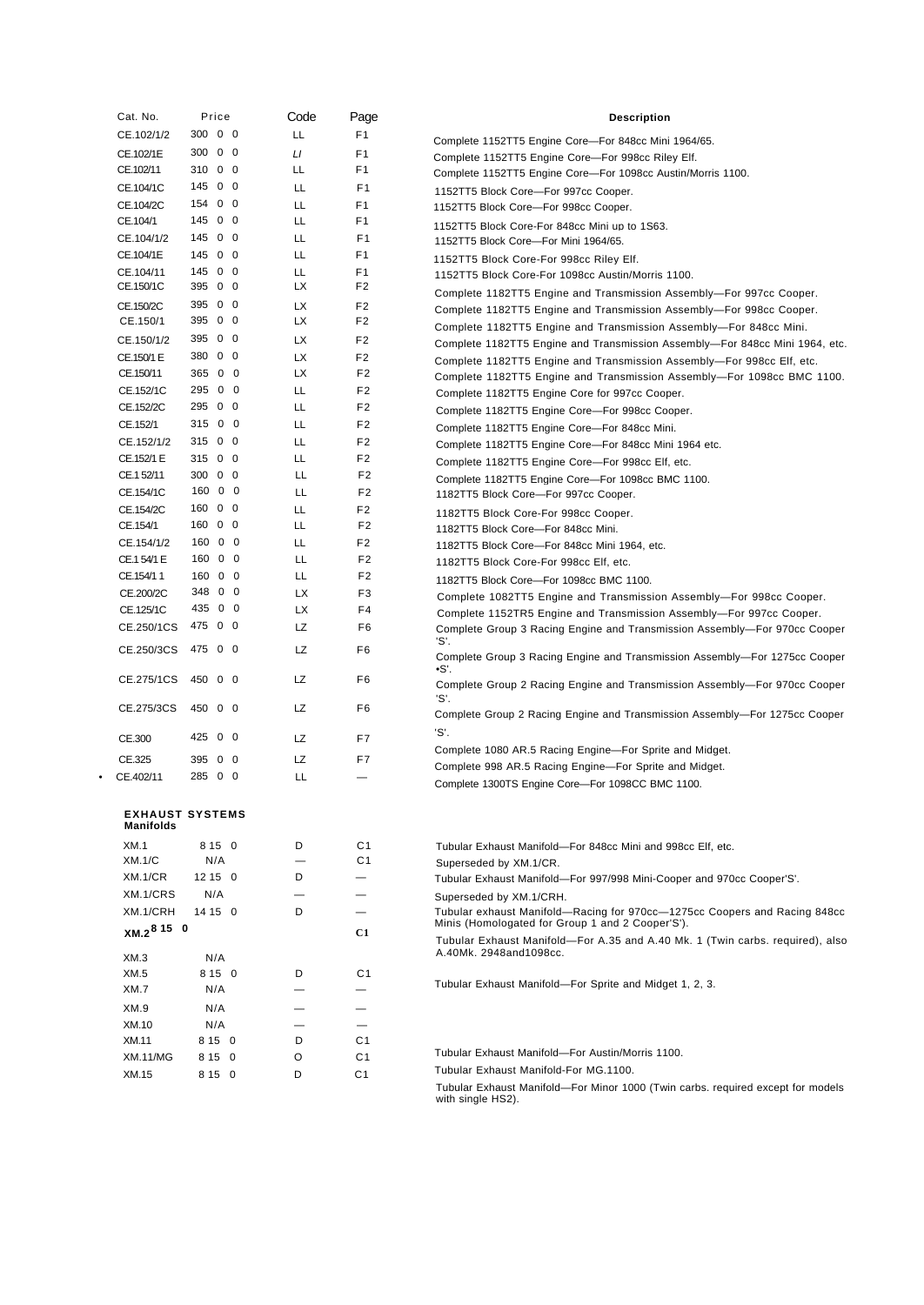|                  | Cat. No.                                          | Price           | Co           | Page                             | <b>Description</b>                                                                                                                              |
|------------------|---------------------------------------------------|-----------------|--------------|----------------------------------|-------------------------------------------------------------------------------------------------------------------------------------------------|
|                  | XM.20                                             | N/A             | $\mathsf{L}$ |                                  |                                                                                                                                                 |
| $\bullet\bullet$ | XM.25                                             | N/A             |              |                                  |                                                                                                                                                 |
|                  | Supertone Silencer (The standard S<br>exhausted.) |                 |              |                                  |                                                                                                                                                 |
|                  | XS.1                                              | 49<br>6         | D            |                                  | Supertone Silencer-For 848 Mini.                                                                                                                |
|                  | XS.1/C                                            | 4 9 6           | D            |                                  | Supertone Silencer-For Mini Cooper 997/998, 970-1275 'S'.                                                                                       |
|                  | XS.2/2                                            | 4 19 6          | D            |                                  | Supertone Silencer-For Austin A.40 Mk. 2.                                                                                                       |
|                  | XS.4                                              | 4 19 6          | D            |                                  | Supertone Silencer-For Austin A.35.                                                                                                             |
|                  | <b>XS.10</b>                                      | 4 9 6           | D            |                                  | Supertone Silencer-For MGA all models.                                                                                                          |
|                  | <b>XS.11</b>                                      | 5 19 6          | D            |                                  | Supertone Silencer for BMC 1100.                                                                                                                |
|                  | XS.23                                             | 4 9 6           | D            |                                  | Supertone Silencer for 948cc-1200cc Triumph Herald.                                                                                             |
|                  | XS.23/2                                           | 4 9 6           | D            |                                  | Supertone Silencer for 12/50 Herald.                                                                                                            |
|                  | XS.2S                                             | 4 19 6          | D            |                                  | Supertone Silencer for Wolseley 1500.                                                                                                           |
|                  | XS.30                                             | 4 19 6          | D            |                                  | Supertone Silencer-For Renault Dauphine.                                                                                                        |
|                  | XS.30/1                                           | 4 19 6          | D            |                                  | Supertone Silencer-For Renault Sordini.                                                                                                         |
|                  | <b>XS.70</b>                                      | 4 19 6          | D            |                                  | Supertone Silencer-For Volvo PV.544.                                                                                                            |
|                  | Supertone 85 Silencers                            |                 |              |                                  |                                                                                                                                                 |
|                  |                                                   |                 |              |                                  |                                                                                                                                                 |
|                  | XS.85.1                                           | 5 9 6           | D            | c.                               | Supertone 85 Silencer-For 848 Mini.                                                                                                             |
|                  | XS.85.1/TF                                        | 696             | D            | $\overline{a}$                   | Supertone 85 Silencer-For 848 van and Traveller.                                                                                                |
|                  | XS.85.1/C<br>XS.85.1/E                            | 7 19 6<br>5 9 6 | D<br>D       | C <sub>2</sub><br>C <sub>2</sub> | Supertone 85 Silencer-For Mini Cooper 997cc and 998cc, and Cooper 'S' 970cc<br>1071cc and 1275cc.                                               |
|                  |                                                   |                 |              |                                  | Supertone 85 Silencer-For Elf and Hornet Mk. 1 and 2.                                                                                           |
|                  | XS.85.2                                           | 696             | D            | C <sub>2</sub>                   | Supertone 85 Silencer-For Austin A.40 Mk. 1.                                                                                                    |
|                  | XS.85/2/2                                         | 696             | D            | C <sub>2</sub>                   | Supertone 85 Silencer-For Austin A.40 Mk. 2,948cc and 1098cc.                                                                                   |
|                  | XS.85.3                                           | 6 19 6          | D            | C <sub>2</sub>                   | Supertone 85 Silencer-For Austin A.55, Wolseley 15/60, Oxford Mk. 5, etc.                                                                       |
|                  | XS.85.3/2                                         | 696             | D            | C <sub>2</sub>                   | Supertone 85 Silencer-For Austin A.60, Wolseley 16/60, Oxford Mk. 6, etc.                                                                       |
|                  | XS.85.4                                           | 696             | D            | C2                               | Supertone 85 Silencer-For Austin A.35.                                                                                                          |
|                  | XS.85.5                                           | 9<br>6<br>6     | D            | C <sub>2</sub>                   | Supertone 85 Silencer-For Sprite Mk. 1 and 2, MG Midget Mk. 1.                                                                                  |
|                  | XS.85.5/3                                         | 696             | D            | C <sub>2</sub>                   | Supertone 85 Silencer-For Sprite Mk. 3 and MG Midget Mk. 2.                                                                                     |
|                  | XS.85.7                                           | 69<br>6         | D            | C2                               | Supertone 85 Silencer-For Ford Anglia 105E and 1200.                                                                                            |
|                  | XS.85.9                                           | 696             | D            | C <sub>2</sub>                   | Supertone 85 Silencer-For Ford Classic and Capri 109E, 1340 and 1500.                                                                           |
|                  | XS.85.10                                          | 719 6           | D            | C <sub>2</sub>                   | Supertone 85 Silencer-For MGA all types.                                                                                                        |
|                  | XS.85.10/1                                        | 619 6           | D            | C <sub>2</sub>                   | Supertone 85 Silencer-For MGB.                                                                                                                  |
|                  | XS.85.11                                          | 7 19 6          | D            | C <sub>2</sub>                   | Supertone 85 Silencer-For Austin/Morris/MG.1100.                                                                                                |
|                  | XS.85.15                                          | 696             | D            | C <sub>2</sub>                   | Supertone 85 Silencer-For Morris 1000, 948cc, 1098cc.                                                                                           |
|                  | XS.85.20                                          | 5 19 6          | D            | C <sub>2</sub>                   | Supertone 85 Silencer-For Riley 1.5.                                                                                                            |
|                  | XS.85.23                                          | 596             | D            | C <sub>2</sub>                   | Supertone 85 Silencer-For Triumph Herald 948cc.                                                                                                 |
|                  | XS.85.23/1                                        | 696             | D            | C <sub>2</sub>                   | Supertone 85 Silencer-For Triumph Vitesse.                                                                                                      |
|                  | XS.85.23/2                                        | 596             | D            | C2                               | Supertone 85 Silencer-For Triumph Herald 1200-12/50.                                                                                            |
|                  | XS.85.24                                          | 719 6           | D            | C2                               | Supertone 85 Silencer-For Triumph Spitfire-Sport System.                                                                                        |
|                  | XS.85.24/SR                                       | 11 19 6         | D            | C2                               | Supertone 85 Silencer-For Triumph Spitfire-Sprint System.                                                                                       |
|                  | XS.85.24/T                                        | 696             | D            | C2                               | Supertone 85 Silencer-For Triumph Spitfire-Touring System.                                                                                      |
|                  | XS.85.25                                          | 5 18 6          | D            | C <sub>2</sub>                   | Supertone 85 Silencer-For Wolseley 1500.                                                                                                        |
|                  | XS.85.70                                          | 6 19 6          | D            | C <sub>2</sub>                   | Supertone 85 Silencer-For Volvo PV.544 B.16 and B.18.                                                                                           |
|                  | Single Outlet Silencers                           |                 |              | C <sub>2</sub>                   |                                                                                                                                                 |
|                  | XSB.1                                             | 3 19 6          | D            |                                  | Big Max Straight Through Silencer-For 848 Mini.                                                                                                 |
|                  | XSB.1/C                                           | 3 19 8          | D            |                                  | Big Max Straight Through Silencer-For Cooper 997, 998 and Cooper S 970-1071                                                                     |
|                  |                                                   |                 |              |                                  | and 1275.                                                                                                                                       |
|                  | SUSPENSION EQUIPMENT                              |                 |              |                                  |                                                                                                                                                 |
|                  | Antl Roll Bars                                    |                 | D            |                                  |                                                                                                                                                 |
| $^{\mathrm{+}}$  | AR.1                                              | 7 0 0           |              | C3                               | Anti Roll Bar Rear-For pre Hydrolastic Mini 848cc-Van-Traveller, Elf and Hornet<br>MM and 2, Cooper 997cc-998cc Cooper S, 970cc-1071 cc-1275CC. |
|                  | $\bullet$ ARH.1                                   | 7 0 0           | D            |                                  | Anti Roll Bar Rear-For Hydrolastic Mini 848cc-Elf and Hornet Mk.2. Cooper 998cc,<br>Cooper S 970cc and 1275cc (available 1.10.65).              |
|                  | AR.2                                              | N/A             |              |                                  |                                                                                                                                                 |
|                  | AR3                                               | N/A             |              | C3<br>C3                         |                                                                                                                                                 |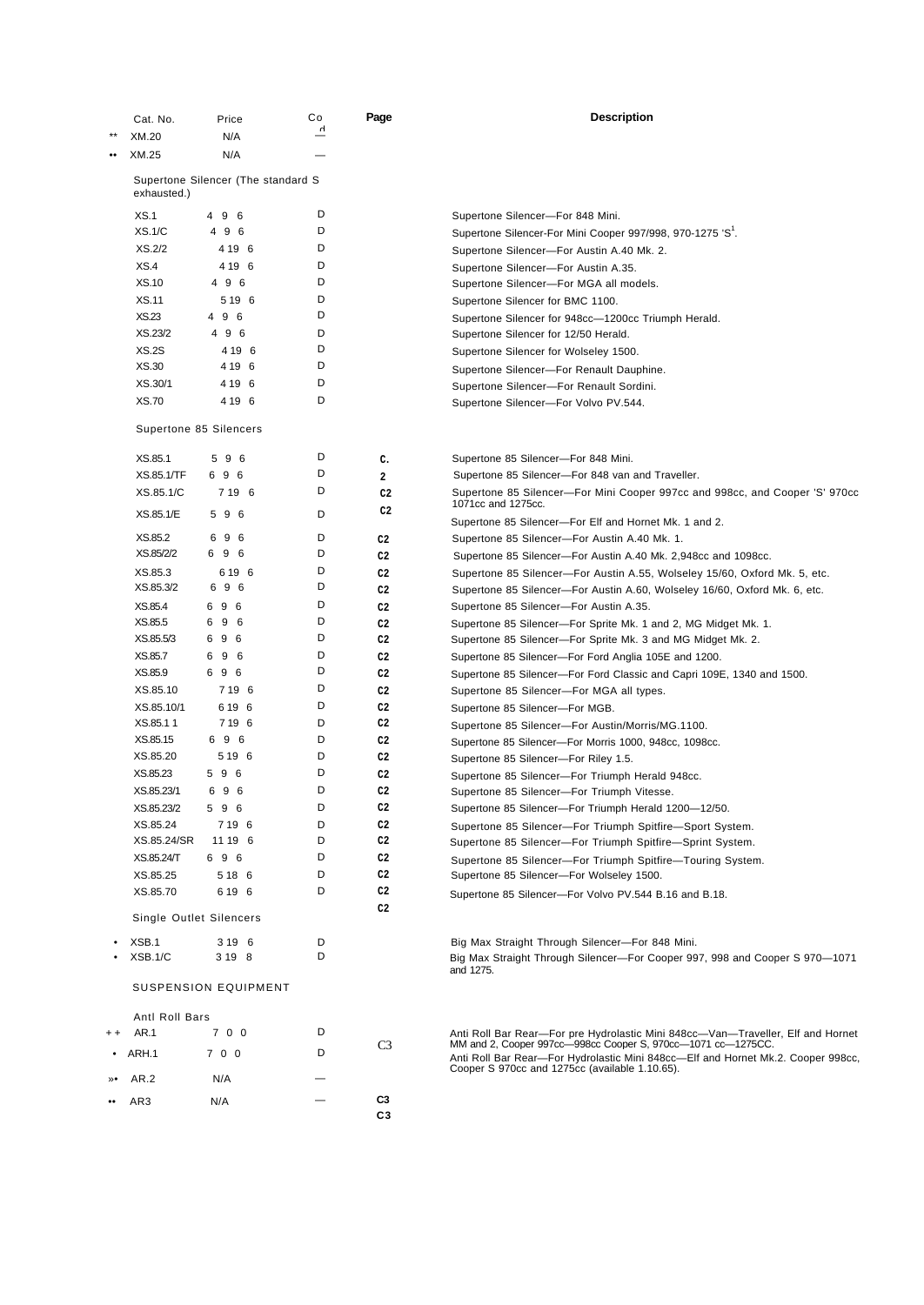| Cat. No.                       | Price                 | Code | Page           | <b>Description</b>                                                                                                                                                                         |
|--------------------------------|-----------------------|------|----------------|--------------------------------------------------------------------------------------------------------------------------------------------------------------------------------------------|
| <b>TKP.11</b>                  | NJA                   |      |                |                                                                                                                                                                                            |
| <b>TKP.12</b>                  | N/A                   |      |                |                                                                                                                                                                                            |
|                                | N/A                   |      |                |                                                                                                                                                                                            |
| <b>TKP.13</b><br><b>TKP.14</b> | N/A                   |      |                |                                                                                                                                                                                            |
| <b>TKP.15</b>                  | N/A                   |      |                |                                                                                                                                                                                            |
|                                |                       | А    |                |                                                                                                                                                                                            |
| <b>TKP.16</b>                  | 76                    |      |                | Rubber gaiter-For TSR.A1.                                                                                                                                                                  |
| <b>TKP.17</b>                  | 36                    | A    |                | Conical mounting rubber & bush—For TSF.A1 and TSR.A1.                                                                                                                                      |
| <b>BRAKING EQUIPMENT</b>       |                       |      |                |                                                                                                                                                                                            |
| Competition Brake              |                       |      |                |                                                                                                                                                                                            |
| BK.A1                          | 6100                  | LA   | D1             | Anti Fade Brake Linings—For 848cc Mini, Elf, Hornet, Van and Traveller. Set of 8 shoes                                                                                                     |
| BK.A1/E                        | 610 0                 | LA   | D1             | Anti Fade Brake Linings—For Elf and Hornet Mk.2 and 848cc Mini with Hydrolastic<br>suspension. Set of 8 shoes.                                                                             |
| BK.A1/CF                       | 550                   | Ш    | D1             | Anti-Fade Disc Pads Front---For Cooper 997cc. Set *f 4 pads.                                                                                                                               |
| BK.A1/CSF                      | 550                   | Ш.   | D١             | Anti Fade Disc Pads Front—For Cooper 998cc—Cooper 'S' 970cc—1071cc and<br>1275cc. Set of 4 pads.                                                                                           |
| BK.A1/CR                       | 376                   | LA   | D1             | Anti Fade Brake Linings Rear—For Cooper 997cc, 998cc Cooper 'S' 970cc 1071cc                                                                                                               |
| BK.A2                          | N/A                   |      | 01             | 1275cc. Set of 4 shoes.                                                                                                                                                                    |
|                                | N/A                   |      |                |                                                                                                                                                                                            |
| <b>BK.A2/2</b>                 |                       |      | D1             |                                                                                                                                                                                            |
| BK.A3                          | N/A                   |      | D1             |                                                                                                                                                                                            |
| <b>BK.A3/2</b>                 | N/A                   |      | D1             |                                                                                                                                                                                            |
| BK.A4                          | N/A                   |      | D1             | Anti Fade Brake Linings-For Austin Healey Mk.1 and Mk.2 948cc and MG Midget                                                                                                                |
| BK.A5                          | 610 0                 | LA   | <b>D</b>       | Mk. 1. Set of 8 shoes.                                                                                                                                                                     |
| <b>BK.A5/2F</b>                | 550                   | Ш.   | D1             | Ant! Fade Disc Pads Front—For Sprite Mk.21098cc, Mk.3 and MG Midget Mk.2 Set of<br>4 pads.                                                                                                 |
| <b>BK.A5/2R</b>                | 376                   | LA   | D1             | Anti Fade Brake Linings Rear-For Sprite Mk.2 1098cc, Mk.3 and MG Midget Mk.2.<br>Set of 4 pads.                                                                                            |
| BK.A7                          | N/A                   |      | <b>D</b>       |                                                                                                                                                                                            |
| <b>BK.A11/F</b>                | 550                   | LLLA | <b>D</b>       | Anti Fade Disc Pads Front—For MG, Austin, Morris 1100. Set of 4 pads.                                                                                                                      |
| <b>BK.A11/R</b>                | 376                   |      | D1             | Anti Fade Brake Linings Rear—For MG, Austin, Morris 1100. Set of 4 shoes.                                                                                                                  |
| <b>BK.A15</b>                  | N/A                   |      | D١             |                                                                                                                                                                                            |
| <b>BK.A20</b>                  | N/A                   |      | D              |                                                                                                                                                                                            |
| <b>BK.A25</b>                  | N/A                   | LA   | D <sub>1</sub> |                                                                                                                                                                                            |
| <b>BKA.50</b>                  | 550                   |      | <b>D</b>       | Anti Fade Brake Linings for VW1200. Customers own shoes. U.K. only.                                                                                                                        |
| <b>Brake Servo</b>             |                       | Α    |                |                                                                                                                                                                                            |
|                                |                       |      |                | Brake Servo Kit—For all Minis 848 cc.—Elf and Hornet Mk.2.                                                                                                                                 |
| BKS.A1                         | 14 15 0               | A    | D١             |                                                                                                                                                                                            |
| BKS.A1/C                       | 14 15 0               |      | D١             | Brake Servo Kit-For Mini Cooper 997cc. and 998cc.                                                                                                                                          |
| BKS.A.2                        | N/A                   |      | D١             |                                                                                                                                                                                            |
| BKS.A.3                        | N/A                   |      | D              |                                                                                                                                                                                            |
| BKS.A.4                        | N/A                   | Α    | D1             |                                                                                                                                                                                            |
| BKS.A.5                        | 14 15 0               | A    | D              | Brake Servo Kit-For Sprite MM and Mk.2, MG Midget Mk,1.                                                                                                                                    |
| <b>BKS.A.5/3</b>               | 14 15 0               |      | D1             | Brake Servo Kit-For Sprite Mk.3 and MG Midget Mk.2.                                                                                                                                        |
|                                |                       |      | D١             |                                                                                                                                                                                            |
| BKS.A.7                        | N/A                   |      | D١             | Brake Servo Kit-For MG, Morris, Austin 1100.                                                                                                                                               |
| BKS.A.11                       | 14 15 0               |      | D1             |                                                                                                                                                                                            |
| <b>BKS.A.15</b>                | N/A                   |      |                |                                                                                                                                                                                            |
| <b>BKS.20</b>                  | N/A                   |      | 01             |                                                                                                                                                                                            |
| <b>BKS.25</b>                  | N/A                   |      | D1             |                                                                                                                                                                                            |
| <b>BKS.50</b>                  | 14 15 0               |      | 01             | Brake Servo Kit-For V.W. 1200.                                                                                                                                                             |
|                                |                       |      |                |                                                                                                                                                                                            |
|                                | AXLE AND GEAR RATIOS. | LL   |                |                                                                                                                                                                                            |
| TB.34.A1                       | 500                   |      | D2             | Final Drive Ratio-3.4, suitable as a high ratio for Mini Cooper.                                                                                                                           |
| TB.37.A1                       | 500<br>500            | LL   | 02             | Final Drive Ratio-3.7, suitable as a high ratio for BMC 1100s, and as a racing final<br>drive for 1275cc Cooper S.                                                                         |
| TB.41.A1                       |                       | ᄔ    | D2             | Final Drive Ratio-4.1 suitable as a low ratio for racing-SSOcc. Minis, 997cc, 998cc,<br>Coopers and 970cc, 999cc Cooper S. Also the 1275cc when used for hillclimbs, short<br>tracks, etc. |
|                                |                       |      |                | Final Drive Nose Piece Assembly-High 3.727 for Sprites A40, ASS, etc.                                                                                                                      |
| TB.37.A2                       | 27 10 0               | LX   | 02             | Final Drive Nose Piece Assembly—High 3.9 for Sprites A40, ASS, etc. Final                                                                                                                  |
| TB.39.A2                       | 27 10 0               | LX   | D <sub>2</sub> |                                                                                                                                                                                            |
| TB.42.A2                       | 27 10 0               | LX   | D <sub>2</sub> | Drive Nose Piece Assembly—High 4.22 for Sprites-A40-A35, etc. Final                                                                                                                        |
| TB.45.A2                       | 27 10 0               | LX   | D <sub>2</sub> | Drive Nose Piece Assembly-Low 4.556 for Sprites-A40-ASS, etc.                                                                                                                              |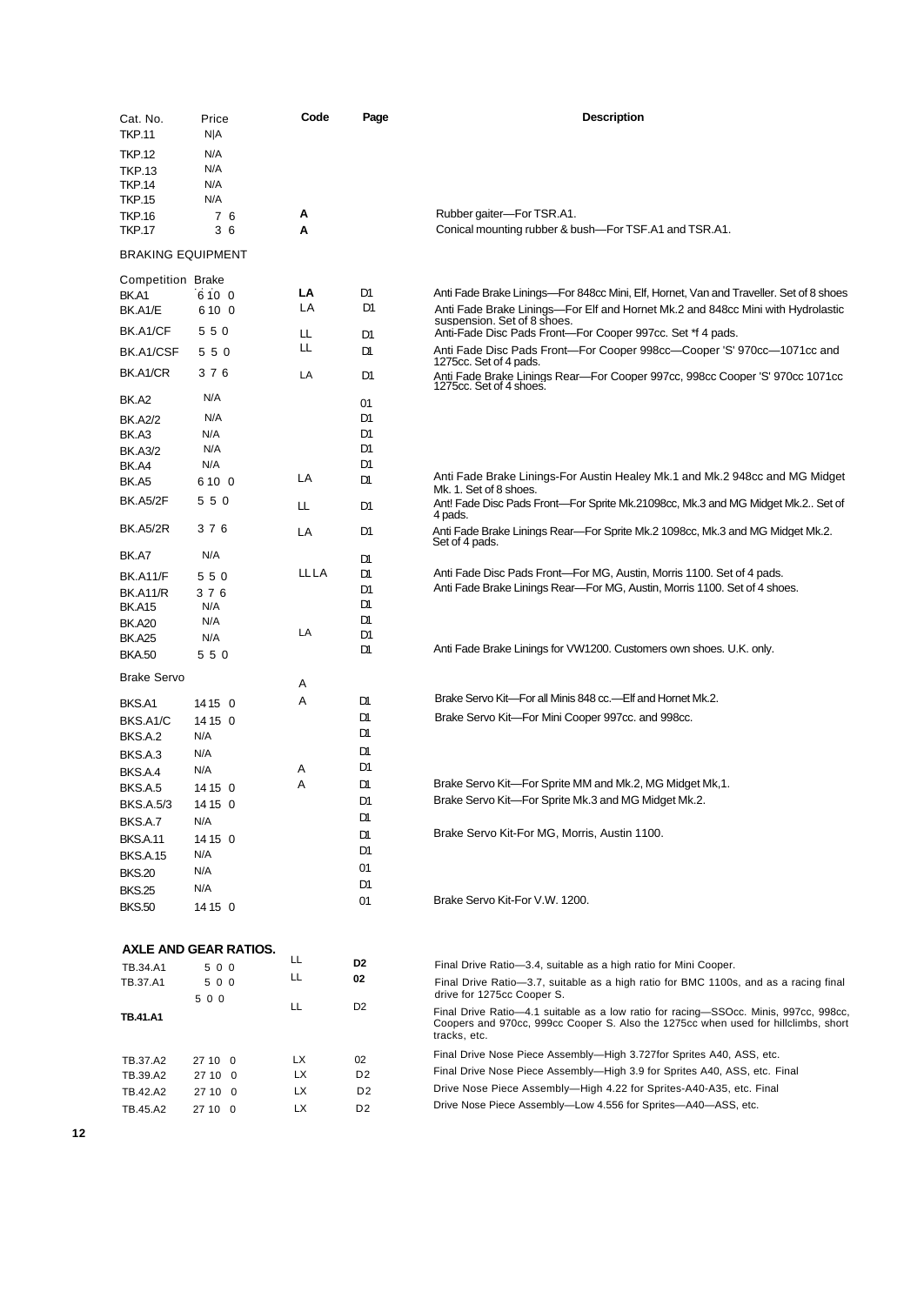|     | Cat. No.                     | Price                     | Code         | Page           | <b>Description</b>                                                                                                                                                                         |
|-----|------------------------------|---------------------------|--------------|----------------|--------------------------------------------------------------------------------------------------------------------------------------------------------------------------------------------|
|     | ** TKP.11                    | NJA                       |              |                |                                                                                                                                                                                            |
|     | ** TKP.12                    | N/A                       |              |                |                                                                                                                                                                                            |
|     | ** TKP.13                    | N/A                       |              |                |                                                                                                                                                                                            |
|     | *» TKP.14                    | N/A                       |              |                |                                                                                                                                                                                            |
| * » | <b>TKP.15</b>                | N/A                       |              |                |                                                                                                                                                                                            |
|     | <b>TKP.16</b>                | 7 6                       | А            |                | Rubber gaiter-For TSR.A1.                                                                                                                                                                  |
|     | <b>TKP.17</b>                | 36                        | A            |                | Conical mounting rubber 4 bush-For TSF.A1 and TSR.A1.                                                                                                                                      |
|     | <b>BRAKING EQUIPMENT</b>     |                           |              |                |                                                                                                                                                                                            |
|     |                              | Competition Brake Linings |              |                |                                                                                                                                                                                            |
|     | $-$ BK.A1<br>$•$ BK.A1/E     | 6 10 0<br>6 10 0          | LA           | D1<br>D1       | Anti Fade Brake Linings—For 848cc Mini, Elf, Hornet, Van and Traveller. Set of 8 shoes<br>Anti Fade Brake Linings-For Elf and Hornet Mk.2 and 848cc Mini with Hydrolastic                  |
|     |                              |                           | LA           |                | suspension. Set of 8 shoes.                                                                                                                                                                |
|     | $-$ BK.A1/CF                 | 550                       | LL LL        | D1             | Anti-Fade Disc Pads Front-For Cooper 997cc. Set »f 4 pads.                                                                                                                                 |
|     | BK.A1/CSF                    | 550                       | LA           | D1             | Anti Fade Disc Pads Front-For Cooper 998cc-Cooper 'S' 970cc-1071cc and<br>1275cc. Set of 4 pads.                                                                                           |
|     | $-$ BK.A1/CR                 | 376                       |              | D1             | Anti Fade Brake Linings Rear-For Cooper 997cc, 998cc Cooper 'S' 970cc 1071cc                                                                                                               |
|     | BK.A2                        | N/A                       |              |                | 1275cc. Set of 4 shoes.                                                                                                                                                                    |
|     |                              | N/A                       |              | D1             |                                                                                                                                                                                            |
|     | <b>BK.A2/2</b><br>BK.A3      | N/A                       |              | D1<br>D1       |                                                                                                                                                                                            |
|     | $\cdot$ BK.A3/2              | N/A                       |              | D1             |                                                                                                                                                                                            |
|     | $*$ BK.A4                    | N/A                       | LA           | D1             |                                                                                                                                                                                            |
|     | $-$ BK.A5                    | 6 10 0                    |              | D1             | Anti Fade Brake Linings-For Austin Healey Mk.1 and Mk.2 948cc and MG Midget                                                                                                                |
|     | $-$ BK.A5/2F                 | 550                       | ш.           |                | Mk.1. Set of 8 shoes.                                                                                                                                                                      |
|     |                              |                           | LA           | D1             | Anti Fade Disc Pads Front-For Sprite Mk.21098cc, Mk.3 and MG Midget Mk.2 Set of<br>4 pads.                                                                                                 |
|     | — BK.A5/2R                   | 3 7 6                     |              | D1             | Anti Fade Brake Linings Rear-For Sprite Mk.2 1098cc, Mk.3 and MG Midget Mk.2.<br>Set of 4 pads.                                                                                            |
|     | «* BK.A7                     | N/A                       | <b>LL LA</b> | D1             |                                                                                                                                                                                            |
|     | — BK.A11/F                   | 550                       |              | D1             | Anti Fade Disc Pads Front-For MG, Austin, Morris 1100. Set of 4 pads. Anti                                                                                                                 |
|     | $-$ BK.A11/R                 | 3 7 6                     |              | D1             | Fade Brake Linings Rear-For MG, Austin, Morris 1100. Set of 4 shoes.                                                                                                                       |
|     | $*$ BK.A15                   | N/A                       |              | D1             |                                                                                                                                                                                            |
|     | <sup>°</sup> BK.A20          | N/A                       | LA           | D1<br>D1       |                                                                                                                                                                                            |
|     | " BK.A25<br><b>BKA.50</b>    | N/A<br>550                |              | D1             | Anti Fade Brake Linings for VW1200. Customers own shoes. U.K. only.                                                                                                                        |
|     |                              |                           | Α            |                |                                                                                                                                                                                            |
|     | <b>Brake Servo</b>           |                           | Α            |                |                                                                                                                                                                                            |
|     |                              |                           |              | D1             | Brake Servo Kit-For all Minis 848 cc.-Elf and Hornet Mk.2.                                                                                                                                 |
|     | BKS.A1<br>$\cdot +$ BKS.A1/C | 14 15 0                   |              | D1             | Brake Servo Kit-For Mini Cooper 997cc. and 998cc.                                                                                                                                          |
|     | BKS.A.2                      | 14 15 0<br>N/A            |              | D1             |                                                                                                                                                                                            |
|     | BKS.A.3                      | N/A                       | Α            | D1             |                                                                                                                                                                                            |
|     | BKS.A.4                      | N/A                       | Α            | D1             |                                                                                                                                                                                            |
|     | $+$ BKS.A.5                  | 14 15 0                   |              | D1             | Brake Servo Kit-For Sprite Mk.1 and Mk.2, MG Midget Mk.1.                                                                                                                                  |
|     | • + BKS.A.5/3                | 14 15 0                   |              | D1             | Brake Servo Kit-For Sprite Mk.3 and MG Midget Mk.2.                                                                                                                                        |
|     | BKS.A.7                      | N/A                       |              | D1             |                                                                                                                                                                                            |
|     | $+ BKS.A.11$                 | 14 15 0                   |              | D1             | Brake Servo Kit-For MG, Morris, Austin 1100.                                                                                                                                               |
|     | <b>BKS.A.15</b>              | N/A                       |              | D1             |                                                                                                                                                                                            |
|     | #» BKS.20                    | N/A<br>-.-•               |              | D1             |                                                                                                                                                                                            |
|     | ** BKS.25                    | N/A                       |              | D1             |                                                                                                                                                                                            |
|     | * BKS.50                     | 14 15 0                   |              | D1             | Brake Servo Kit-For V.W. 1200.                                                                                                                                                             |
|     |                              | AXLE AND GEAR RATIOS.     |              |                |                                                                                                                                                                                            |
|     | <b>TB.34.A1</b>              | 500                       | ᄔ            | D2             | Final Drive Ratio-3.4, suitable as a high ratio for Mini Cooper.                                                                                                                           |
|     | <b>TB.37.A1</b>              | 500                       | ш.           | D2             | Final Drive Ratio-3.7, suitable as a high ratio for BMC 1100s, and as a racing final                                                                                                       |
|     |                              | 500                       | LL           |                | drive for 1275cc Cooper S.                                                                                                                                                                 |
|     |                              | <b>TB.41.A1</b>           |              | D2             | Final Drive Ratio-4.1 suitable as a low ratio for racing-850cc. Minis, 997cc, 998cc,<br>Coopers and 970cc, 999cc Cooper S. Also the 1275cc when used for hillclimbs, short<br>tracks, etc. |
|     | TB.37.A2                     | 27 10 0                   | LX           | D <sub>2</sub> | Final Drive Nose Piece Assembly-High 3.727 for Sprites A40, A35, etc.                                                                                                                      |
|     | TB.39.A2                     | 27 10 0                   | LX           | D <sub>2</sub> | Final Drive Nose Piece Assembly—High 3.9 for Sprites A40, ASS, etc. Final                                                                                                                  |
|     | TB.42.A2                     | 27 10 0                   | LX           | D <sub>2</sub> | Drive Nose Piece Assembly—High 4.22 for Sprites—A40—A35, etc. Final                                                                                                                        |
|     | TB.45.A2                     | 27 10 0                   | LX           | D <sub>2</sub> | Drive Nose Piece Assembly-Low 4.556 for Sprites-A40-A35, etc.                                                                                                                              |
|     |                              |                           |              |                |                                                                                                                                                                                            |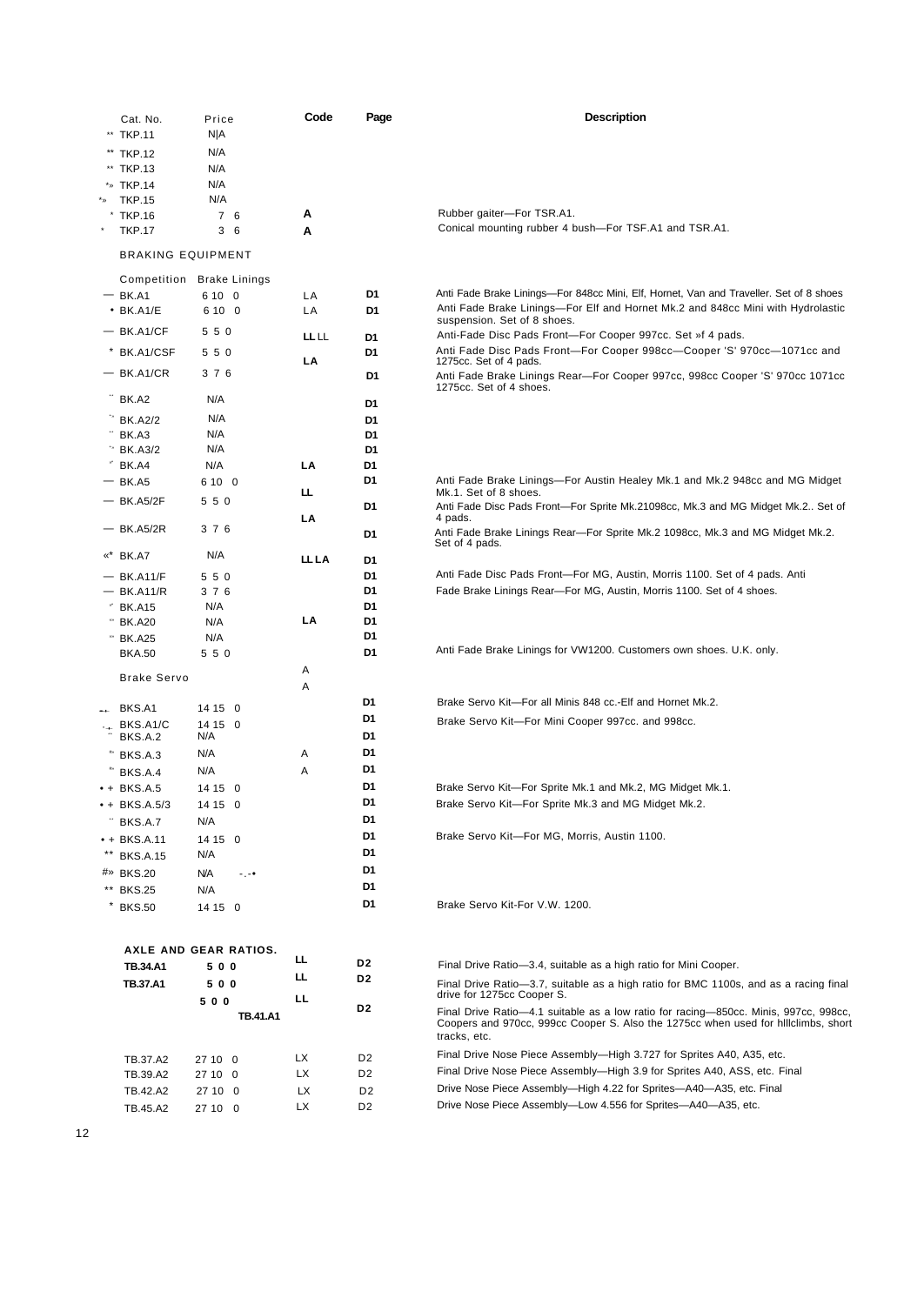|           | Cat. No.                      | Price               | Code                               | Page           | <b>Description</b>                                                                   |
|-----------|-------------------------------|---------------------|------------------------------------|----------------|--------------------------------------------------------------------------------------|
|           | T8.48.A2                      | 27 10 0             | <b>LX</b>                          | D <sub>2</sub> | Final Drive Nose Piece Assembly-Low 4.875 for Sprites-A40-A35 etc.                   |
|           | TB.51.A2                      | 27 10 0             | <b>LX</b>                          | 02             | Final Drive Nose Piece Assembly-Low 3.125 for Sprites-A40-A35 etc.                   |
|           | TB.53.A2                      | 27 10 '0            | LX.                                | D <sub>2</sub> | Final Drive Nose Piece Assembly-Low 5.375 for Sprites-A40-A35 etc.                   |
| $+$       | TB.39.A3                      | 29 10 0             | LX                                 | D <sub>2</sub> | Final Drive Nose Piece Assembly-Low 3.9 for MGB. Final Drive Nose                    |
| $\ddot{}$ | TB.43.A3                      | 29 10 0             | <b>LX</b>                          | D <sub>2</sub> | Piece Assembly-Low 4.3 for MGB. Final Drive Nose Piece Assembly-                     |
|           | TB.45.A3                      | 29 10 0             | <b>LX</b>                          | D <sub>2</sub> | Low 4.556 for MGB Final Drive Nose Piece Assembly-Low 4.875 for MGB                  |
| $\ddot{}$ | TB.48.A3                      | 29 10 0             | <b>LX</b>                          | D <sub>2</sub> |                                                                                      |
|           | CHASSIS AND BODY              |                     | <b>PARTS</b>                       |                |                                                                                      |
|           | <b>Hardtops and Bonnets</b>   |                     |                                    |                |                                                                                      |
|           | BP.B.A5                       | N/A                 |                                    |                | Monza Bonnet—With two oil cooler intakes for Sprite Mk.1,2 and 3, Midget Mk.1 and 2. |
|           | <b>BP.B2.A5</b>               | 42 10 0             | LA                                 | D <sub>5</sub> |                                                                                      |
|           | BP.B3.AS                      | N/A                 |                                    | D <sub>5</sub> | Clubman Hardtop - For Sprite Mk.1, 2. and Midget Mk.1.                               |
|           | BP.H.A5                       | 37 10 0             | LA                                 | D <sub>3</sub> |                                                                                      |
|           | <b>BP.H2.A5</b>               | N/A                 |                                    | D <sub>3</sub> |                                                                                      |
|           | BP.H2.A5/2                    | N/A                 |                                    |                |                                                                                      |
|           | <b>BP.H10/1B</b>              | N/A                 |                                    |                |                                                                                      |
|           | BP.H10/1                      | N/A                 |                                    |                |                                                                                      |
|           | <b>Bonnet Parts</b>           |                     |                                    |                | Grille-For Monza Bonnet.                                                             |
|           | BPP.1                         | $1 \quad 0 \quad 0$ | LA                                 | D <sub>5</sub> | Retaining Spring Housing-For Monza Bonnet with spring BPP.21.A5. Two required.       |
|           | <b>BPP.20/A5</b>              | 1100                | LA                                 | D <sub>5</sub> | Retaining Spring - For Monza Bonnet. Two required.                                   |
|           | BPP.21.A5                     | 7 6                 | LA                                 | D <sub>5</sub> |                                                                                      |
|           |                               |                     |                                    |                |                                                                                      |
|           | <b>Reclining Bucket Seats</b> |                     |                                    |                | trimmed in Black Ambla.                                                              |
|           | All reclining bucket seats    |                     | are complete with fixing brackets, |                | Bucket Seat-Right hand for BMC. Minis, Cooper and Cooper S. Bucket                   |
| $+ +$     | <b>BPA.1291</b>               | 18 0 0              | Α                                  | D <sub>6</sub> | Seat-Left hand for BMC. Minis, Cooper and Cooper S. Bucket Seat-Right                |
| $+ +$     | <b>BPA.1292</b>               | 18 0 0              | Α                                  | D <sub>6</sub> | hand for BMC. 1100. Bucket Seat-Left hand for BMC. 1100. Bucket Seat-                |
| $+ +$     | <b>BPA.1299</b>               | 18 0 0              | Α                                  | D <sub>6</sub> | Right hand for Austin A.35. Bucket Seat—Left hand for Austin A.35. Bucket            |
| $+ +$     | BPA.1300                      | 18 0 0              | Α                                  | D <sub>6</sub> | Seat-Right hand for Austin A.40, Mk.1 & 2. Bucket Seat-Left hand for Austin          |
| $+ +$     | BPA.1332                      | 18 0 0              | Α                                  | D <sub>6</sub> | A.40, Mk.1 A 2. Bucket Seat-Right hand for Austin Healey Sprite Mk.1, 2 and          |

|                 | <b>BPA.1299</b> | 18 0 0 | Α | D <sub>6</sub> |                                                                                |
|-----------------|-----------------|--------|---|----------------|--------------------------------------------------------------------------------|
| $^{\mathrm{+}}$ |                 |        |   | D <sub>6</sub> | Right hand for Austin A.35. Bucket Seat-Left hand for Austin A.35. Bucket      |
| $+ +$           | <b>BPA.1300</b> | 18 0 0 | Α |                | Seat-Right hand for Austin A.40, Mk.1 & 2. Bucket Seat-Left hand for Austin    |
| $^{\mathrm{+}}$ | <b>BPA.1332</b> | 18 0 0 | A | D <sub>6</sub> | A.40, Mk.1 A 2. Bucket Seat-Right hand for Austin Healey Sprite Mk.1, 2 and    |
| $^{\mathrm{+}}$ | <b>BPA.1333</b> | 18 0 0 | Α | D <sub>6</sub> | 3. Bucket Seat-Left hand for Austin Healey Sprite Mk.1,2 and 3. Bucket         |
| $+ +$           | <b>BPA.1314</b> | 18 0 0 | Α | D <sub>6</sub> | Seat—Right hand for Austin Healey 3000. (Not for Cabriolet model). Bucket      |
| $^{\mathrm{+}}$ | <b>BPA.1315</b> | 18 0 0 | Α | D <sub>6</sub> | Seat—Left hand for Austin Healey 3000. (Not for Cabriolet model). Bucket       |
| $^{\mathrm{+}}$ | BPA.1316        | 18 0 0 | Α | D <sub>6</sub> | Seat—Right hand for Ford Anglia 105E. Bucket Seat—Left hand for Ford Anglia    |
| $^{\mathrm{+}}$ | <b>BPA.1317</b> | 18 0 0 | A | D <sub>6</sub> | 105E. Bucket Seat-Right hand for Ford Corsair. Bucket Seat-Left hand for       |
| $^{\mathrm{+}}$ | <b>BPA.1308</b> | 18 0 0 | Α | D <sub>6</sub> | Ford Corsair. Bucket Seat-Right hand for Ford Cortina. Bucket Seat-Left        |
| $^{\mathrm{+}}$ | BPA.1309        | 18 0 0 | Α | D <sub>6</sub> | hand for Ford Cortina. Bucket Seat-Right hand for Hillman Imp. Bucket Seat-    |
| $^{\mathrm{+}}$ | BPA.1301        | 18 0 0 | Α | D <sub>6</sub> | Left hand for Hillman Imp. Bucket Seat—Right hand for Morris 1000. Bucket      |
| $^{\mathrm{+}}$ | BPA.1302        | 18 0 0 | Α | D <sub>6</sub> | Seat—Left hand for Morris 1000. Bucket Seat—Right hand for M.G. Midget Mk,     |
| $^{\mathrm{+}}$ | BPA.1412        | 18 0 0 | Α | D <sub>6</sub> | 1 i 2. Bucket Seat-Left hand for M.G. Midget Mk. 1 & 2. Bucket Seat-Right      |
| $^{\mathrm{+}}$ | BPA.1413        | 18 0 0 | Α | D <sub>6</sub> | hand for M.G.B. Bucket Seat—Left hand for M.G.B. Bucket Seat—Right hand for    |
| $^{\mathrm{+}}$ | <b>BPA.1345</b> | 18 0 0 | Α | D <sub>6</sub> | Opel Kadett. Bucket Seat--Left hand for Opel Kadett Bucket Seat--Right hand    |
| $^{\mathrm{+}}$ | BPA.1346        | 18 0 0 | A | D <sub>6</sub> | for Riley 1.5. Bucket Seat—Left hand for Riley 1,5. Bucket Seat—Right hand for |
| $^{\mathrm{+}}$ | <b>BPA.1359</b> | 18 0 0 | Α | D <sub>6</sub> | Reliant Sabre. Bucket Seat-Left hand for Reliant Sabre.                        |
| $^{\mathrm{+}}$ | <b>BPA.1360</b> | 18 0 0 | Α | 06             |                                                                                |
| $^{\mathrm{+}}$ | BPA.1330        | 18 0 0 | Α | D <sub>6</sub> |                                                                                |
| $^{\mathrm{+}}$ | <b>BLA.1331</b> | 18 0 0 | Α | D <sub>6</sub> |                                                                                |
| $^{\mathrm{+}}$ | <b>BPA.1316</b> | 18 0 0 | Α | 06             |                                                                                |
| $^{\mathrm{+}}$ | <b>BPA.1317</b> | 18 0 0 | Α | D <sub>6</sub> |                                                                                |
| $^{\mathrm{+}}$ | <b>BPA.1318</b> | 18 0 0 | Α | D <sub>6</sub> |                                                                                |
| $^{\mathrm{+}}$ | <b>BPA.1319</b> | 18 0 0 | Α | D <sub>6</sub> |                                                                                |
| $+ +$           | <b>BPA.1460</b> | 18 0 0 | Α | D <sub>6</sub> |                                                                                |
| ++              | BPA.1461        | 18 0 0 | Α | D <sub>6</sub> |                                                                                |
| $+ +$           | <b>BPA.1310</b> | 18 0 0 | Α | D <sub>6</sub> |                                                                                |
| $^{\mathrm{+}}$ | BPA.1311        | 18 0 0 | Α | 06             |                                                                                |
| $^{\mathrm{+}}$ | BPA.1303        | 18 0 0 | Α | O <sub>6</sub> |                                                                                |
| $+ +$           | <b>BPA.1304</b> | 18 0 0 | Α | 06             |                                                                                |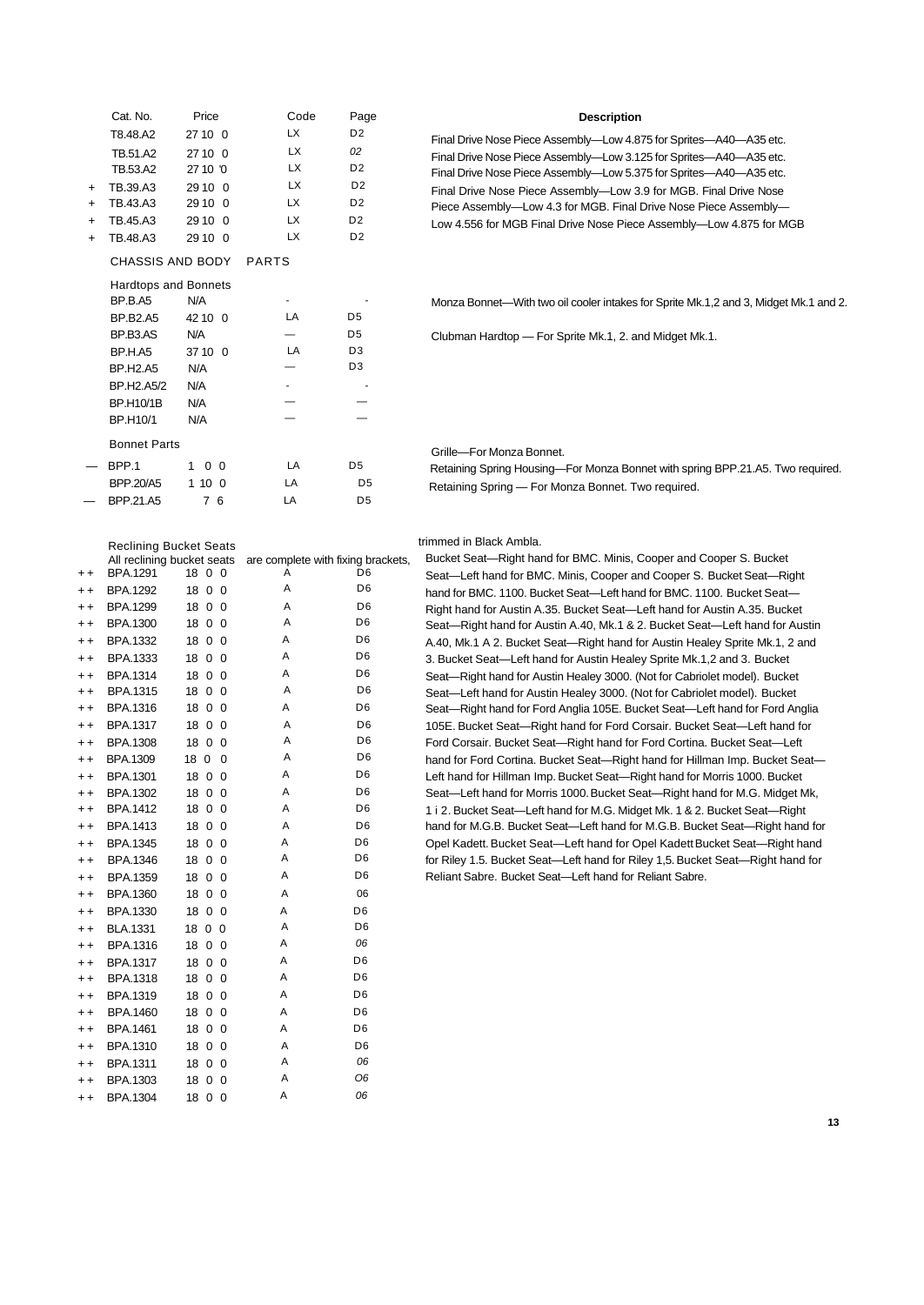| Cat. No.        | Price                                         | Code | Page           | <b>Description</b>                                                                |
|-----------------|-----------------------------------------------|------|----------------|-----------------------------------------------------------------------------------|
| <b>BPA.1414</b> | 18 0<br>$\overline{\mathbf{0}}$               | Α    | D <sub>6</sub> | Bucket Seat-Right hand for Rover 2000.                                            |
| <b>BPA.1415</b> | 18 0<br>$\overline{\mathbf{0}}$               | Α    | 06             | Bucket Seat-Left hand for Rover 2000.                                             |
| <b>BPA.1393</b> | 18 0 0                                        | Α    | D <sub>6</sub> | Bucket Seat-Right hand for Saab.                                                  |
| <b>BPA.13S4</b> | 18 0 0                                        | Α    | 06             | Bucket Seat-Left hand for Saab.                                                   |
| <b>BPA.1408</b> | 18 0 0                                        | Α    | 06             | Bucket Seat-Right hand for Simca 1000.                                            |
| BPA.1409        | 18 0 0                                        | Α    | D <sub>6</sub> | Bucket Seat-Left hand for Simca 1000.                                             |
| <b>BPA.146S</b> | $\mathbf 0$<br>18<br>$\overline{0}$           | Α    | D <sub>6</sub> | Bucket Seat-Right hand for Singer Chamois.                                        |
| <b>BPA.1467</b> | 18<br>$\mathbf 0$<br>$\overline{0}$           | Α    | D <sub>6</sub> | Bucket Seat-Left hand for Singer Chamois.                                         |
| <b>BPA.1404</b> | 18 0 0                                        | Α    | D <sub>6</sub> | Bucket Seat-Right hand for Sunbeam Alpine 3.                                      |
| <b>BPA.1405</b> | 18 0 0                                        | Α    | <b>OS</b>      | Bucket Seat-Left hand for Sunbeam Alpine 3.                                       |
| <b>BPA.1328</b> | $\mathbf 0$<br>18<br>$\overline{\mathbf{0}}$  | Α    | D <sub>6</sub> | Bucket Seat-Right hand for Triumph Herald 1200 4 Vitesse.                         |
| BPA.1329        | 18<br>$0\quad 0$                              | Α    | 06             | Bucket Seat-Left hand for Triumph Herald 1200 & Vitesse.                          |
| <b>BPA.1322</b> | 0 <sub>0</sub><br>18                          | A    | 06             | Bucket Seat-Right hand for Triumph Spitfire.                                      |
| <b>BPA.1323</b> | $0\quad 0$<br>18                              | Α    | D <sub>6</sub> | Bucket Seat-Left hand for Triumph Spitfire.                                       |
| BPA.1352        | $0\quad 0$<br>18                              | Α    | D <sub>6</sub> | Bucket Seat-Right hand for Triumph T.R.3.                                         |
| BPA.1353        | 18<br>$\mathbf 0$<br>$\overline{\mathbf{0}}$  | Α    | D <sub>6</sub> | Bucket Seat-Left hand for Triumph T.R.3.                                          |
| <b>BPA.1277</b> | $0\quad 0$<br>18                              | Α    | 06             | Bucket Seat-Right hand for Triumph T.R.4.                                         |
| <b>BPA.1278</b> | $0\quad 0$<br>18                              | Α    | 06             | Bucket Seat-Left hand for Triumph T.R.4.                                          |
| BPA.1437        | 18<br>$0\quad 0$                              | Α    | 06             | Bucket Seat-Right hand for Triumph 2000.                                          |
| BPA.1438        | 18<br>$0\quad 0$                              | Α    | 06             | Bucket Seat-Left hand for Triumph 2000.                                           |
| BPA.1376        | $\mathbf 0$<br>18<br>$\overline{\mathbf{0}}$  | Α    | 06             | Bucket Seat—Right hand for Universal, Plain Base, for adaption to Floor Fittings. |
| <b>BPA.1377</b> | 18<br>$\mathbf 0$<br>$\overline{0}$           | A    | 06             | Bucket Seat-Left hand for Universal, Plain Base, for adaption to Floor Fittings.  |
| BPA.1420        | $0\quad 0$<br>18                              | Α    | D <sub>6</sub> | Bucket Seat-Right hand for Vauxhall Viva.                                         |
| <b>BPA.1421</b> | 18<br>$0\quad 0$                              | A    | D <sub>6</sub> | Bucket Seat-Left hand for Vauxhall Viva.                                          |
| <b>BPA.1386</b> | 18 0 0                                        | Α    | 06             | Bucket Seat-Right hand for Volkswagen 1200.                                       |
| <b>BPA.1385</b> | 18<br>$0\quad 0$                              | Α    | D <sub>6</sub> | Bucket Seat-Left hand for Volkswagen 1200.                                        |
| BPA.1406        | $\mathbf 0$<br>18<br>$\overline{\phantom{0}}$ | Α    | D <sub>6</sub> | Bucket Seat-Right hand for Volvo 122.S.                                           |
| BPA.1407        | $0\quad 0$<br>18                              | Α    | D <sub>6</sub> | Bucket Seat-Left hand for Volvo 122.S.                                            |
| BPA.1312        | 18<br>$0\quad 0$                              | Α    | D <sub>6</sub> | Bucket Seat-Right hand for Wolseley 1500.                                         |
| BPA.1313        | 18 0 0                                        | Α    | 06             | Bucket Seat-Left hand for Wolseley 1500.                                          |

De luxe Seats

| All De          | Seats with |                |              | Reclining mechanism |                | Fixing brackets. Trimmed in Black Ambla.                       |
|-----------------|------------|----------------|--------------|---------------------|----------------|----------------------------------------------------------------|
| <b>BPA.1367</b> | 2500       |                |              | A                   | 06             | De luxe Seat-Right hand for B.M.C. Minis Cooper and Cooper S.  |
| <b>BPA.1368</b> | 25         | 0 <sub>0</sub> |              | A                   | 06             | De luxe Seat-Left hand for B.M.C. Minis Cooper and Cooper S.   |
| BPA.1334        | 25         | $\mathbf 0$    | $\mathbf 0$  | A                   | D <sub>6</sub> | De luxe Seat-Right hand for B.M.C. 1100.                       |
| BPA.1335        | 25         | $\mathbf{0}$   | $\mathbf 0$  | A                   | D <sub>6</sub> | De luxe Seat-Left hand for B.M.C. 1100.                        |
| <b>BPA.1398</b> | 25         | $\mathbf{0}$   | $\mathbf 0$  | A                   | D <sub>6</sub> | De luxe Seat-Right hand for Austin A.40 Mk.2.                  |
| BPA.1399        | 25         | $\mathbf{0}$   | $\Omega$     | A                   | D <sub>6</sub> | De luxe Seat-Left hand for Austin A.40 Mk.2.                   |
| <b>BPA.1474</b> | 25         | $\mathbf 0$    | $\mathbf 0$  | A                   | 06             | De luxe Seat-Right hand for Ford Cortina G.T.                  |
| <b>BPA.1475</b> | 25         | $\mathbf{0}$   | $\mathbf{0}$ | A                   | D <sub>6</sub> | De luxe Seat-Left hand for Ford Cortina G.T.                   |
| BPA.1431        | 25         | $\mathbf 0$    | $\mathbf 0$  | A                   | D <sub>6</sub> | De luxe Seat-Right hand for Fiat 500D.                         |
| BPA.1432        | 25         | $\mathbf 0$    | $\Omega$     | A                   | D <sub>6</sub> | De luxe Seat-Left hand for Fiat 500D.                          |
| BPA.1410        | 25         | $\mathbf 0$    | $\Omega$     | A                   | D <sub>6</sub> | De luxe Seat-Right hand for Ford Anglia 105E.                  |
| <b>BPA.1411</b> | 25         | $\mathbf 0$    | $\Omega$     | A                   | D <sub>6</sub> | De luxe Seat-Left hand for Ford Anglia 105E.                   |
| <b>BPA.1395</b> | 25         | $\mathbf{0}$   | $\Omega$     | A                   | D <sub>6</sub> | De luxe Seat-Right hand for Hillman Imp.                       |
| BPA.1396        | 25         | $\mathbf{0}$   | $\Omega$     | A                   | 06             | De luxe Seat-Left hand for Hillman Imp.                        |
| <b>BPA.1454</b> | 25         | $\mathbf 0$    | $\mathbf 0$  | Α                   | D <sub>6</sub> | De luxe Seat-Right hand for Morris 1000.                       |
| <b>BPA.1455</b> | 25         | $\mathbf 0$    | $\Omega$     | Α                   | 06             | De luxe Seat-Left hand for Morris 1000.                        |
| BPA.1462        | 25         | $\mathbf{0}$   | $\Omega$     | A                   | D <sub>6</sub> | De luxe Seat-Right hand for Opel Kadett.                       |
| BPA.1463        | 25         | $\mathbf{0}$   | $\Omega$     | A                   | 06             | De luxe Seat-Left hand for Opel Kadett.                        |
| BPA.1464        | 25         | $\mathbf 0$    | $\Omega$     | Α                   | D <sub>6</sub> | De luxe Seat-Right hand for Singer Chamois.                    |
| BPA.1465        | 25         | $\mathbf{0}$   | $\Omega$     | Α                   | 06             | De luxe Seat-Left hand for Singer Chamois.                     |
| BPA.1402        | 25         | $\mathbf 0$    | $\Omega$     | Α                   | 06             | De luxe Seat-Right hand for Sunbeam Alpine 111.                |
| BPA.1403        | 25         | $\mathbf 0$    | $\Omega$     | A                   | D <sub>6</sub> | Oe luxe Seat-Left hand for Sunbeam Alpine 111.                 |
| <b>BPA.1371</b> | 25         | $\mathbf{0}$   | $\mathbf 0$  | A                   | 06             | De luxe Seat—Right hand for Triumph Herald (not convertibles). |
| <b>BPA.1372</b> | 25         | $\mathbf 0$    | $\Omega$     | Α                   | 06             | De luxe Seat-Left hand for Triumph Herald (not convertibles).  |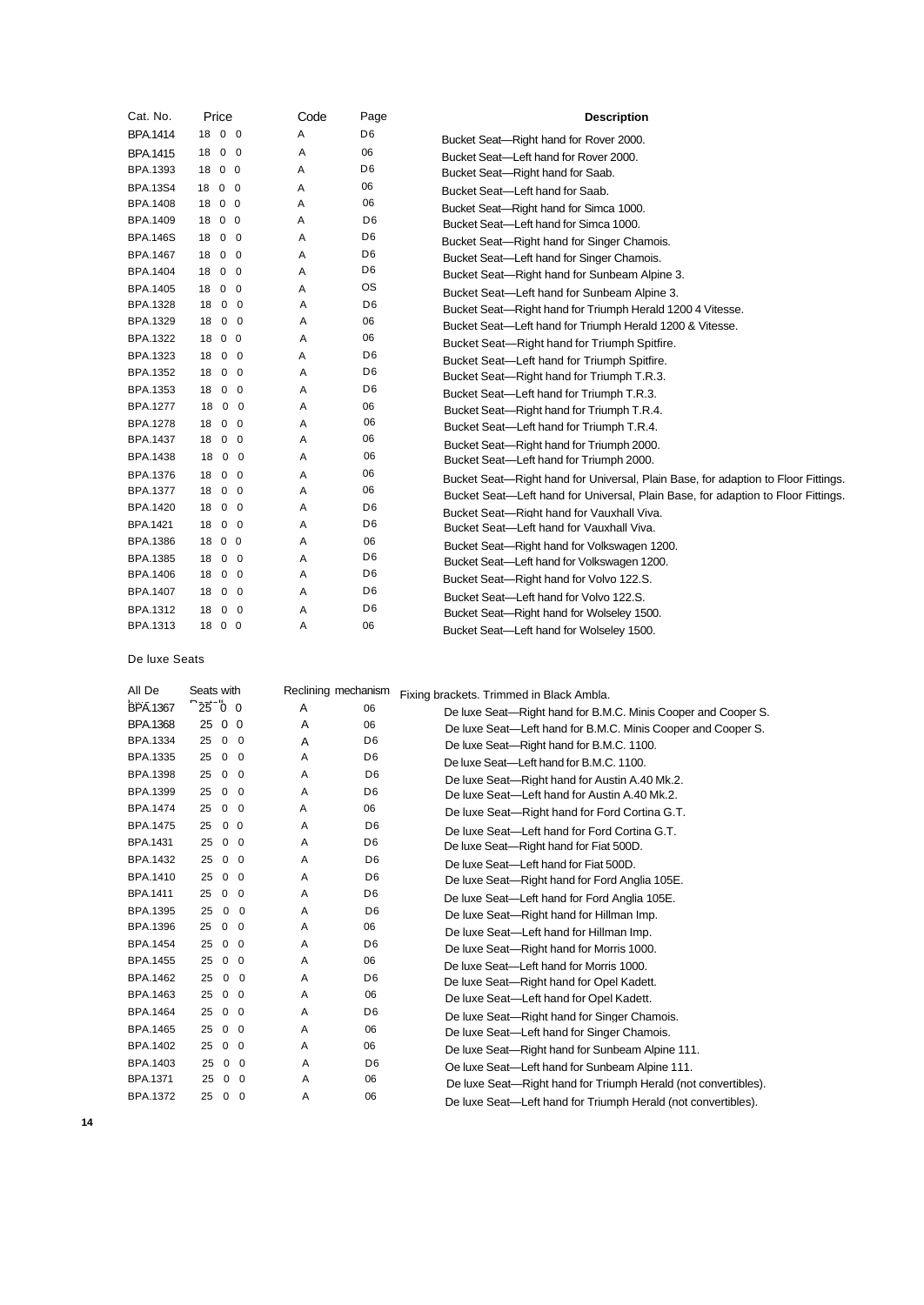| Cat. No.             | Price            |            | Code | Page           | <b>Description</b>                                                                                              |
|----------------------|------------------|------------|------|----------------|-----------------------------------------------------------------------------------------------------------------|
| <b>BPA.1426</b>      | 25 0 0           |            | Α    | D <sub>6</sub> | De luxe Seat-Right hand for Triumph Spitfire.                                                                   |
| <b>BPA.1427</b>      | $0\quad 0$<br>25 |            | A    | D <sub>6</sub> | Oe luxe Seat-Left hand for Triumph Spitfire.                                                                    |
| BPA.1470             | 25<br>$0\quad 0$ |            | Α    | D <sub>6</sub> | De luxe Seat-Right hand for Triumph Vitesse (not convertibles).                                                 |
| BPA.1471             | 25<br>$0\quad 0$ |            | Α    | 06             | De luxe Seat-Left hand for Triumph Vitesse (not convertibles).                                                  |
| BPA.1435             | $0\quad 0$<br>25 |            | A    | 06             | De luxe Seat-Right hand for Triumph 2000.                                                                       |
| BPA.1436             | 25               | $0\quad 0$ | A    | 06             | De luxe Seat-Left hand for Triumph 2000.                                                                        |
| <b>BPA.1422</b>      | 25<br>$0\quad 0$ |            | A    | D <sub>6</sub> | De luxe Seat-Right hand for Vauxhall Viva.                                                                      |
| BPA.1423             | 25 0 0           |            | A    | D6             | De luxe Seat-Left hand for Vauxhall Viva.                                                                       |
| <b>BPA.1388</b>      | 25               | $0\quad 0$ | Α    | D6             | De luxe Seat-Right hand for Volkswagen 1200.                                                                    |
| <b>BPA.1387</b>      | 25 0 0           |            | Α    | 06             | De luxe Seat-Left hand for Volkswagen 1200.                                                                     |
| Headrests            |                  |            |      |                |                                                                                                                 |
| <b>BPC.1121</b>      | 2 19 6           |            | Α    | 06             | Headrest—Universal fitting for cars with up to 2" Backrest. Black Ambla.                                        |
| BPC.1122             | 2 19 6           |            | A    | 06             | Headrest-Universal fitting for cars with from 2"-4" Backrest. Black Ambla.                                      |
| <b>BPC.1121R</b>     | 2 19 6           |            | A    | D <sub>6</sub> | Headrest—Universal fitting for cars with up to 2" Backrest. Red Ambla.                                          |
| <b>BPC.1122R</b>     | 2 19 6           |            | A    | D <sub>6</sub> | Headrest-Universal fitting for Cars with from 2"-4" Backrest. Red Ambla.                                        |
| Oil Cooler Kite      |                  |            |      |                |                                                                                                                 |
| BP.100.A1            | 11 15 0          |            | в    | D7             | Oil cooler Kit-For the Minl-Elf-Mini and Cooper and Cooper'S'.                                                  |
| BP.100.A2            | 11 15 0          |            | в    | D7             | Oil cooler Kit-For the A40-A35.                                                                                 |
| BP.100.A3            | 11 15 0          |            | в    | D7             | Oil cooler Kit-For the A60 etc.                                                                                 |
| BP.100.A5            | 11 15 0          |            | в    | D7             | Oil cooler Kit-For all Sprites and MG Midgets.                                                                  |
| BP.100.A10/1         | 11 15 0          |            | в    | D7             | Oil cooler Kit-For the MGB.                                                                                     |
| BP.100.A11           | 11 15 0          |            | B    | D7             | Oil cooler Kit-For the Austin-Morris and MG 1100.                                                               |
| BP.100.24            | 13 10 0          |            | B    | 07             | Oil cooler Kit-For Triumph Spitfire, Herald, Bond Equipe (Available 1/10/65).                                   |
| Oil Cooler Parts     |                  |            |      |                |                                                                                                                 |
| <b>BPP.10</b>        | 8 10 0           |            | A    |                | Radiator only.                                                                                                  |
| <b>BPP.11</b>        | 1130             |            | A    |                | Rubber Hose-For oil cooler 6ft. length.                                                                         |
| <b>BPP.12</b>        |                  | $1\quad0$  |      |                | Hose Clamp.                                                                                                     |
| <b>BPP.13</b>        | 7 6              |            |      |                | Hose Adaptor-For radiator-2 required and Block Adaptor-For BMC 'B' engine-<br>1 required.                       |
| <b>BPP.14</b>        | 15 <sub>0</sub>  |            |      |                |                                                                                                                 |
| <b>BPP.15</b>        | N/A              |            |      |                | Block Adaptor-For all BMC 'A' engines-1 required.<br>Supply^BPP.17. Filter Housing Adaptor-For BMC 'A'          |
| <b>BPP.16</b>        | 150              |            |      |                | series-1 required.                                                                                              |
| <b>Wheel Spacers</b> |                  |            |      |                |                                                                                                                 |
| <b>BPS.1</b>         | 2 19 6           |            | D    |                | Wheel Spacer Kit-}" thick, pair in light alloy for Mini, Cooper, Sprite, A35, A40,<br>Elf, Hornet Drums only.   |
| BPS.2                |                  |            | D    |                | Wheel Spacer Kit-I" thick, pair in light alloy for Mini, Cooper, Sprite, Elf, Hornet,<br>ASS, A40 Disc 4 Drums. |
|                      | 296              |            |      |                |                                                                                                                 |
| <b>INSTRUMENTS</b>   |                  |            |      |                |                                                                                                                 |
|                      |                  |            |      |                |                                                                                                                 |

| <b>Tachometersand Gauges</b> |         |  |     |                |  |  |
|------------------------------|---------|--|-----|----------------|--|--|
| IT.TCS4.12 10 15 0           |         |  |     | D              |  |  |
| IT.TCS4.6VW 10 15 0          |         |  |     | D              |  |  |
| <b>IT.TCS6.12</b>            | 10 15 0 |  |     | D              |  |  |
| <b>IT.TC4.12</b>             | 17 10 0 |  | LL. | E1             |  |  |
| <b>IT.TC4.6</b>              | 17 10 0 |  | LL. | E <sub>1</sub> |  |  |
| IT.TC4.12.10 17 10 0         |         |  | LL. | E1             |  |  |
| <b>IT.TC6.12</b>             | 17 10 0 |  | LL. | E <sub>1</sub> |  |  |
| <b>IT.W.12</b>               | 330     |  | D   | E <sub>2</sub> |  |  |
| <b>IT.W.6</b>                | 330     |  | D   | E <sub>2</sub> |  |  |
| <b>IT.O.12</b>               | 330     |  | D   | E <sub>2</sub> |  |  |
| <b>IT.O.12/L</b>             | 330     |  | D   | E <sub>2</sub> |  |  |

- Electronic Rev. counter—Standard type, 4 cylinder 0-8000 RMP 6 & 12 volt Negative or Positive Earth. Electronic Rev. counter—Standard type, 4 cylinder 0-8000 RPM 6 v olt for Volkswagen.
- Electronic Rev. counter—Standard type, 6 cylinder 0-8000 RPM 6 and 12 volt. Negative
- or Positive Earth. Electronic Rev. counter—Competition type, 4 cylinder 0-8000 RPM 12 volt. Negative
- or Positive Earth.
- Electronic Rev. counter—Competition type, 4 cylinder 0-8000 RPM 6 volt. Negative or Positive Earth.
- Electronic Rev. counter—Competition type, 4 cylinder 0-10,000 RPM 12 volt. Negative or Positive Earth.
- Electronic Rev. counter—Competition type, 6 cylinder 0-8000 RPM 12 volt. Negative or Positive Earth.
- Water Temperature Gauge-2" dia. 12 volt, 5ft. capillary tube.
- Water Temperature Gauge-2" Dia. 6 volt, 5ft. capillary Tube.
- Oil Pressure Gauge-2<sup>0</sup> Dia. 12 volt, 8ft. tube. Oil Pressure
- Gauge-2" Dia. 12 volt, 16ft. tube.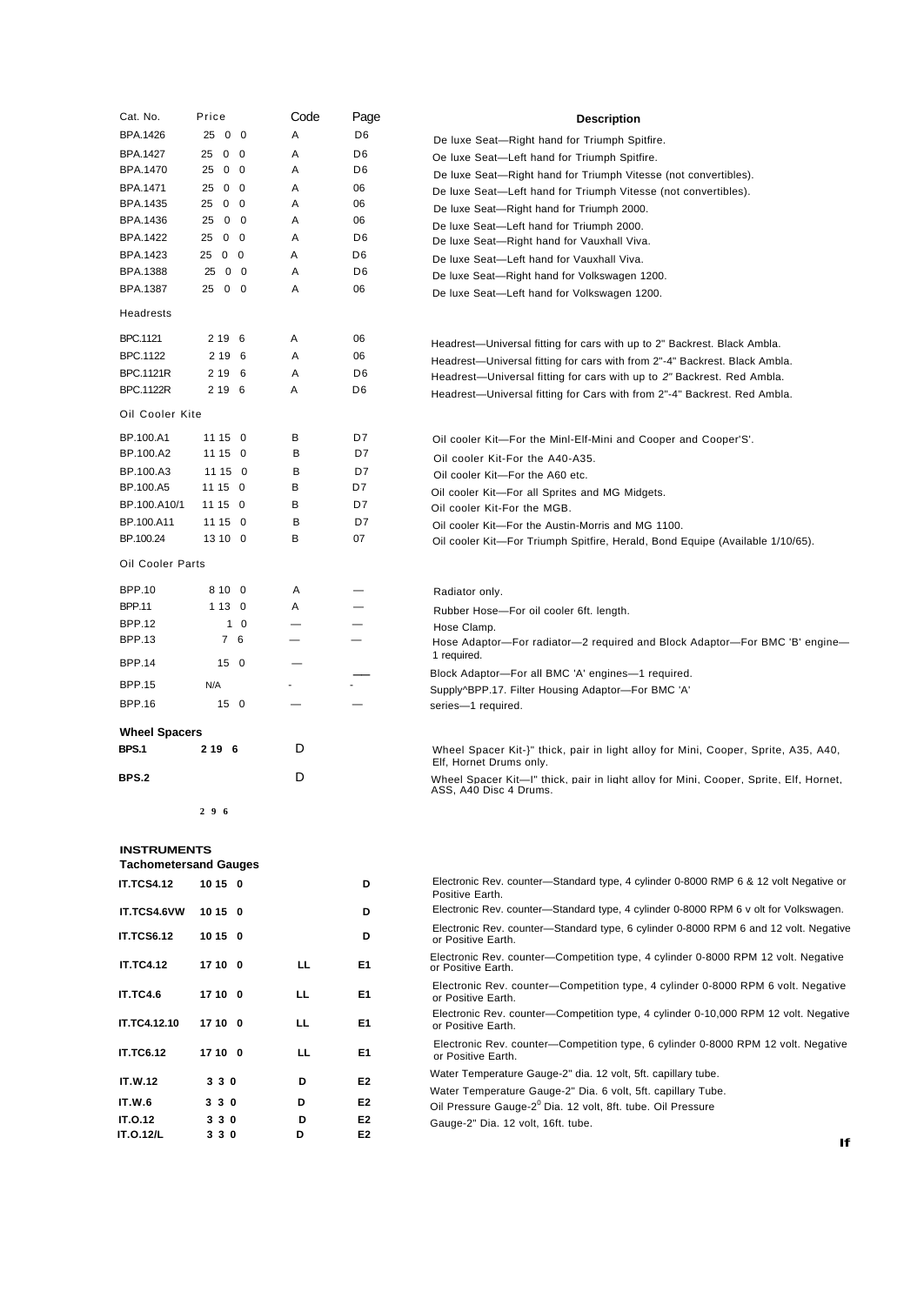| Cat. No.           | Price                                       | Code   | Page                     |
|--------------------|---------------------------------------------|--------|--------------------------|
| IT.0.6             | 3 3 0                                       | D      | E2                       |
| IT.O.6VW           | 3 3 0                                       | D      | E <sub>2</sub>           |
| <b>IT.OT.12</b>    | 3 3 0                                       | D      | E <sub>2</sub>           |
| IT.OT.6            | 3 3 0                                       | D      | E <sub>2</sub>           |
| IT.OT.6VW          | 496                                         | D      | E2                       |
| IT.C.12            | 5 10 0                                      | D      | E <sub>2</sub>           |
| IT.C.6             | 5 10<br>0                                   | D      | E <sub>2</sub>           |
|                    |                                             |        |                          |
| IT.A.12            | 1 1 1<br>6                                  | D      | E <sub>2</sub>           |
| IT.A.6             | 1 1 1<br>6                                  | D      | E <sub>2</sub>           |
|                    |                                             |        |                          |
| Instrument Parts   |                                             |        |                          |
|                    |                                             | D      | E <sub>2</sub>           |
| IT.PA.1            | 46                                          | D      | E <sub>2</sub>           |
| IT.PA.2<br>IT.PA.3 | 4<br>6<br>5<br>6                            | D      | E <sub>2</sub>           |
|                    | 4                                           | D      | E <sub>2</sub>           |
| IT.PA.4            | 6                                           |        |                          |
| IT.PA.5            | $\overline{4}$<br>6                         | D      | E <sub>2</sub>           |
| IT.PA.6            | 4<br>6                                      | D      | E <sub>2</sub>           |
| IT.PA.7            | 9<br>6                                      | Α      | E <sub>2</sub>           |
| IT.PA.8            | 126                                         | D<br>D | E <sub>2</sub><br>£2     |
| IT.PA.9            | 18<br>6                                     |        |                          |
| IT.PA.10.12        | 3<br>6                                      | Α      | —                        |
| IT.PA.10.6         | 3<br>6                                      | Α      | —                        |
| IT.PA.11           | 12<br>6                                     | Α      |                          |
| IT.PA.1 2          | 7<br>6                                      | Α      |                          |
| IT.PA.13           | 76                                          | Α      |                          |
| IT.PA.14           | 12<br>6                                     | Α      |                          |
| <b>IT.PA.25</b>    | N/A                                         |        |                          |
| IT.PA.15           | 4<br>6                                      | D      |                          |
| IT.PA.18           |                                             | ۰      | ۰                        |
| IT.PA.30/12        | 2<br>6                                      | D      |                          |
| IT.PA.30/6         | 2<br>6                                      | D      |                          |
| <b>IT.PA.50</b>    | 1<br>0                                      | Α      | $\overline{\phantom{0}}$ |
| IT.PA.50.A         | $\mathbf{1}$<br>0                           | Α      |                          |
| IT.PA.100          | 10<br>0                                     | D      |                          |
| IT.PA.101          | 1<br>6                                      | D      |                          |
| IT.PA.102          | 1 0 per dozen                               | D      |                          |
| IT.PA.103          | 3<br>0                                      | D      |                          |
| IT.PA.1 04         | 9                                           | D      |                          |
|                    | <b>IT.PA.110</b><br>$15\text{ }6^{\degree}$ |        |                          |
|                    |                                             |        |                          |
|                    |                                             |        |                          |
|                    | <b>Instrument Mountings and Panels</b>      |        |                          |
| ITP.5              | 2 19 6                                      | D      |                          |
| ITP.6              | 2 19 6                                      | D      |                          |
| <b>ITP.12</b>      | 250                                         | Α      |                          |
| <b>ITP.13</b>      | 1 19 6                                      | D      |                          |

| <b>ITP.13</b> | 1 19 6          | D |                |
|---------------|-----------------|---|----------------|
| <b>ITP.15</b> | 76              | D | E <sub>3</sub> |
| <b>ITP.16</b> | 126             | D | E <sub>3</sub> |
| <b>ITP.17</b> | 76              | D |                |
| <b>ITP.21</b> | 5 0             | D | $\overline{a}$ |
| <b>ITP.22</b> | 66              | D |                |
| <b>ITP.23</b> | 86              | D |                |
| <b>ITP.24</b> | 86              | D |                |
| <b>ITP.26</b> | $2\quad2\quad6$ | D | E <sub>3</sub> |
|               |                 |   |                |

| <b>Description</b>                                                                                                                                             |
|----------------------------------------------------------------------------------------------------------------------------------------------------------------|
| Oil Pressure Gauge-2" Dia. 6 volt, 8ft. tube.                                                                                                                  |
| Oil Pressure Gauge-2" Dia. 6 volt, 16ft. tube, for Volkswagen.                                                                                                 |
| Oil Temperature Gauge-2" Dia. 12 volt, 5ft. capillary tube.                                                                                                    |
| Oil Temperature Gauge-2" Dia. 6 volt, 5ft. capillary tube.                                                                                                     |
| Oil Temperature Gauge-2" Dia. 6 volt, 15 ft. capillary tube for Volkswagen.                                                                                    |
| Combined Water Temperature and Oil Pressure Gauge-2" Dia. 12 volt, 5ft. capillary<br>and tube.                                                                 |
| Combined Water Temperature and Oil Pressure Gauge—2" Dia. 6 volt, 5ft. capillary<br>and tube.                                                                  |
| Ammeter-2" Dia, 12 volt.                                                                                                                                       |
| Ammeter-2" Dia, 6 volt.                                                                                                                                        |
| Block Adaptor-For IT.W.12 etc.-i" NIF-SAE-BMC Cars.                                                                                                            |
| Block Adaptor-For IT.W.12 etc.-i" BSP-Ford Cars.                                                                                                               |
| Top Water Hose Adaptor-For IT.W.12 etc. Universal for radiator fitting.                                                                                        |
| Block Adaptor-For IT.W.12 etc. 14 mm.                                                                                                                          |
| Block Adaptor-For IT.W.12 etc. 16 mm.                                                                                                                          |
| Block Adaptor-For IT.W.12 etc. 18 mm.<br>Top Hose Elbow-For BMC 'A <sup>1</sup> series. Accepts IT.PA.1.                                                       |
| Oil Temperature Adaptor-For oil cooler hose fitting. Accepts IT.PA.1.                                                                                          |
| Oil Temperature Adaptor-For BMC 'A' engines without oil cooler.                                                                                                |
| Bulb-For competition Revcounter 12 volt.                                                                                                                       |
| Bulb-For competition Revcounter 6 volt.                                                                                                                        |
| Bezel-For competition Revcounter.                                                                                                                              |
| Loom-For competition Revcounter 5ft.                                                                                                                           |
| Loom-For standard Revcounter 5ft.                                                                                                                              |
| Loom-For standard Revcounter 15ft.                                                                                                                             |
| Use IT.PA.011.                                                                                                                                                 |
| Adaptor—Oil Pipe to block—includes items IT.PA.101,102 & 103.<br>Oil Temperature Adaptor-For Triumph Spitfire and Herald Engines without oil<br>cooler.        |
| Bulb-12 volt for all 2" instruments.                                                                                                                           |
| Bulb-6 volt, for all 2" instruments.                                                                                                                           |
| Knurled nut-For retaining bracket. All 2" instruments except IT.A.6, IT.A.12.                                                                                  |
| Knurled nut-For retaining bracket. IT.A.6 and IT.A.12.                                                                                                         |
| Oil Pressure Fitting Kit-8ft. Includes IT.PA.101.102,103 and 104.                                                                                              |
| Union nut-For IT.PA.103. Brass i" BSP                                                                                                                          |
| Olive-For IT.PA.103 Brass i".                                                                                                                                  |
| Block Adaptor-For IT.OT.12 etc. Brass i" ANP tapered.<br>Nylon Tube-For oil pressure gauge IT.O.12 etc. semi rigid 4"-state length required<br>Price per foot. |
| Oil Pressure Fitting Kit—For rear engined cars. 16ft. Includes IT.PA.101,102,103 and<br>104.                                                                   |
| Instrument Console-For MGB-two 2" holes.                                                                                                                       |
| Instrument Console-For MGB-plain.                                                                                                                              |
|                                                                                                                                                                |

Revcounter Cowl-Hooded—For steering column mounting on Mini range. Revcounter Cowl—For universal mounting. Suitable for Revcounter 1T.TCS4.12 etc. Black wrinkle finish.

Dash Bracket—For 2" instruments, universal fitting. Light alloy.

Steering Column Bracket—For 2"instruments more suitable for older cars. Light alloy. Steering Column Bracket—To fit ITP.13 on Mini Range.

Dash Bracket—For single 2" instruments. Universal fitting—black wrinkle finish.

Dash Bracket—For two 2" instruments. Universal fitting—black wrinkle finish.

Dash Bracket—For three 2" instruments—universal fitting—black wrinkle finish.

Dash Bracket—For IT/TCS series—standard rev. counter—black wrinkle finish. Dash Panel—Plastic coated hardboard, with speedo hole only for all Minis and Coopers, Standard or De-Luxe.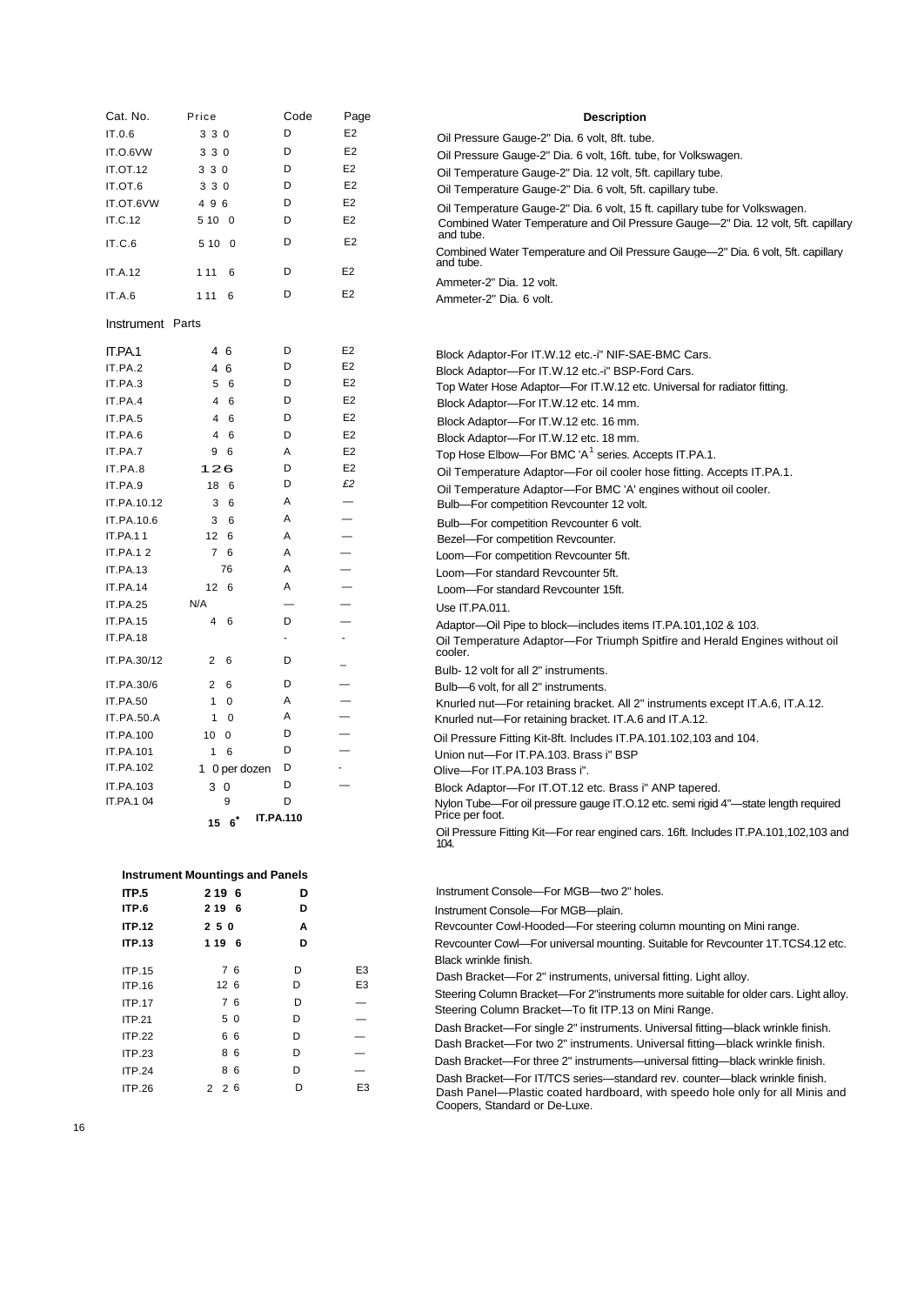|   | Cat. No.          | Price  |   | Code | Page           | <b>Description</b>                                                                                                                          |
|---|-------------------|--------|---|------|----------------|---------------------------------------------------------------------------------------------------------------------------------------------|
|   | $+$ ITP.27        | 226    |   | D    | E3             | Dash Panel—Plastic coated hardboard with speedo hole and two 2" instrument                                                                  |
|   | $+$ ITP.28        | 250    |   | D    | E3             | holes for all Minis and Coopers, Standard or De-Luxe.<br>Dash Panel-Plastic coated hardboard with speedo hole and four 2" instrument        |
|   | $+$ ITP.30        | 3 12 6 |   | D    | E <sub>3</sub> | holes for all Minis and Coopers, Standard or De-Luxe.<br>Dash Panel—Sapele plywood polyester finish with speedo hole only for all Mini and  |
|   | $+$ ITP.30/2      | 3 12 6 |   | D    | E3             | Coopers, Standard or De-Luxe.<br>Dash Panel—Sapele plywood polyester finish with speedo hole and two 2" Instrument                          |
|   | + ITP.30/4        | 3 17 6 |   | D    | E3             | holes for all Minis and Coopers, Standard or De-Luxe.<br>Dash Panel—Sapele plywood polyester finish with speedo hole and four 2" Instru-    |
|   | <b>ITP.50.1</b>   | 1 7 0  |   | D    |                | ment holes for all Minis and Coopers, Standard or De-Luxe.                                                                                  |
|   | $*$ ITP.50.2      | 1 7 6  |   | D    |                | Instrument Panel-For Revcounter IT.TCS4.6VW and petrol gauge In black wrinkle<br>finish for Volkswagen.                                     |
|   |                   |        |   |      |                | Instrument Panel—For two 2" instruments and petrol gauge In black wrinkle finish<br>for Volkswagen.                                         |
|   | $*$ ITP.50.3      | 1 7 6  |   | D    |                | Instrument Panel-For Revcounter IT.TCS4.6VW, two 2" Instruments and petrol<br>gauge In black wrinkle finish for Volkswagen.                 |
|   | * ITP.50.4        | 1 7 6  |   | D    |                | Instrument Panel-For one 2" instrument and petrol gauge in black wrinkle finish<br>for Volkswagen.                                          |
|   | ITP.50.1 LH       | 1 7 6  |   | D    |                | Instrument Panel-For Revcounter IT.TCS4.6VW and petrol gauge in black wrinkle<br>finish for L.H.D. Volkswagen.                              |
|   | ITP.50.2LH        | 1 7 6  |   | D    |                | Instrument Panel-For two 2" instruments and petrol gauge in black wrinkle finish                                                            |
|   | ITP.50.3LH        | 176    |   | D    |                | for L.H.D. Volkswagen.<br>Instrument Panel-For Revcounter IT.TCS4.6VW, two 2" instruments and petrol                                        |
|   | » ITP.50.4LH      | 1 7 6  |   | D    |                | gauge in black wrinkle finish for L.H.D. Volkswagen.<br>Instrument Panel-For one 2" instrument and petrol gauge in black wrinkle finish     |
|   |                   |        |   |      |                | for L.H.D. Volkswagen.                                                                                                                      |
|   | STEERING WHEELS   |        |   |      |                |                                                                                                                                             |
|   | $+$ SW.3.A1       | 8 10 0 |   | В    | E4             | Wood Rimmed Steering Wheel. Dished-Three spoked-for Mini range-Cooper-<br>Cooper 'S'.                                                       |
|   | SW.3.A2           | N/A    |   |      | E4             |                                                                                                                                             |
|   | $+$ SW.3.A5       | 8 10 0 |   | в    | E <sub>4</sub> | Wood Rimmed Steering Wheel. Dished-Three spoked-for Sprite Mk.1 and 2<br>Midget Mk.1.                                                       |
|   | $+$ SW.3.A5.3     | 8 10 0 |   | B    |                | Wood Rimmed Steering Wheel--Dished--Three spoked--for Sprite Mk.3 and<br>Midget Mk.2.                                                       |
|   | $+$ SW.3.A7       | 8 10 0 |   | B    | E <sub>4</sub> | Wood Rimmed Steering Wheel--Dished--Three spoked for Ford Anglia 105E.                                                                      |
|   | $+$ SW.3.A8       | 8 10 0 |   | B    | E <sub>4</sub> | Wood Rimmed Steering Wheel--Dished--Three spoked for Ford Cortina/Corsair up<br>to 1964 requires 105E horn button.                          |
|   | $\cdot$ SW.3.A8.1 | 8 19 6 |   | В    |                | Wood Rimmed Steering Wheel--Dished--Three spoked-for Ford Cortina/Corsair<br>from 1965. Corsair requires Cortina motive.                    |
|   | $+$ SW.3.A10      | 8 19 6 |   | в    | E4             | Wood Rimmed Steering Wheel--Dished--Three spoked-for M.G.A.                                                                                 |
|   | $+$ SW.3.A10/1    | 8 10 0 |   | в    | E4             | Wood Rimmed Steering Wheel--Dished--Three spoked--for M.G.B.                                                                                |
|   | $+$ SW.3.A11      | 8 10 0 |   | B    | E <sub>4</sub> | Wood Rimmed Steering Wheel--Dished--Three spoked-for Austin, Morris, MG.<br>1100.                                                           |
|   | $+$ SW.3.A15      | 8 19 6 |   | в    | E <sub>4</sub> | Wood Rimmed Steering Wheel--Dished--Three spoked--for Minor 1000, Riley 1.5,                                                                |
| ⋗ | SW.3.A20          | N/A    |   |      | E4             | Wolseley 1500.<br>See SW.A15.                                                                                                               |
|   | SW.3.A21          | N/A    |   |      | E <sub>4</sub> |                                                                                                                                             |
|   | $+$ SW.3.A23      | 8 10 0 | B |      | E4             | Wood Rimmed Steering Wheels—Dished—Three spoked—for Triumph Herald 948cc -<br>1200CC-12/50. Vitesse-Spitfire Mk.1 and Mk.2, TR.4 and TR.4A. |
|   | + SW.3.A27        | 8 19 6 | B |      | E4             | Wood Rimmed Steering Wheel--Dished--Three spoked-for Hillman Imp and Singer<br>Chamois.                                                     |
|   | $\cdot$ SW.3.A28  |        |   |      |                | Wood Rimmed Steering Wheel—Dished—Three spoked—for Triumph 2000.                                                                            |
|   | * SW.3.A30        | 8 19 6 |   | в    | E4             | Wood Rimmed Steering Wheel--Dished--Three spoked-for Renault Dauphine and<br>Gordinl.                                                       |
|   | $\cdot$ SW.3.A35  | 8196   | В |      |                | Wood Rimmed Steering Wheel--Dished--Three spoked--for Renault R.8., Floride<br>and Caravelle.                                               |
|   | . SW.3.A40        | 8 19 6 |   | в    | E4             | Wood Rimmed Steering Wheel-Dished-Three spoked-for Fiat 600.                                                                                |
|   | * SW.3.A42        | 8196   | в |      |                | Wood Rimmed Steering Wheel--Dished--Three spoked-for Fiat 850.                                                                              |
|   | SW.3.A45          |        | В |      | E4             | Wood Rimmed Steering Wheel—Dished—Three spoked—for Flat 1500.<br>Wood Rimmed Steering Wheel--Dished--Three spoked-for Volkswagen 1200.      |
|   | f SW.3.A50        | 8196   | В |      |                | From 1959 and all 1500's. Requires old type horn button SWB50.<br>Wood Rimmed Steering Wheel--Dished--Three spoked--for Porsche from 1959,  |
|   | $\cdot$ SW.3.A59  | 810 0  |   |      |                | uses existing boss.                                                                                                                         |
| f |                   | 8 19 6 | в |      | E4             | Wood Rimmed Steering Wheel-Dished—Three spoked—for Saab 93/96.                                                                              |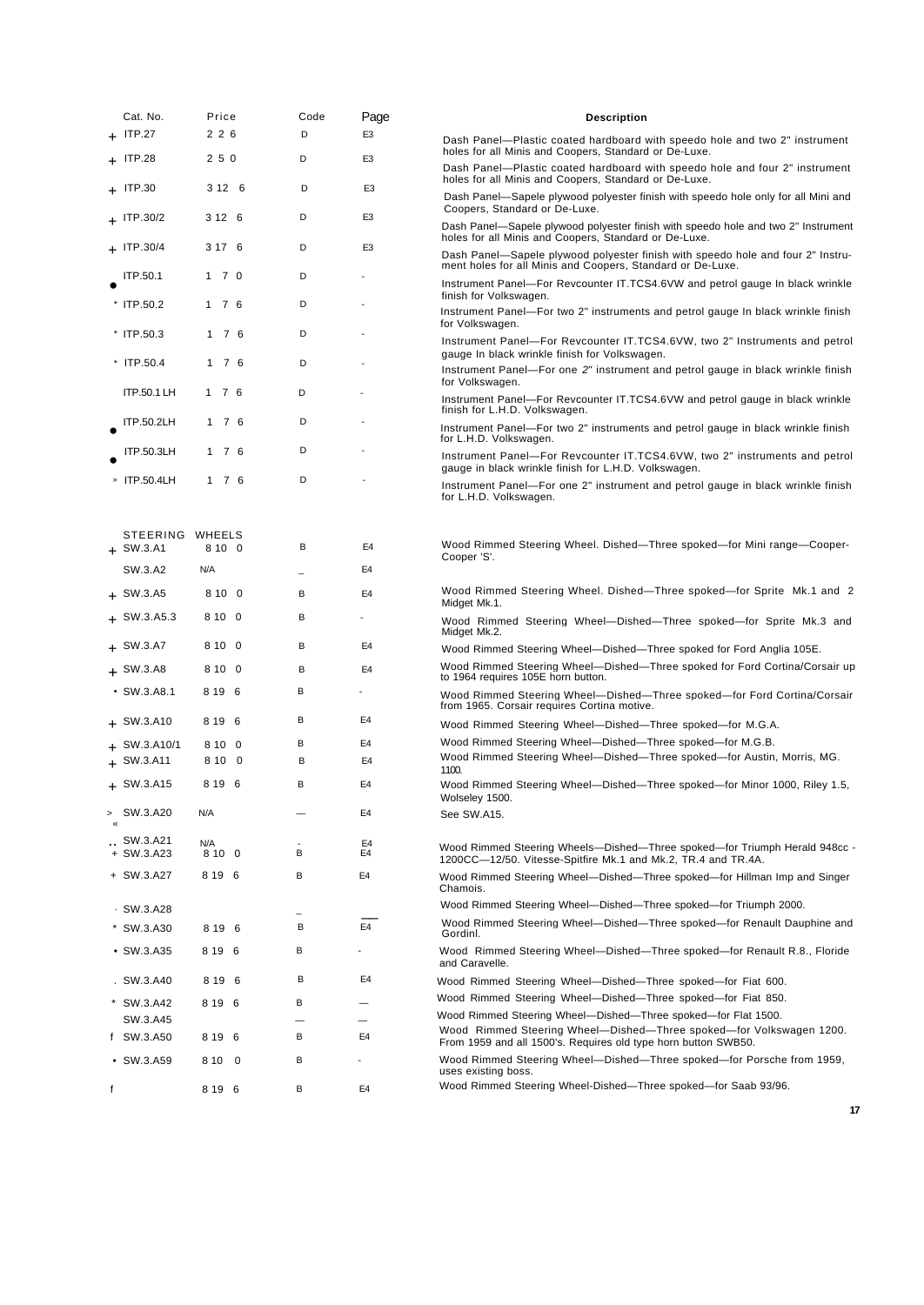| Cat. No.             | Price                              | Code    | Page                             | <b>Description</b>                                                                                                                              |
|----------------------|------------------------------------|---------|----------------------------------|-------------------------------------------------------------------------------------------------------------------------------------------------|
| SW.3.A67             | 9 19 6                             | в       |                                  | Wood Rimmed Steering Wheel—Dished—Three spoked—for Simca 1300—1500. Horn                                                                        |
| SW.3.A70             | 8 19 6                             |         |                                  | button supplied.                                                                                                                                |
| SW.3.A75             | N/A                                | В       | E4                               | Wood Rimmed Steering Wheel—Dished—Three spoked—for Volvo PV544 and 122S.                                                                        |
| SW.3.A76             | 8 10 0                             | В       |                                  | See SW.3.A70.                                                                                                                                   |
| SW.3.A88             | 9 19 6                             |         |                                  | Wood Rimmed Steering Wheel--Dished--Three spoked--for Volvo P1800 uses                                                                          |
|                      |                                    | В       |                                  | existing boss.<br>Wood Rimmed Steering Wheel—Dished—Three spoked—for BMW 1800. Wood                                                             |
| SW.3.A89<br>SW.3.A90 | 9 19 6                             |         |                                  | Rimmed Steering Wheel—Dished—Three spoked—for BMW 700. Wood Rimmed                                                                              |
| SW.3.A95             | 10 19 6<br>8 19 6                  | В       |                                  | Steering Wheel—Dished—Three spoked—for Jaquar Mk.2—E Type. Wood Rimmed                                                                          |
| SW.3.A100            | 8 19 6                             | В       |                                  | Steering Wheel—Dished—Three spoked—for Vauxhall Viva. Wood Rimmed                                                                               |
| SW.3.C1              | 8 19 6                             |         | E4                               | Steering Wheel--Dished--Three spoked for Opel Kadett.                                                                                           |
| SW.3.C2              | 11 19 6                            | В       |                                  | Wood Rimmed Steering Wheel—Dished—Three spoked—for Healey 3000 100/6—<br>non-adjustable.                                                        |
|                      |                                    |         |                                  | Wood Rimmed Steering Wheel-Dished—Three spoked-for Healey 3000 100/6 16"                                                                        |
| Horn Buttons         |                                    | В       |                                  | adjustable boss. Also suitable for Daimler SP.250.                                                                                              |
|                      |                                    |         |                                  |                                                                                                                                                 |
| <b>SWB.50</b>        | 15 <sub>0</sub>                    |         |                                  | Horn Button-for SW.3.A50 wheel.                                                                                                                 |
| ACCESSOR! ES         |                                    |         |                                  |                                                                                                                                                 |
|                      |                                    |         |                                  |                                                                                                                                                 |
| AC.2.A1              | 7 6                                | LL      | E <sub>6</sub>                   | Cones—For engine stabiliser—all Mini range.                                                                                                     |
| AC.4.A1              | 9100                               |         | E <sub>6</sub>                   | Extra Fuel Tank—For all Mini range except Elf and Hornet Mk.1 & 2.                                                                              |
| AC.5.A1              | 18 6                               |         | E <sub>6</sub>                   | Door Handles-For all Mini range.                                                                                                                |
| AC.7.A1<br>AC.7.A11  | 4 5 0<br>450                       | D<br>LL | E <sub>6</sub>                   | Sump Guard-For all Mini range-i" steel.                                                                                                         |
| AC.10.A5             | 296                                | D       | E <sub>6</sub><br>E <sub>6</sub> | Sump Guard—For all 1100 range—i" steel.                                                                                                         |
| AC.12.A1             | 12 6                               | D       |                                  | Door Handles-For Sprite Mk 1 and 2, Midget Mk.1.                                                                                                |
| AC.20.A1             | 13 9 6                             | D       | E <sub>6</sub>                   | Relaxed Driving Kit—Column adjuster and seat extension for all Mini range.                                                                      |
| AC.21.A1             | 16 9 6                             | D       | E <sub>6</sub>                   | Remote Gear Change—Standard—for all 848cc. Minis, Elf, Hornet Mk.1 and 2.                                                                       |
| AC.23.A1             | 60                                 | в       | E <sub>6</sub>                   | Remote Gear Change—De-luxe—for all 848cc Minis—Elf, Hornet Mk.1 and 2.<br>Gear Lever Extension-For all Minis, Sprites, Midgets, A.40, A.3S etc. |
| AC.25.A1             | N/A                                | LA      |                                  |                                                                                                                                                 |
| AC.35                | 1150<br>12 <sub>6</sub>            | LA      | E9                               | Tow Rope—for emergency use, nylon.                                                                                                              |
| AC.36<br>AC.40       | N/A                                | Α       | E8                               | Relay-6-12 volt for horns or flasher.                                                                                                           |
| AC.45.A1             | 16 0 0                             | D       | E7                               |                                                                                                                                                 |
|                      |                                    |         |                                  | Electric Radiator Fan—For all Mini range, includes thermostatic control, coupling<br>and switch.                                                |
| AC.45.A5             | 16 0 0                             | D       |                                  | Electric Radiator Fan—For Sprite Mk.1-2-3 and Midget Mk.1 and 2, includes thermo-                                                               |
| AC.45.A11            | 16 0 0                             |         |                                  | static control, coupling and switch.                                                                                                            |
| AC.50                | 7 19 6                             | LΑ      |                                  | Electric Radiator—For all 1100 range, includes thermostatic control, coupling and<br>switch.                                                    |
|                      |                                    | LA      | E7                               | Roof Lamp-6 or 12 volt (specify voltage required).                                                                                              |
| AC.50/7              | 19 6                               |         |                                  | Quick Shift-For all Volkswagens, 1200 and 1500 (not fitted with gear lock).                                                                     |
| AC.51                | 10 <sub>0</sub>                    | LA      | E9                               | Speed Mirror-Chrome with convex alass.                                                                                                          |
| AC.51.F<br>AC.52     | 10 <sub>0</sub><br>10 <sub>0</sub> | D       | E9                               | Speed Mirror--Chrome with flat glass.                                                                                                           |
| AC.52.F              | 10 <sub>0</sub>                    | D       | E9<br>E9                         | Race Mirror-Alloy with convex glass.                                                                                                            |
| AC.53                | 1 17 6                             | D       |                                  | Race Mirror-Alloy with flat glass.                                                                                                              |
| AC.54/5              | 17 6                               | D       |                                  | Stone Guards-7" Chrome (pair).                                                                                                                  |
| AC.54/6              | 17 6                               | D       |                                  | Stone Guard-5" Chrome.<br>Stone Guard-6" Chrome.                                                                                                |
| AC.54/8              | $1 \t1 \t3$                        | D       |                                  | Stone Guard-8" Chrome.                                                                                                                          |
| AC.55                | N/A                                | D       | E7                               |                                                                                                                                                 |
| AC.60                | 4 4 0<br>4 4 0                     | D       | E9                               | Shoulder Harness-For all cars. Lap and                                                                                                          |
| AC.61<br>AC.66.S     | 1 1 2 6                            | D<br>D  | E9                               | Diagonal Safety Belt. Driving Gloves-                                                                                                           |
| AC.66.M              | 1 1 2 6                            |         |                                  | Fawn-small size. Driving Gloves-                                                                                                                |
| AC.66.L              | 1 1 2 6                            | D       |                                  | Fawn-medium size. Driving Gloves-                                                                                                               |
| AC.66.SB             | 1 1 2 6                            | Α       |                                  | Fawn-large size. Driving Gloves-                                                                                                                |
| AC.66.MB             | 1 1 2 6                            | В       |                                  | Black-small size. Driving Gloves-<br>Black-medium size. Driving Gloves-                                                                         |
| AC.66.LB             | 1 1 2 6                            | В       |                                  | Black-large size.                                                                                                                               |
|                      |                                    | в       |                                  |                                                                                                                                                 |
|                      |                                    | В<br>В  |                                  |                                                                                                                                                 |
|                      |                                    | В       |                                  |                                                                                                                                                 |
|                      |                                    |         |                                  |                                                                                                                                                 |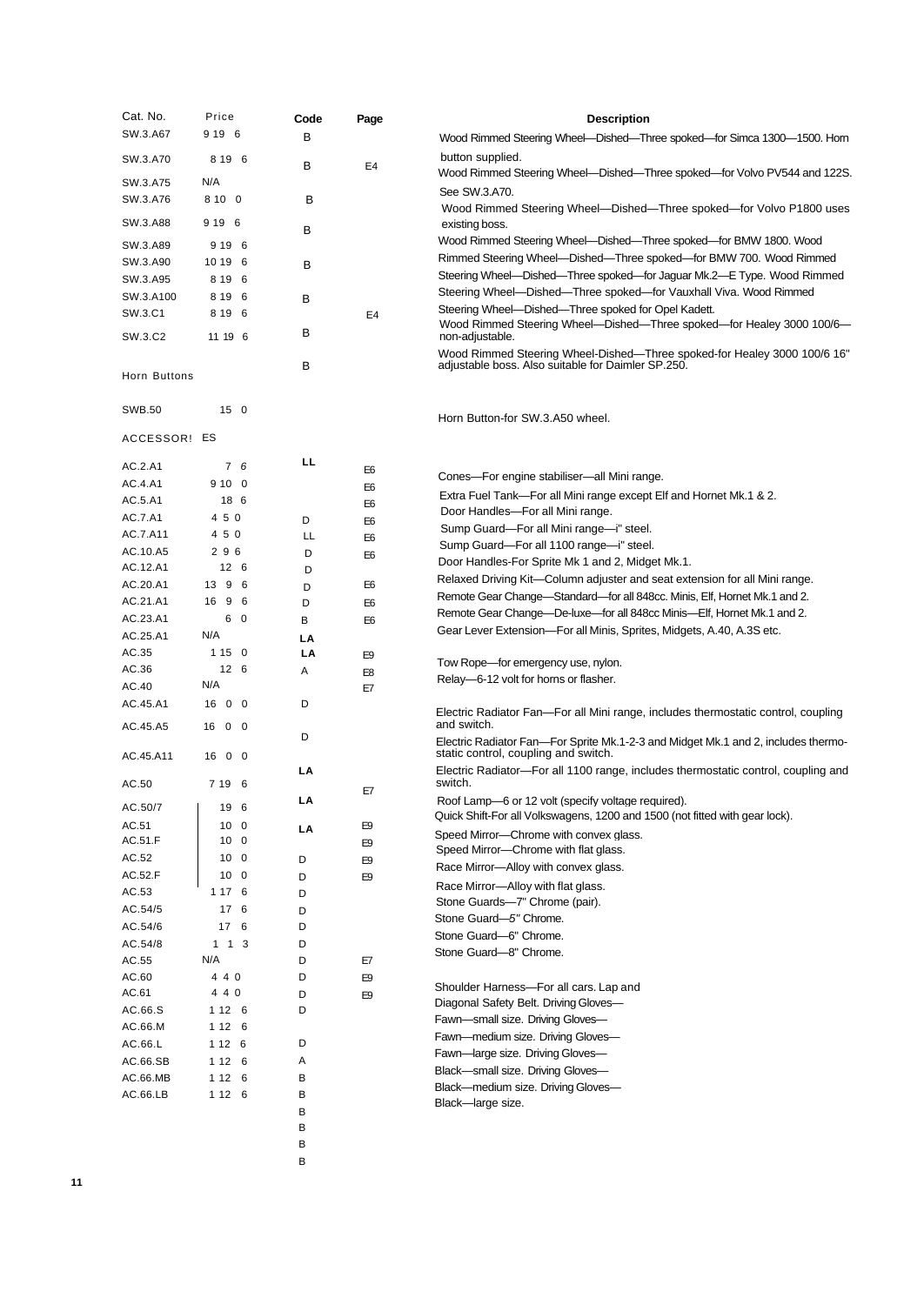| Cat. No.                 | Price   | Code | Page | <b>Description</b>                                                            |
|--------------------------|---------|------|------|-------------------------------------------------------------------------------|
| AC.155                   | 6       | D    |      | Lapel Badge-Speedwell.                                                        |
| AC.156                   | 6       | D    |      | Transfer-dry type-Speedwell.                                                  |
| AC.1757 6                |         |      |      | Body Badge-Speedwell-Two pin.                                                 |
| AC.1769d. doz. qty. only | D       |      |      | Clip-for AC.175-two required.                                                 |
| AC.200                   | 176     | B    |      | Molyslip 10 oz. tin.                                                          |
| AC.TR2.12                | 3 19 6  | D    | E8   | Horns-Sanor TR2 electric, 12 volt (pair).                                     |
| AC.TR2.6                 | 3 19 6  | D    | E8   | Horns-Sanor TR2 electric, 6 volt (pair).                                      |
| AC.J8.12                 | 296     | D    | E8   | Horns-Sanor J8 electric, 12 volt (pair).                                      |
| AC.J8.6                  | 2 19 6  | D    |      | Horns-Sanor J8 electric, 6 volt (pair).                                       |
| AC.R9                    | 7196    | D    |      | Truck Horn—Sanor A7 with electro valve (For vehicles fitted with air brakes). |
| AC.R10.12                | 6 19 6  | D    | E8   | Air Horns-Sanor strident 12 volt, Twin Trumpets.                              |
| AC.R10.6                 | 6196    | D    | E8   | Air Horns-Sanor strident 6 volt, Twin Trumpets.                               |
| AC.R11                   | 13 19 6 | D    |      | Air Horns-Sanor P312 volt, Triple Trumpets (combined sound).                  |
| AC.R12                   | 18196   | D    |      | Air Horns—Sanor musiflash 12 volt, Triple Trumpets (combined sound or tune).  |
| AC.R13                   | 4 19 6  | D    |      | Boom Horn-Sanor. Portable self-contained air horn.                            |
| AC.R13/R                 | 150     | D    |      | Boom Recharge Cannister.                                                      |

See *over for conditions of sale.*